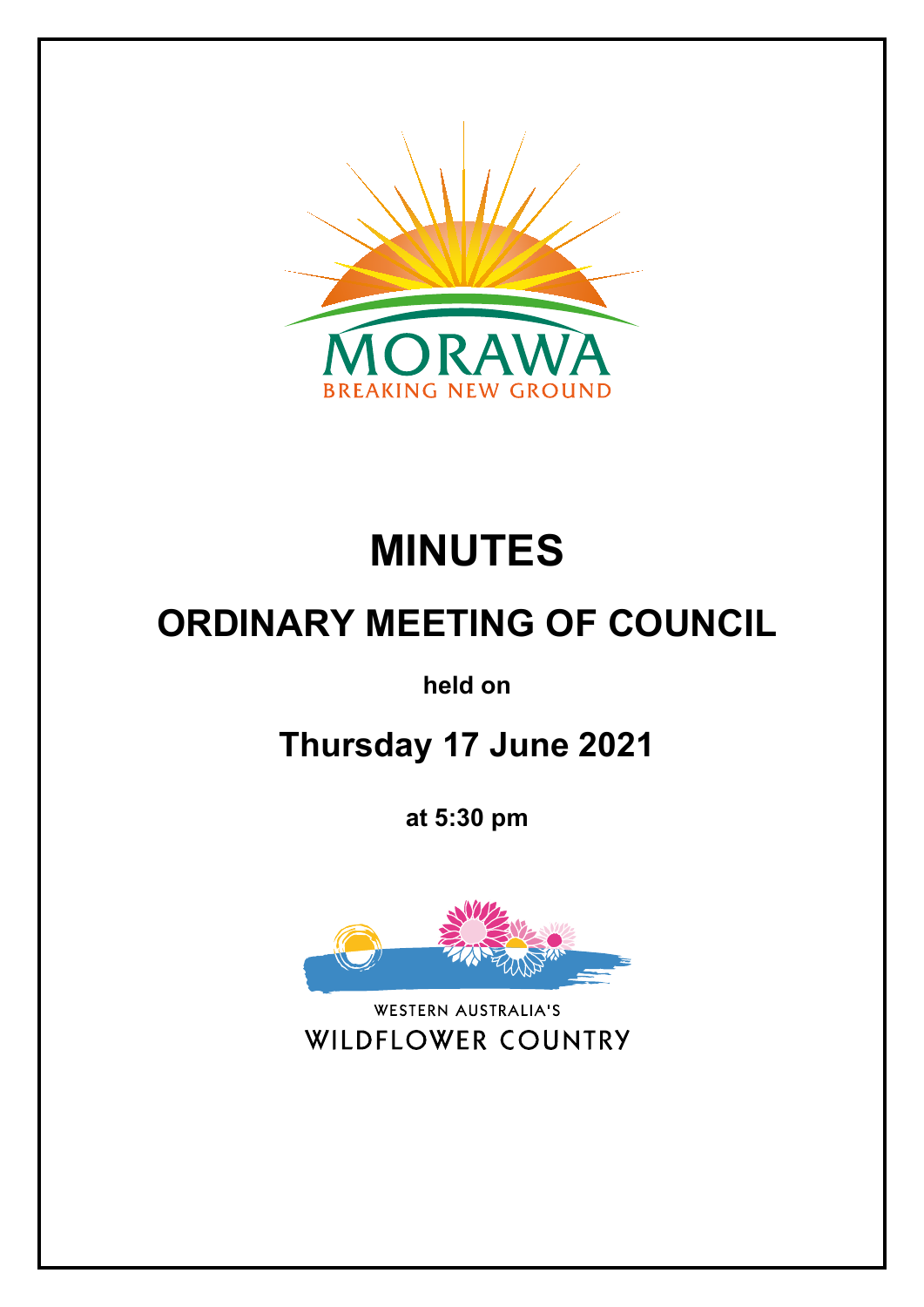## **Item 1 Opening of Meeting**

The President declared the meeting open at 5.35pm.

## **Item 2 Acknowledgement of Traditional Owners and Dignitaries**

The President acknowledges the traditional custodians, the Yamatji people, and recognises the contribution of Yamatji elders past, present and future, in working together for the future of Morawa.

## **Item 3 Recording of Attendance**

#### **3.1 Attendance**

## **Council**

President (Presiding Member) Councillor Karen Chappel Deputy President Councillor Dean Carslake Councillor Debbie Collins Councillor Yvette Harris Councillor Shirley Katona Councillor Ken Stokes

## **Staff**

Chief Executive Officer Scott Wildgoose Scott Wildgoose Executive Manager Corporate & Community Services Jackie Hawkins Executive Manager Works and Assets **Paul Buist** Paul Buist

## **Members of the Public**

Nil

## **3.2 Attendance by Telephone / Instantaneous Communications**

In accordance with section14 of the *Local Government (Administration) Regulations 1996 "Meetings held by electronic means in public health emergency or state of emergency (Act s. 5.25(1)(ba*))", the President to declare that this Meeting may take place via instantaneous communication. All Councillors and staff are to be available either via telephone (teleconference) or in person.

#### *DISCLAIMER*

*No responsibility whatsoever is implied or accepted by the Shire of Morawa for any act, omission, statement or intimation occurring during Council Meetings. The Shire of Morawa disclaims any liability for any loss whatsoever and howsoever caused arising out of reliance by any person or legal entity on any such act, omission, and statement of intimation occurring during Council Meetings.*

*Any person or legal entity that acts or fails to act in reliance upon any statement, act or omission occurring in a Council Meeting does so at their own risk. The Shire of Morawa advises that any person or legal entity should only rely on formal confirmation or notification of Council resolutions.*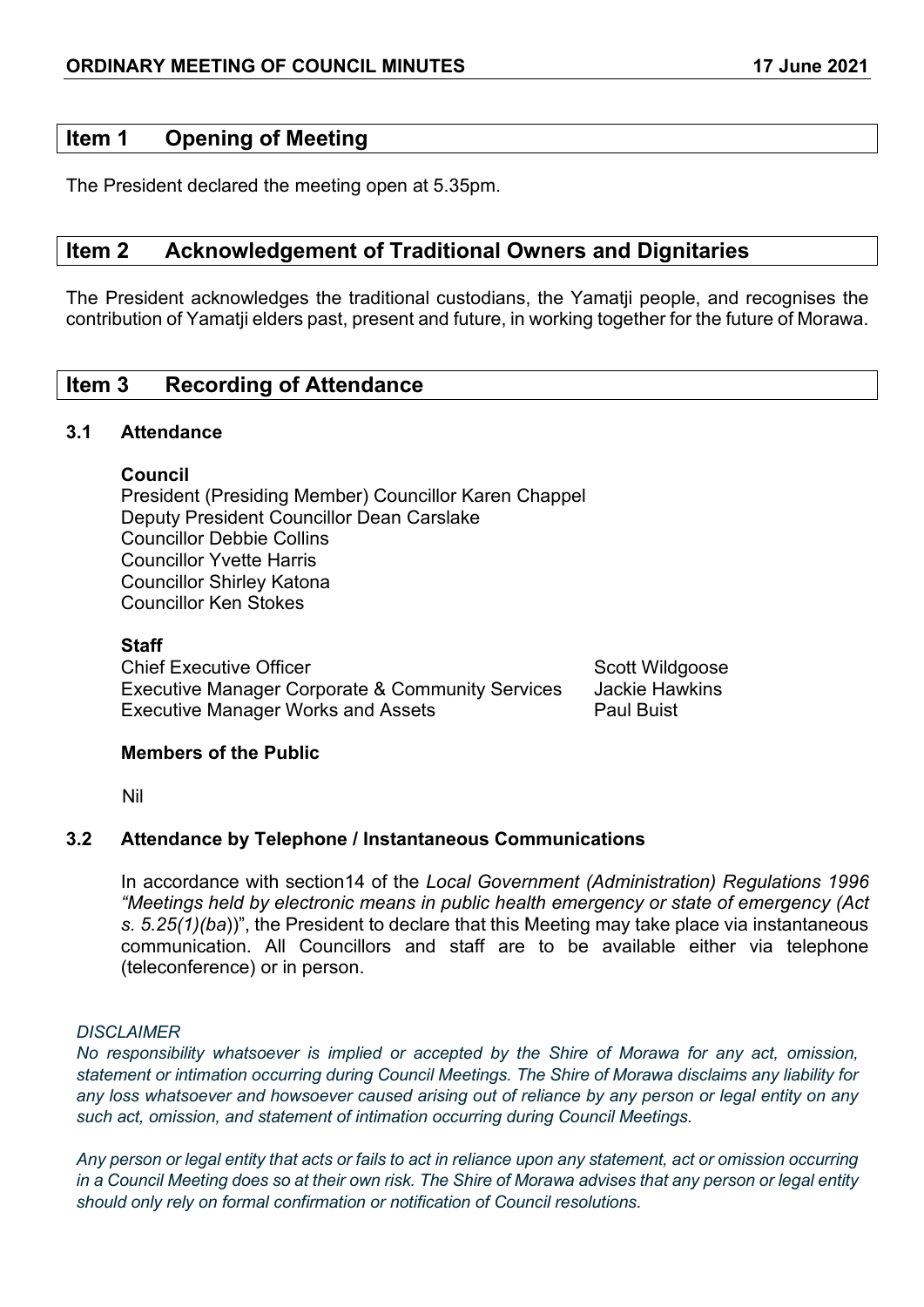#### **3.3 Apologies**

Councillor Jane Coaker

## **3.4 Approved Leave of Absence**

Nil

**3.5 Disclosure of Interests**

Nil

## **Item 4 Applications for Leave of Absence**

Nil

## **Item 5 Response to Previous Questions**

Nil

## **Item 6 Public Question Time**

*Important note:*

*'This meeting is being recorded on audio tape and to assist with minute taking purposes. The public is reminded that in accordance with Section 6.16 of the Shire of Morawa Meeting Procedures Local Law 2012 that nobody shall use any visual or vocal recording device or instrument to record the proceedings of Council without the written permission of the presiding member.*

*Members of the public are also reminded that in accordance with section 6.17(4) of the Shire of Morawa Meeting Procedures Local Law 2012 mobile telephones must be switched off and not used during the meeting.'*

## **6.1 Public Question Time**

Nil

## **6.2 Public Statement Time**

Nil

## **6.3 Petitions/Deputations/Presentations/Submissions**

Nil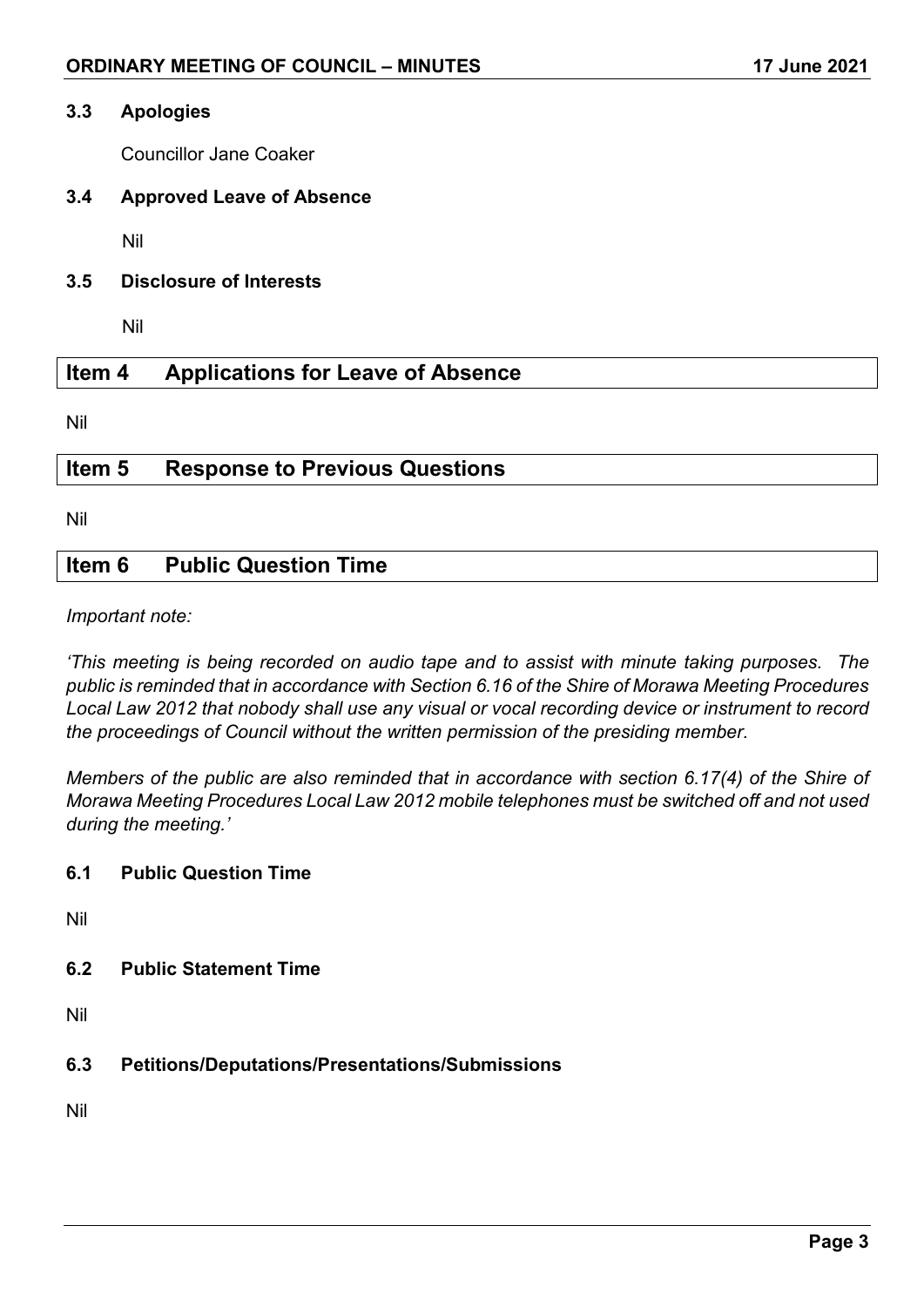## **Item 7 Questions from Members without Notice**

Nil

## **Item 8 Announcements by Presiding Member without Discussion**

| <b>Date</b> | <b>Details of Meeting</b>                                          |
|-------------|--------------------------------------------------------------------|
| 04 May 2021 | State Council Agenda Briefing, WALGA                               |
| 04 May 2021 | Karara Mining Meeting, Perth                                       |
| 05 May 2021 | <b>WALGA State Council, Perth</b>                                  |
| 07 May 2021 | <b>ALGA Board Meeting, Zoom</b>                                    |
| 11 May 2021 | Rural West Finance Committee Board Meeting, Perth                  |
| 13 May 2021 | <b>Mowara Council Briefing Session</b>                             |
| 19 May 2021 | Finance and Services Committee Meeting, WALGA                      |
| 19 May 2021 | Electoral Reform Policy Forum, WALGA                               |
| 20 May 2021 | Breakfast with Hon. John Carey, WALGA                              |
| 21 May 2021 | Thank a Volunteer Morning Tea, Morawa                              |
| 25 May 2021 | Electoral Reform Policy Forum, WALGA                               |
| 28 May 2021 | Goldfields Voluntary Regional Organisation of Councils, Kalgoorlie |

President's Meetings for the month of May 2021.

## **Item 9 Declarations of All Members to have Given Due Consideration to All Matters Contained in the Business Paper before the Meeting**

The Elected Members to declare that they had given due consideration to all matters contained in the agenda.

- **President Councillor Karen Chappel**
- **Deputy President Councillor Dean Carslake**
- Councillor Debbie Collins
- Councillor Yvette Harris
- Councillor Shirley Katona
- Councillor Ken Stokes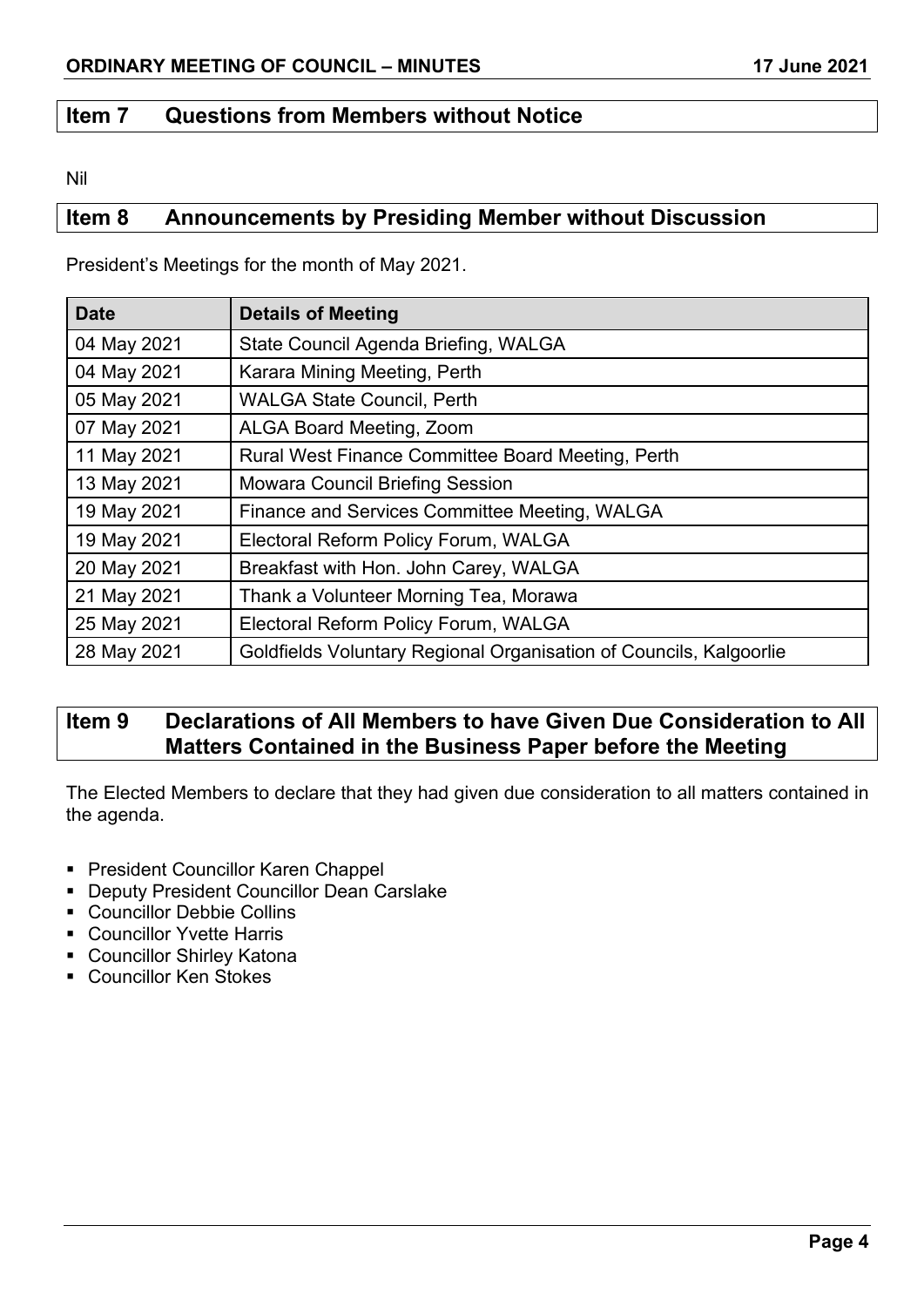## **Item 10 Confirmation of Minutes of Previous Meeting**

The Minutes of the 20 May 2021 Ordinary Council Meeting were provided under separate cover via the Shire of Morawa's secure portal to all Councillors on 24 May 2021.

### **OFFICER'S RECOMMENDATION / COUNCIL RESOLUTION**

**170601 Moved: Cr Stokes Seconded: Cr Collins**

**That Council confirm:**

**1. The Minutes of the Ordinary Council Meeting held 20 May 2021 are a true and correct record.**

*CARRIED BY SIMPLE MAJORITY 6/0*

*Disclaimer*

*Members of the public are cautioned against taking any action on Council decisions, on items in this agenda in which they may have an interest, until formal notification in writing from the Shire has been received. Decisions made at this meeting can be revoked pursuant to the Local Government Act 1995.*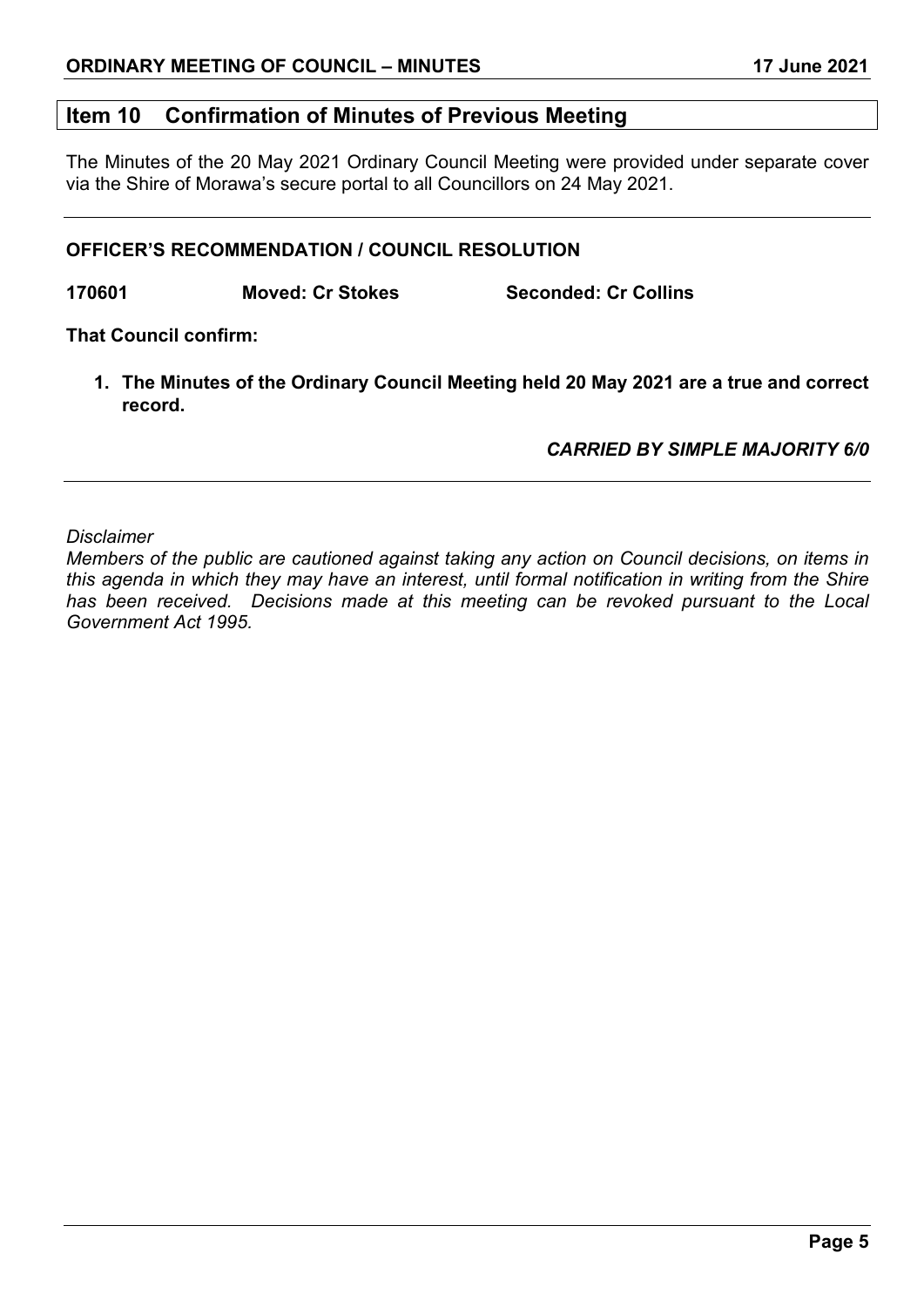## **Item 11 Reports of Officers**

## **11.1 Chief Executive Officer**

| 11.1.1 | <b>Actions Performed under Delegated Authority for May 2021</b> |
|--------|-----------------------------------------------------------------|
|--------|-----------------------------------------------------------------|

**Author:** Chief Executive Officer

**Authorising Officer:** Chief Executive Officer

**Disclosure of Interest:** The Author/Authorising Officer declares that he does not have any conflict of interest in relation to this item.

## **OFFICER'S RECOMMENDATION / COUNCIL RESOLUTION**

| 170602 | <b>Moved: Cr Carslake</b> | <b>Seconded: Cr Stokes</b> |
|--------|---------------------------|----------------------------|
|        |                           |                            |

**That with respect to Actions Performed under Delegated Authority for May 2021, Council:**

## **1. Accept the Report.**

*CARRIED BY SIMPLE MAJORITY 6/0*

## **PURPOSE**

To report back to Council, actions performed under delegated authority from the period 01 May 2021 to 31 May 2021.

## **DETAIL**

To increase transparency this report has been prepared for Council and includes all actions performed under delegated authority for –

- Development Approvals:
- **Building Permits;**
- Health Approvals:
- One off delegations to the Chief Executive Officer;
- **Dangerous Goods;**
- **Affixing of Common Seal;**
- Other Delegations as provided for in the Delegations Register.

The following outlines the actions performed within the Shire relative to Delegated Authority from the period 01 May 2021 to 31 May 2021 ('the period') and are submitted to Council for information.

## *Bushfire*

No delegated decisions were undertaken by Shire pursuant to bushfire matters during the period.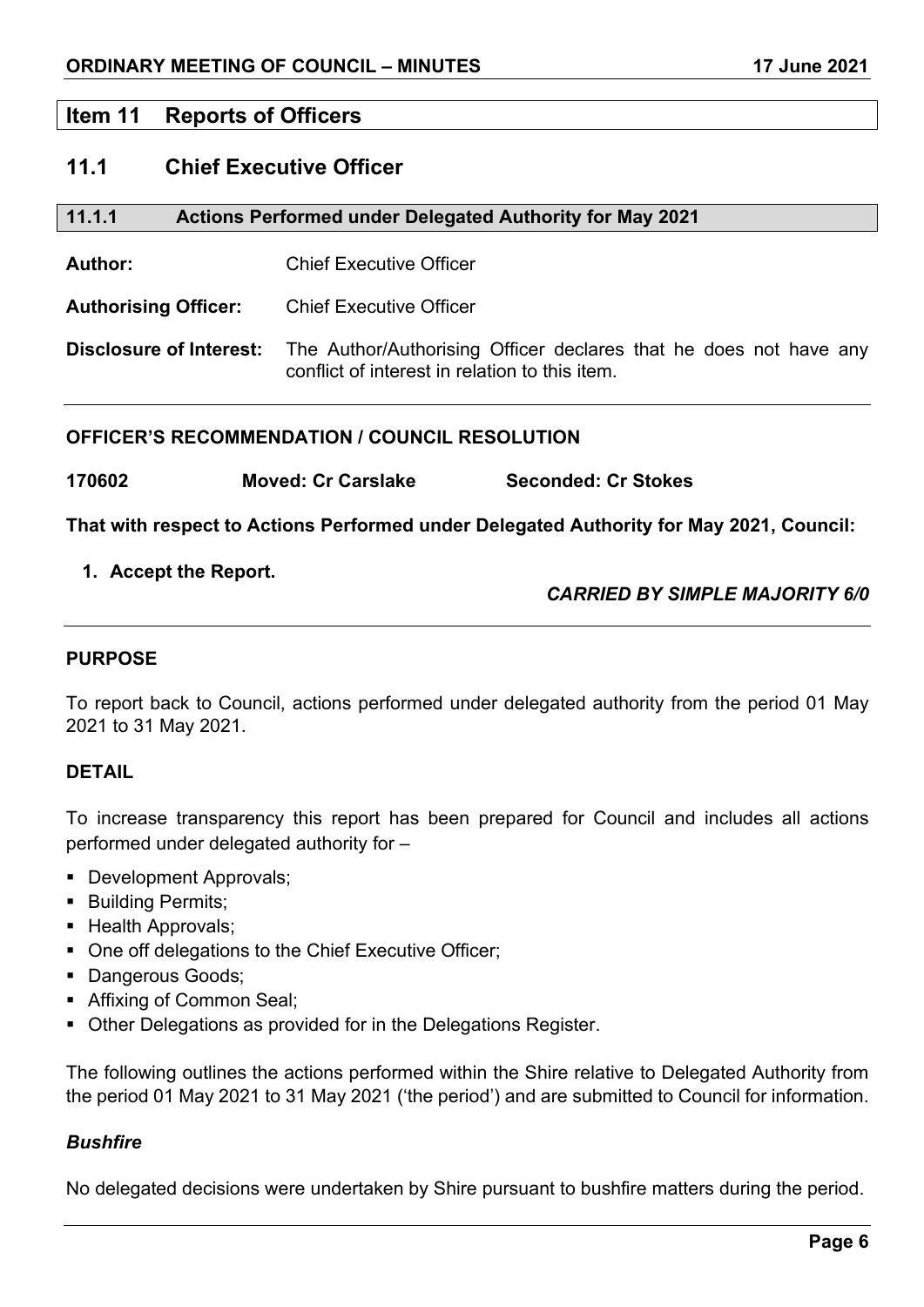## *Caravan parks and camp grounds*

No delegated decisions were undertaken by Shire pursuant to caravan parks and camping grounds during the period.

### *Common Seal*

No Common Seal actions were undertaken by the Shire during the period.

#### *Dangerous Goods Safety Act 2004*

No delegated decisions were undertaken by Shire pursuant to Dangerous Goods Safety matters during the period.

#### *Food Act 2008*

No delegated decisions were undertaken by Shire pursuant to the Food Act matters during the period.

#### *Hawkers, traders and stall holders*

No delegated decisions were undertaken by Shire pursuant to Hawkers, traders and stall holders during this period.

#### *Liquor Control Act 1988*

No delegated decisions were undertaken by Shire pursuant to liquor matters during the period.

#### *Lodging houses*

No delegated decisions were undertaken by Shire pursuant to lodging house matters during the period.

#### *Public Buildings*

No delegated decisions were undertaken by Shire pursuant to public buildings matters during the period.

#### *Septic Tank Approvals*

No delegated decisions were undertaken by Shire pursuant to the Health Act 1911 and Health (Treatment of Sewage and Disposal of Effluent Waste) Regulations 1974 during the period.

#### *Planning Approval*

No delegated decisions were undertaken by Shire pursuant to *Planning & Development Act 2005*  during the period.

#### *Building Permits*

No delegated decisions were undertaken by Shire pursuant to *Building Act 2011* during the period.

#### *Other Delegations*

No other delegated decision was undertaken by Shire pursuant to this category during the period.

## **LEVEL OF SIGNIFICANCE**

Low – report provided to Council for information purposes.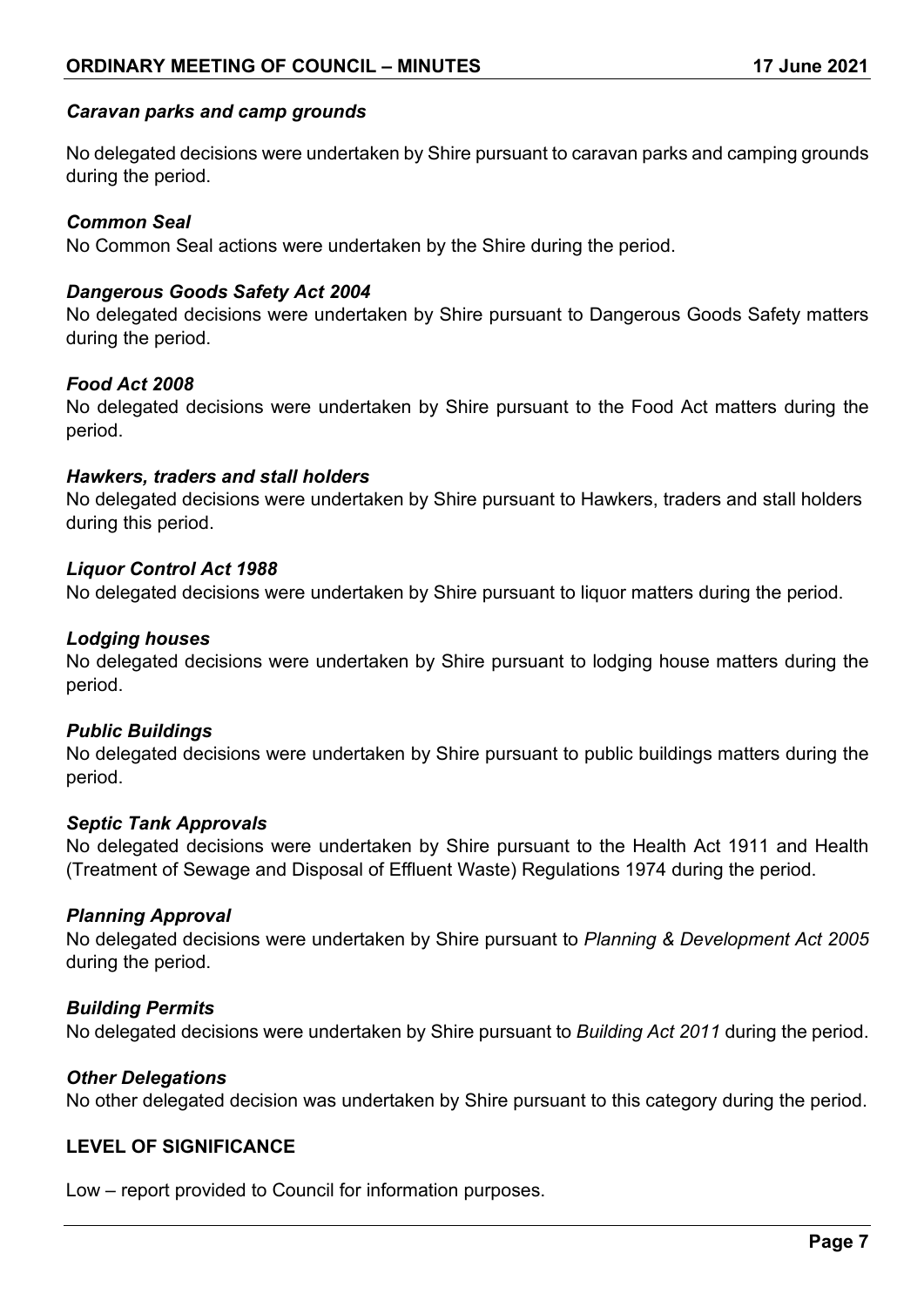## **CONSULTATION**

Nil

## **LEGISLATION AND POLICY CONSIDERATIONS**

*Building Act 2011 Bushfire Act 1954 Dangerous Goods Safety (Explosives) Regulations 2007 Health Act 1991 Health Act 1911 Health (Public Buildings) Regulations 1992 Liquor Control Act 1988 Local Government Act 1995 Planning & Development Act 2005 Shire of Morawa Local Planning Scheme No. 2 Shire of Morawa Cemeteries 2018 - Local Law Shire of Morawa Dogs 2018 - Local Law Shire of Morawa Extractive Industries 2018 - Local Law Shire of Morawa Fencing 2018 Local Law Shire of Morawa Health 2004 - Local Law Shire of Morawa Public Places and Local Government Property 2018 - Local Law Shire of Morawa Meeting Procedures 2012 - Local Law Shire of Morawa Waste 2018 - Local Law Shire of Morawa Delegations Register (2020)*

## **Strategic Community Plan 2018 to 2028 (Desktop Reviewed June 2020)**

**Outcome 4.3** A local government that is respected, professional and accountable.

## **FINANCIAL AND RESOURCES IMPLICATIONS**

There are no known financial implications relating to this Item.

## **RISK MANAGEMENT CONSIDERATIONS**

There are no known risk management implications relating to this Item.

## **ATTACHMENTS**

Nil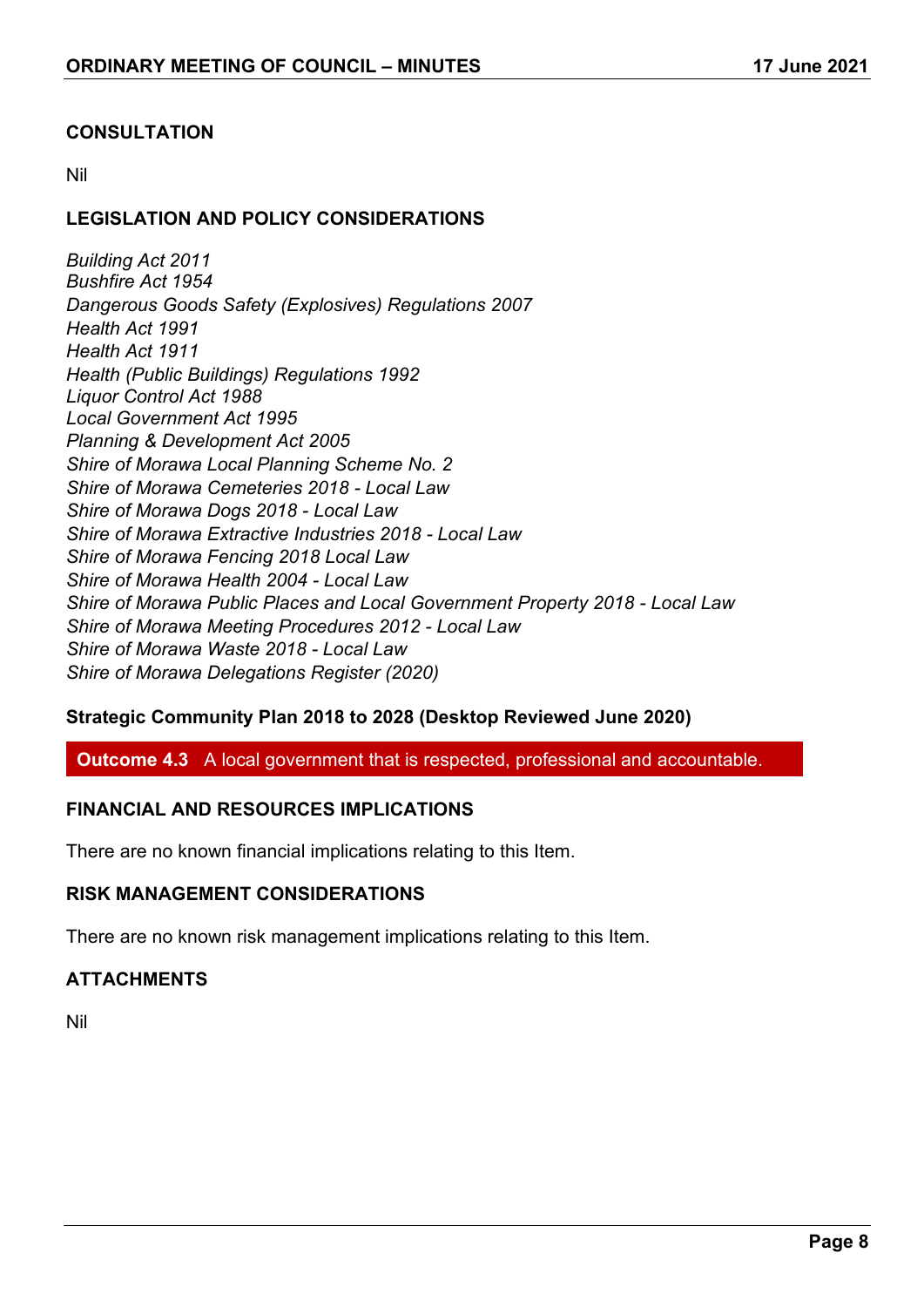#### **11.1.2 Adoption of Revised Council Purchasing Policy**

**Author:** Chief Executive Officer

**Authorising Officer:** Chief Executive Officer

**Disclosure of Interest:** The Author and Authorising Officer declare that they do not have any conflicts of interest in relation to this item.

## **OFFICER'S RECOMMENDATION / COUNCIL RESOLUTION**

**170603 Moved: Cr Carslake Seconded: Cr Collins**

**That Council:**

- **1. Adopt the amended FIN04 Purchasing Policy as per Attachment 1; and,**
- **2. Authorise the Chief Executive Officer to accordingly update the Council Policy Manual and the Shire Website with the amended policy.**

#### *CARRIED BY SIMPLE MAJORITY 6/0*

## **PURPOSE**

For Council to adopt a revised version of its Purchasing Policy.

#### **DETAIL**

The current version of FIN04 – Purchasing Policy was adopted in April 2020.

The establishment of a Purchasing Policy for purchases under \$250,000 is required under Local Government (Functions and General) Regulations 1996 Regulation 11A. Regulations stipulate that the Policy must make provisions in respect of:

- The form of quotations acceptable
- The minimum number of oral and written quotations that must be obtained
- The recording and retention of written information, or documents, in respect of all quotations received and purchases made.

All other inclusions within a Purchasing Policy are at the discretion of Council.

The existing version of the Purchasing Policy sets a requirement to obtain a minimum number of quotations that in reality is proving difficult for the Shire to achieve and in essence the resource cost of the purchasing process in some instances outweighs the potential gains associated with increased quotations.

Given the remote nature of the Morawa district, attracting suitably qualified contractors or service providers to undertake works or quotations is often difficult and in many instances contractors refuse to quote due to the time and distant to travel to site.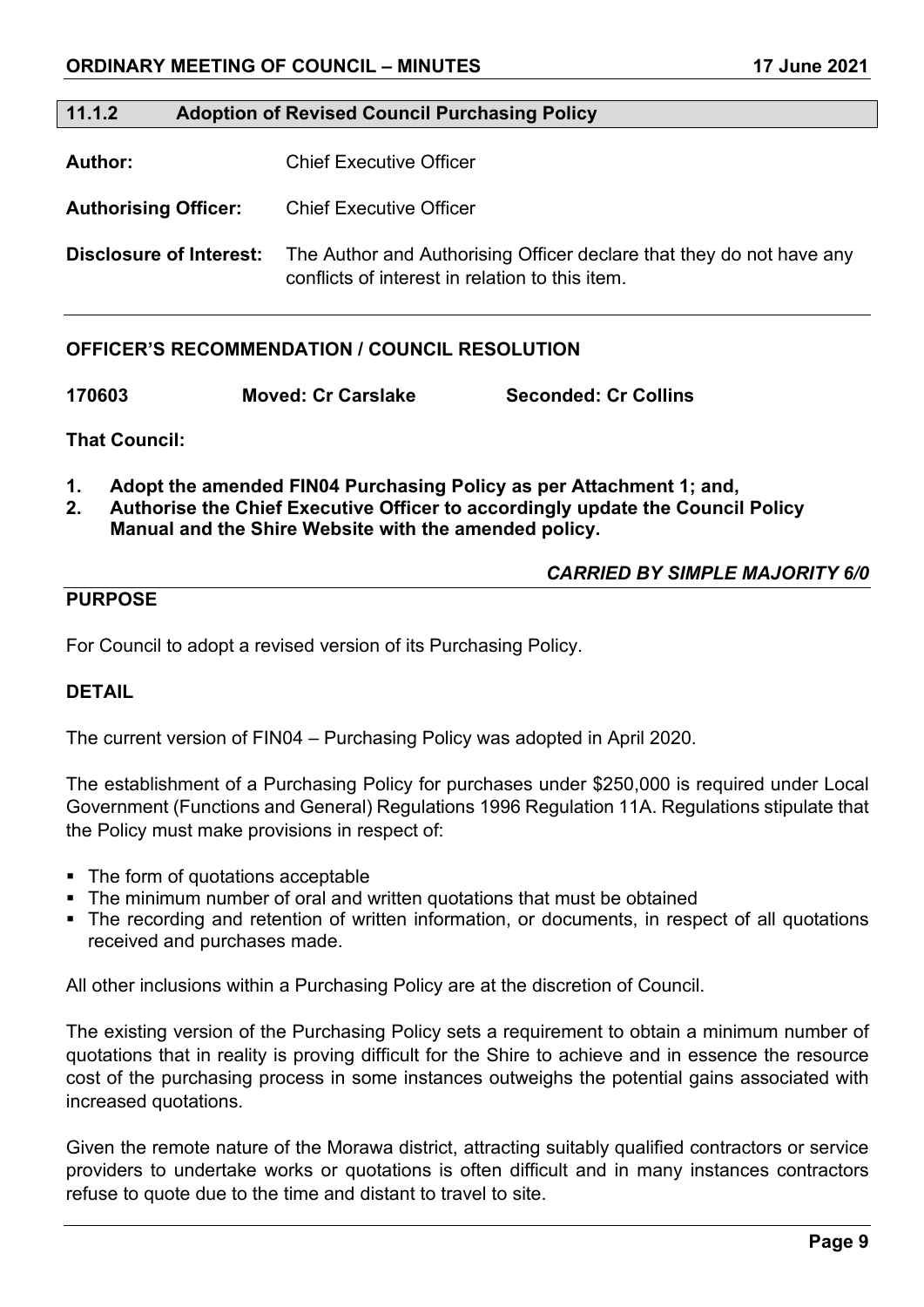Whilst Shire employees are cognisant of the requirement to maximise the use of the Shire's limited financial resources, the revised Purchasing Policy in the first instance sets modified quotation requirements to reduce the number of quotes that need to be obtained at lower purchase values but also incorporates a requirement to at least seek a minimum number of quotes. This change will allow the Shire to undertake works for instance if they engage three local contractors to submit quotes but only two have the capacity to quote, instead of having to spend extra officer time searching for another contractor willing to submit a quotation. This will allow projects and maintenance activities to be delivered more effectively.

The amended Purchasing Policy also provides the Chief Executive Officer with the ability to authorise purchases where less than the required number of quotes have been obtained, if it represents sound business sense. The CEO is charged with the appropriate and efficient management of the Shire's operations and resources and in certain instances the CEO will become aware of situations where the Shire needs to undertake actions in the best interest of the organisation but the obtaining of the minimum number of quotes isn't feasible. Examples in the current climate could be works under insurance relating to cyclone recovery where the market is already tightly constrained and therefore the Shire needs to lock in contractors quickly – if the insurance company is satisfied that the quote is competitive and will reimburse the funds it doesn't make business sense to delay the works to seek extra quotes. The CEO will be required to clearly document any deviations from Purchasing Policy and ensure sound reasoning is provided prior to authorising the purchase.

The other exemption to the standard quotation requirements included in the amended Purchasing Policy is that for purchases \$75,000 or over if the Shire uses the WALGA preferred supplier panel to seek more than three quotes and obtains less than the designated number of responses, the purchase is still permitted under Policy. This inclusion is on the basis that WALGA have undertaken a competitive market process to establish its preferred supplier panel and purchases from this panel are already designated under the act as being tender exempt, as such regardless of the number of quotes received from the panel it is deemed that the panel will offer a competitive pricing environment. In many instances the Shire requests quotes from across the region and via the WALGA Panel to enable the most number of quotes to be received.

The amendments to the Purchasing Policy meet the regulatory criteria and work to improve the efficiency of the Shire's operations.

## **LEVEL OF SIGNIFICANCE**

Medium

## **CONSULTATION**

Executive Manager Corporate and Community Services Executive Manager Works and Assets

## **LEGISLATION AND POLICY CONSIDERATIONS**

*Local Government (Functions and General) Regulations 1996*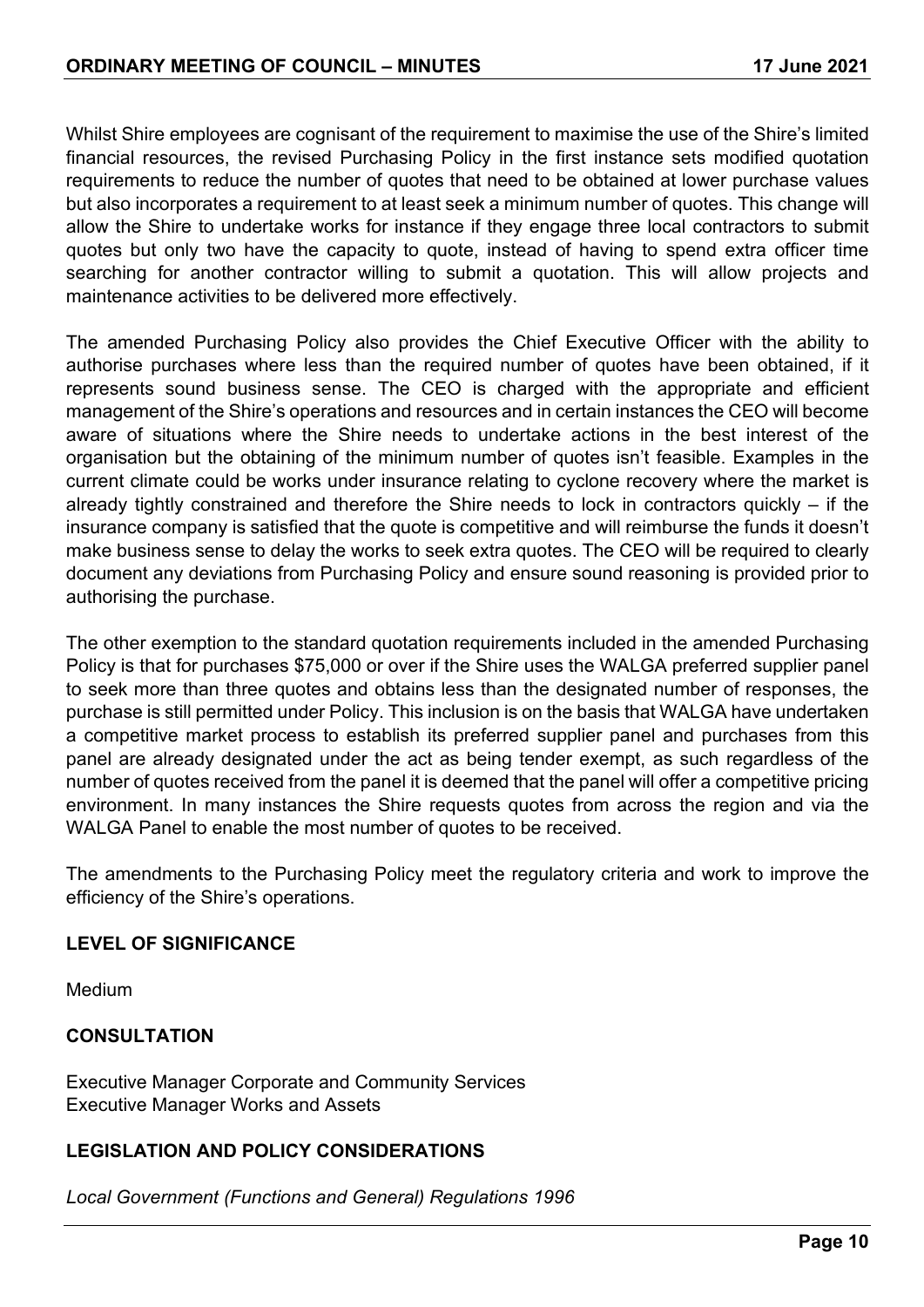- *11A. Purchasing Policies for Local Government*
- *(1) A local government is to prepare or adopt, and is to implement, a purchasing policy in relation to contracts for other persons to supply goods or services where the consideration under the contract is, or is expected to be, \$250 000 or less or worth \$250 000 or less.*
- *(2) A purchasing policy is to make provision for and in respect of the policy to be followed by the local government for, and in respect of, entering into contracts referred to in sub regulation (1).*
- *(3) A purchasing policy must make provision in respect of —*
	- *(a) the form of quotations acceptable; and*
	- *(ba) the minimum number of oral quotations and written quotations that must be obtained;*
	- *(b) the recording and retention of written information, or documents, in respect of — (i) all quotations received; and* 
		- *(ii)all purchases made.*

## **FINANCIAL AND RESOURCES IMPLICATIONS**

The implementation of a Policy amendment has no direct financial or resource implications. However, the amendments within the Purchasing Policy aim to reduce the resource implications upon the Shire when conducting purchasing processes.

## **RISK MANAGEMENT CONSIDERATIONS**

Procurement is an area of risk for any organisation; however, the risk generally sits in the payment of non-legitimate expenses which is usually managed by other checks and balances within the financial management system beyond a simple purchasing policy and quotation requirements.

In terms of compliance with purchasing policies, there is a risk that a too onerous policy will lead to non-compliance or non-completion of activities or delays.

Auditors may suggest that at certain levels certain quote numbers would demonstrate best practice. The best practice model does not take into account the relative disadvantage experienced in regional areas and the difficulties in receiving quotations and having works performed compared to the metropolitan area where multiple suppliers exist for most goods and services.

## **CONCLUSION**

The aim of the amended Purchasing Policy is to allow the Shire of Morawa to operate more efficiently and use its limited resources to greater effect.

## **ATTACHMENTS**

*Attachment 1 - Amended FIN04 Purchasing Policy*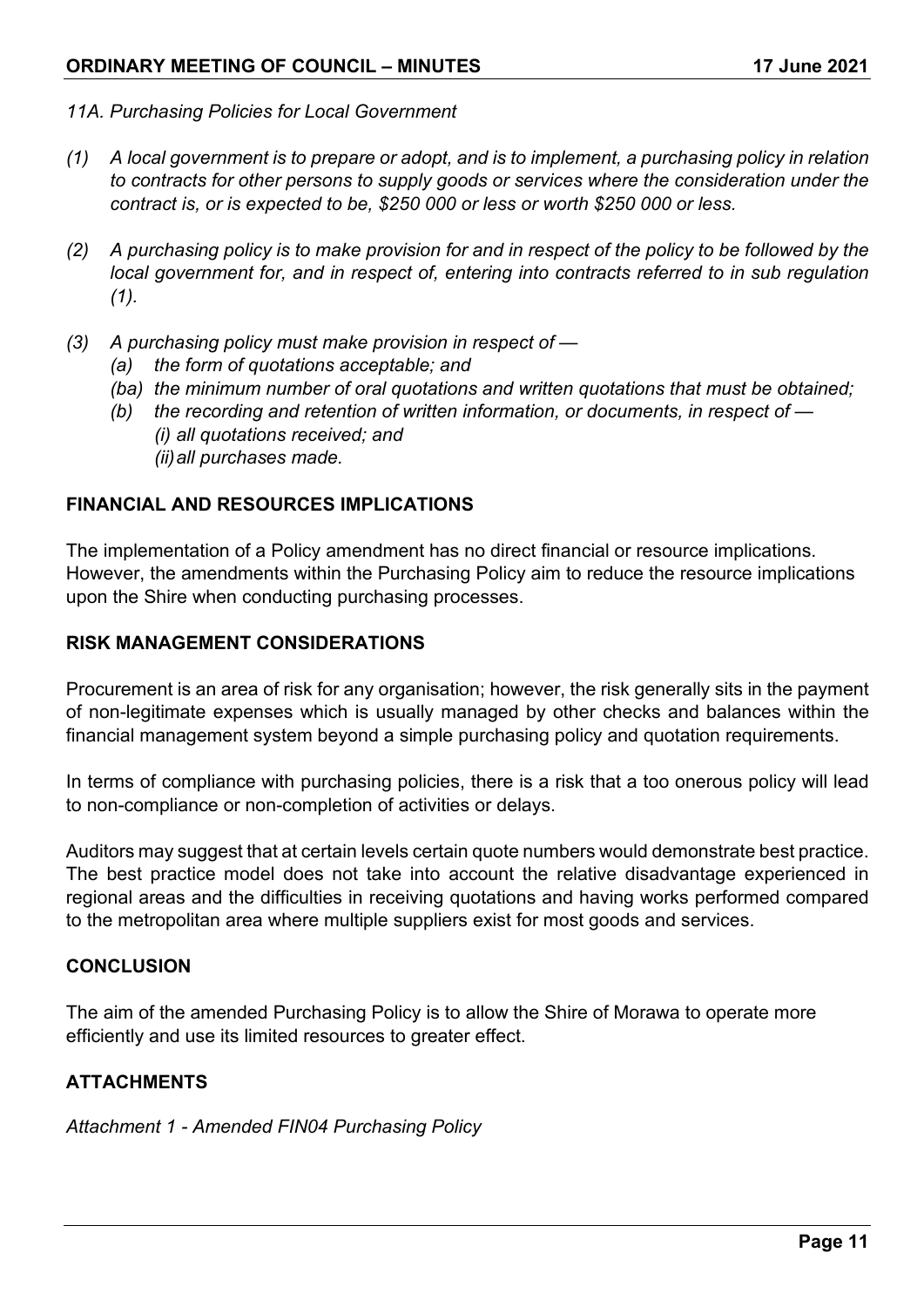#### **11.1.3 Adoption of 2021 Council Election Processes**

**Author:** Chief Executive Officer

**Authorising Officer:** Chief Executive Officer

**Disclosure of Interest:** The Author and Authorising Officer declare that they do not have any conflicts of interest in relation to this item.

## **OFFICER'S RECOMMENDATION / COUNCIL RESOLUTION**

**170604 Moved: Cr Carslake Seconded: Cr Harris**

**That Council:**

- **1. Note that the terms of office of Cr. Chappel, Cr. Carslake, Cr. Collins and Cr. Stokes expire on 16 October 2021.**
- **2. Resolve to continue to**
	- **a. Conduct the election as a voting in person election.**
	- **b. Elect the office of Shire President and Shire Deputy President using the by Council method.**
- **3. Accept the appointment of the Chief Executive Officer as the Shire's Returning Officer.**

*CARRIED BY SIMPLE MAJORITY 6/0*

#### **PURPOSE**

For Council to review the processes for the 2021 Council Election and adopt a Council position accordingly.

## **DETAIL**

Local Government Council Elections are due in October 2021, on the third Saturday of October, 16 October 2021 – unless modified by the Minister for a specified reason.

The Shire of Morawa has four Councillors whose terms end on the 16 October 2021.

- Cr. Karen Chappel
- Cr. Dean Carslake
- Cr. Debra Collins
- Cr. Kenneth Stokes

As such the 2021 Council elections will be to fill four vacancies.

Historically, the Shire of Morawa has always conducted in-person elections run by the Local Government not the WA Electoral Commission. Postal elections, run through the WA Electoral Commission, tend to place a reduced administrative burden on the Local Government and receive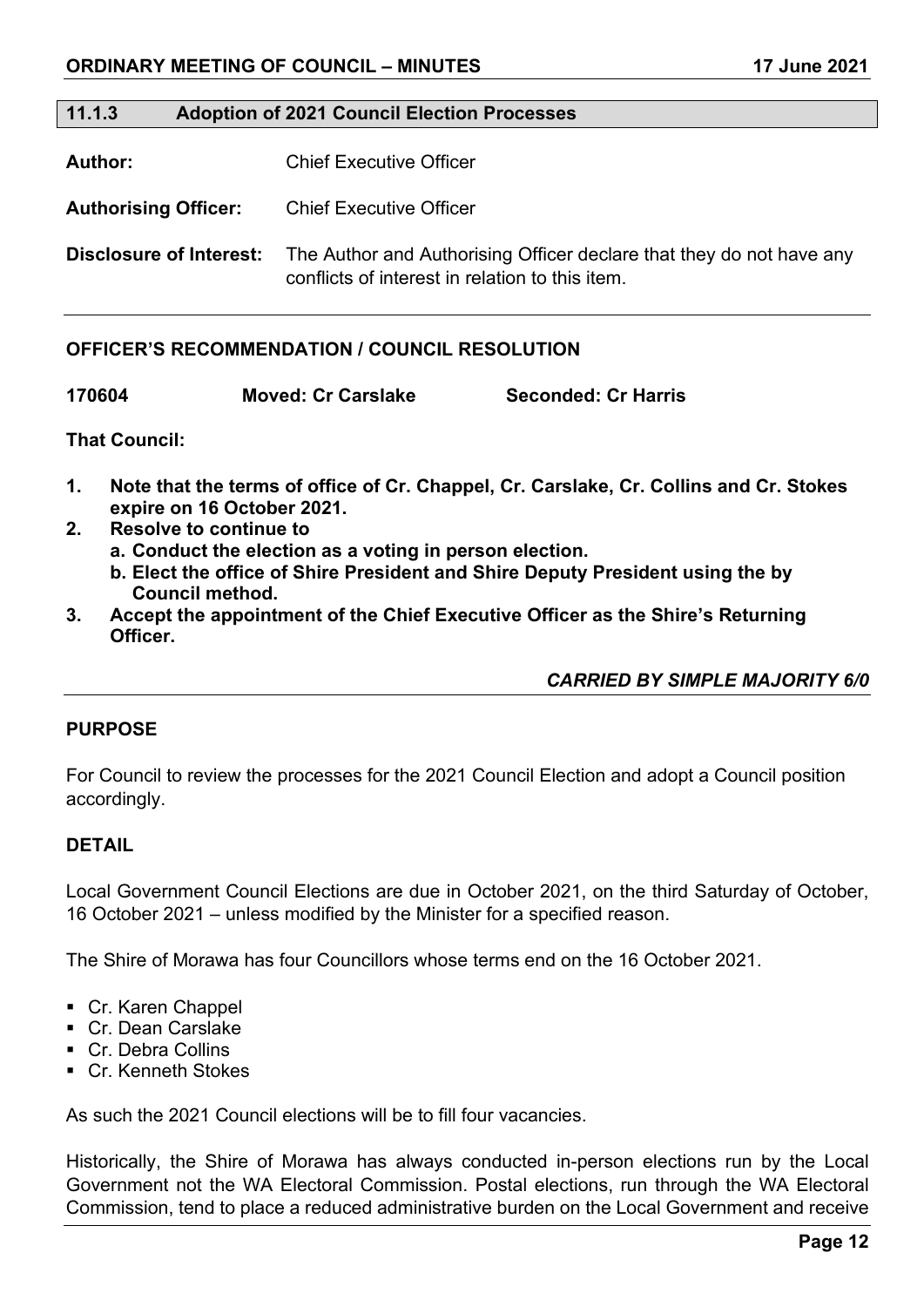## **ORDINARY MEETING OF COUNCIL – MINUTES 17 June 2021**

a higher voter turnout, however the cost of conducting an election through this method is usually prohibitive to smaller local governments. Given, the Shire of Morawa is only likely to have 400-600 voters on its district roll it seems plausible that an in-person election can be adequately managed in house. Historically, in house elections have cost the Shire approx. \$5,000 or less – quotations received by other Local Governments suggest the WA Electoral Commission would quote approximately. \$10,000 - \$15,000 to conduct the Shire of Morawa elections.

Previously, the Shire President and Deputy President have been elected by Council.

Under legislation unless it is resolved otherwise elections are to be in-person and the method of electing the Shire President and Deputy President is to be as in previous years, as such Council are not obliged to adopt this position however this report provides Council with an opportunity to review the process.

Under legislation the Chief Executive Officer is to be appointed as the Returning Officer for Council Elections unless it is adopted otherwise.

At this stage, the next Ordinary Meeting of Council post-election will be Thursday 21 October 2021 – as such it is expected that a Councillor declaration ceremony will be held before this meeting and the election of the Shire President and Deputy President will be held as the first order of business at the Ordinary Council Meeting.

## **LEVEL OF SIGNIFICANCE**

Medium

## **CONSULTATION**

Nil

## **LEGISLATION AND POLICY CONSIDERATIONS**

*Local Government Act 1995 Part 2 – Constitution of local government*

*Local Government Act 1995 Part 4 – Elections and other polls*

- *Section 4.7 Ordinary elections day usually third Saturday in October*
- *Section 4.20 CEO to be returning officer unless other arrangements made.*
- *Section 4.61 Choice of methods of conducting election*
	- *4.61(2) The local government may decide (by absolute majority) to conduct the election as a postal election*
	- *4.61(7) Unless a resolution under subsection (2) has effect, the election is to be conducted as a voting in person election*

*Local Government (Constitution) Regulations 1998*

*Local Government (Elections) Regulations 1997*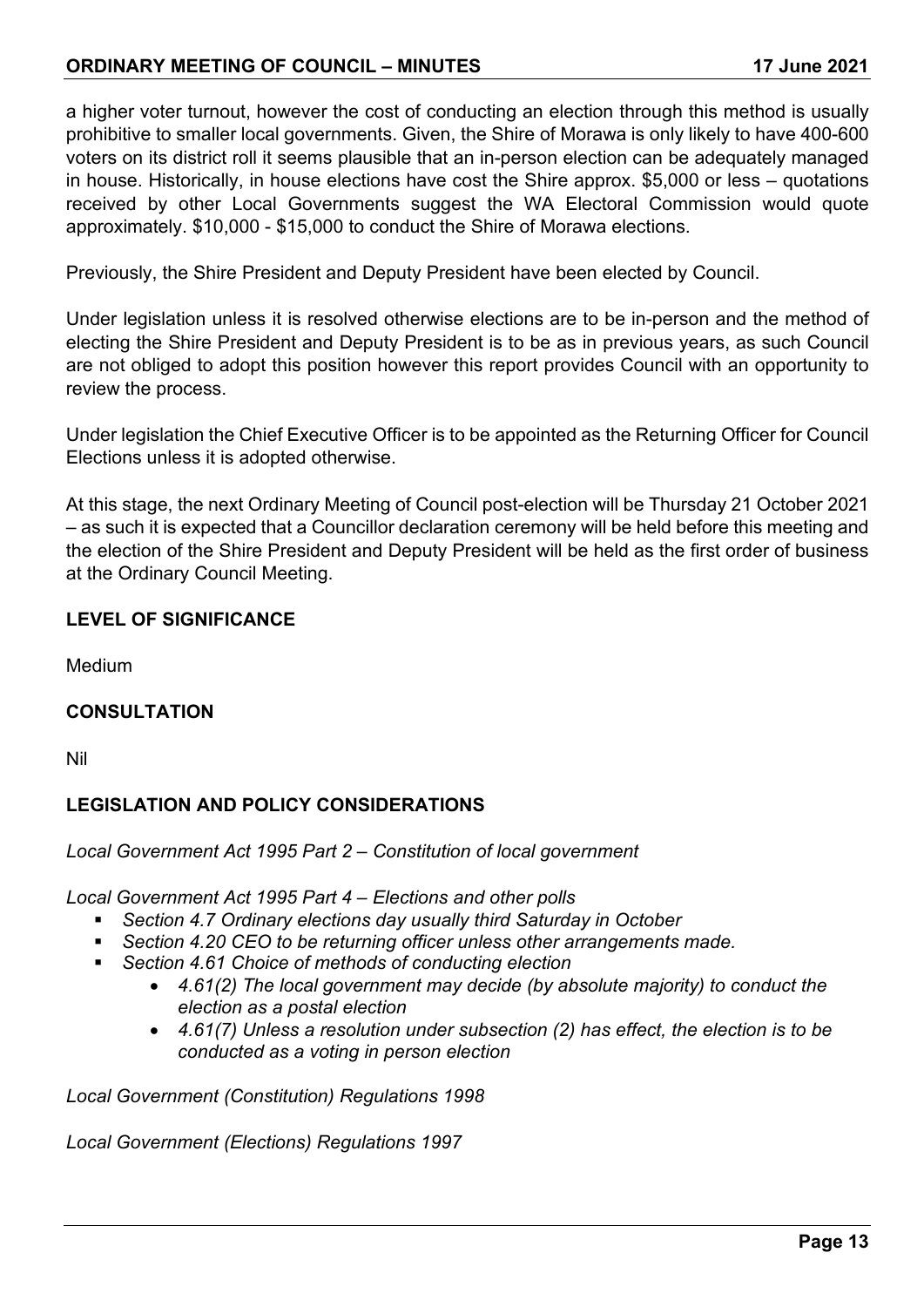## **FINANCIAL AND RESOURCES IMPLICATIONS**

The costs associated with advertising and employing electoral officers to conduct an in person election are expected to be approximately \$5,000. An appropriate provision will be made in the 2021/2022 Budget.

## **RISK MANAGEMENT CONSIDERATIONS**

Legislatively, unless changes are proposed, Council is not required to make any formal adoptions however this report provides clear guidance to Council regarding the process to be carried out moving forward.

The main risk associated with the proposed course of action is that the Shire does not have the administrative capacity or resources to conduct an in-person election. The Chief Executive Officer intends to partake in WALGA's group advertising initiatives to limit this burden and is confident the workload will be manageable.

#### **CONCLUSION**

This report is for Council to familiarise themselves with the Election Process moving forward and provide an opportunity for amendment if required.

## **ATTACHMENTS**

Nil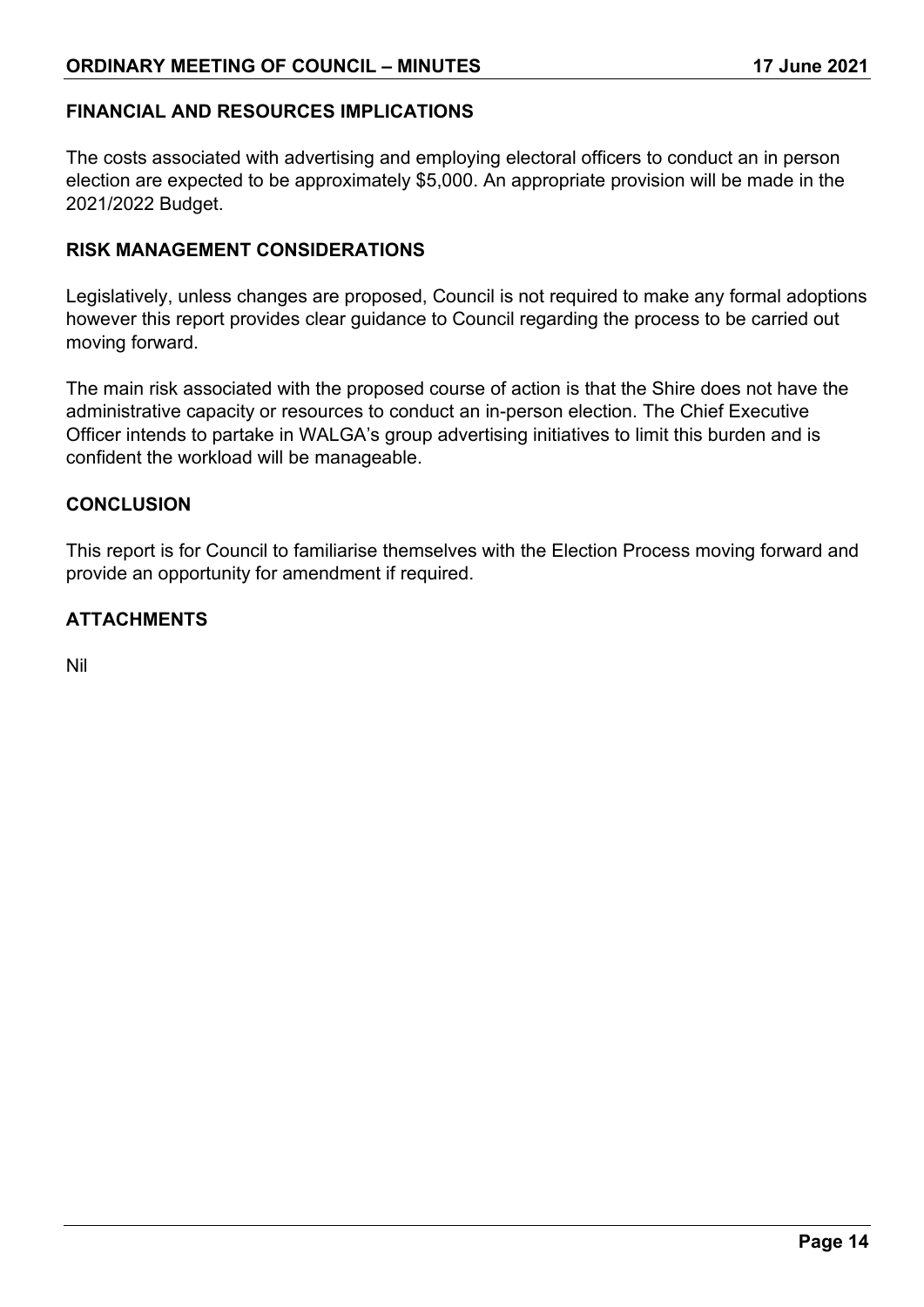#### **11.1.4 Morawa Aerodrome Management – CASA Regulation Changes**

**Author:** Chief Executive Officer

**Authorising Officer:** Chief Executive Officer

**Disclosure of Interest:** The Author and Authorising Officer declare that they do not have any conflicts of interest in relation to this item.

#### **OFFICER'S RECOMMENDATION / COUNCIL RESOLUTION**

| 170605 | <b>Moved: Cr Stokes</b> | <b>Seconded: Cr Collins</b> |
|--------|-------------------------|-----------------------------|
|        |                         |                             |

**That Council:**

- **1. Agree to the Morawa Aerodrome retaining its certified status and the CEO undertaking the necessary works to ensure CASA compliance by May 2022.**
- **2. Direct the CEO to ensure the aerodrome management budget is increase for the 2021/2022 Annual Budget to accommodate the necessary work of upgrading the aerodrome to meet CASA requirements.**
- **3. Commit to undertaking an operational review of the Aerodrome certification management in June 2023.**

*CARRIED BY SIMPLE MAJORITY 6/0*

## **PURPOSE**

For Council to consider the implications of the Civil Aviation Safety Authority's (CASA) regulatory review changes to the classification and management of aerodromes and the impact on the Morawa Aerodrome.

#### **DETAIL**

For a number of years, the Shire of Morawa has employed Aerodrome Management Services Pty Ltd (AMS) to assist with Aerodrome management, as such AMS have prepared the attached report that details the regulatory changes and impacts on the Morawa Aerodrome.

Currently, the Morawa Aerodrome is a registered aerodrome (since 2011) with an instrumental approach. Moving forward the regulatory changes require the Shire to make a choice whether to undertake the administrative steps necessary to become a Certified Aerodrome or remove its instrumental approach and become an unregulated Aircraft Landing Area (ALA).

Under the current transitional arrangements, the previously registered Morawa Aerodrome is now deemed to be a Certified Aerodrome. To maintain this certified status certain administrative requirements must be met by prior to 13 May 2022.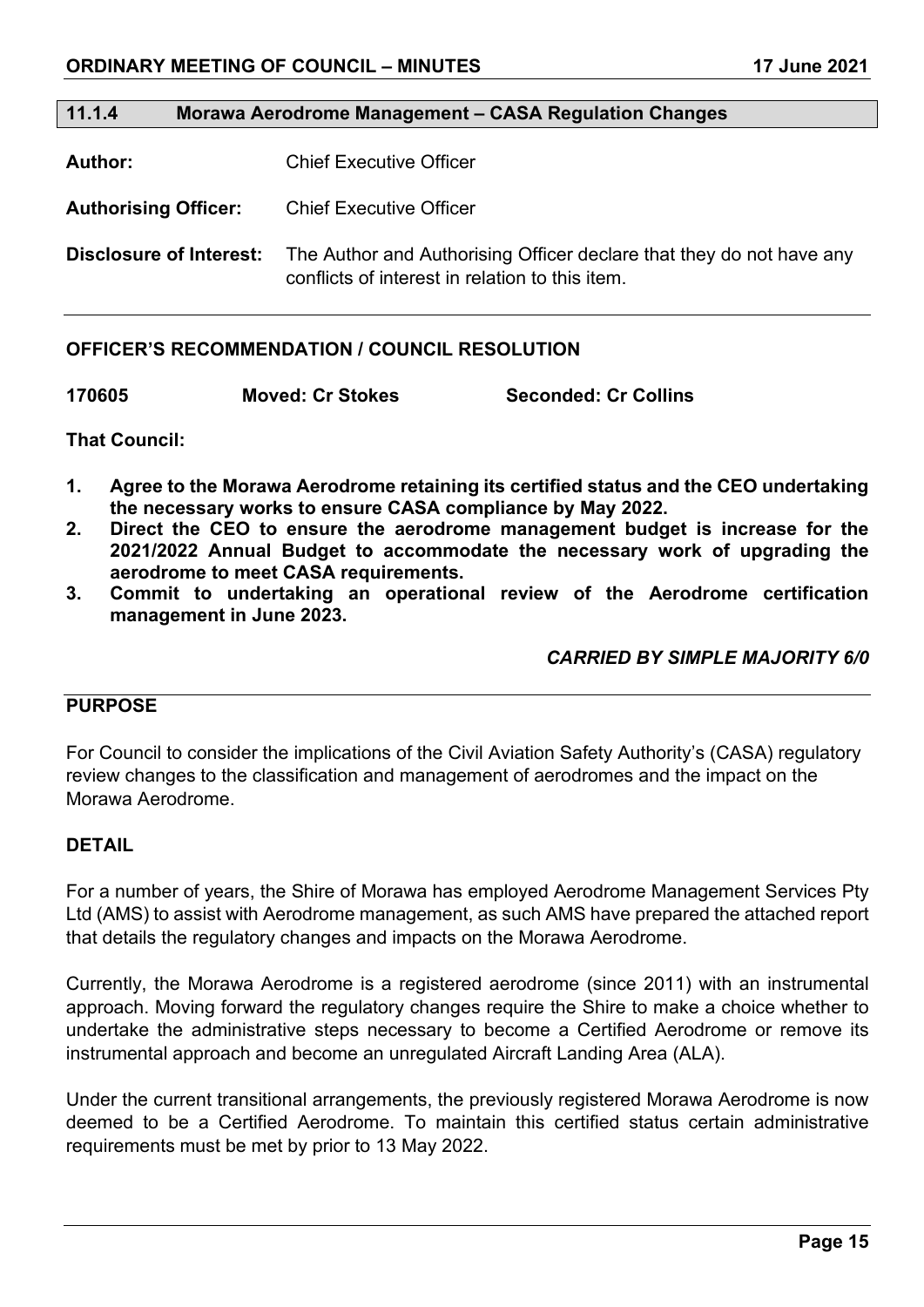## **ORDINARY MEETING OF COUNCIL – MINUTES 17 June 2021**

On average the Shire currently spends approximately, \$25,000 per annum managing the aerodrome inclusive of maintenance and administration.

Whilst the Shire doesn't seem to have accurate records of exact landings, it is estimated that approximately 20-30 aircraft landings at the Morawa Aerodrome each year. RFDS confirmed that they have landed at the Morawa Aerodrome 55 times between January 2019 and May 2021.

If the Shire choses to maintain its certified status it is estimated that this will come at an initial upfront cost of \$10,000-\$15,000 to prepare the necessary manuals, paperwork and perform and necessary site improvements. Then moving forward, the annual management costs can be expected to increase by approximately \$15,000-\$20,000 per annum due to the increased workload involved with a certified aerodrome. This could also increase with bi-annually mandated CASA audits and the extra work that may come out of them.

If the Shire opts to downgrade the aerodrome to an ALA then it is expected that the annual expenditure will remain at current levels as the Shire will still be committed to maintaining the facility to an appropriate standard to allow ease of use by essential services such as RFDS. If moving to an ALA the Shire will incur the cost of decommissioning the current instrumental approach.

The Shire has previously invested in the aerodrome, installing Terminal Instrument Approach Procedures (TIFP). This was done to improve the ability of RFDS and other essential aircraft to land in situations where visibility may be low. If the Aerodrome did not maintain its certified status this TIFP would need to be removed which may have future impacts with aircrafts having to divert to alternative aerodromes or return to origin if a TIFP was needed to land. This may have an impact on the St John Ambulance Service.

Grandfathering provisions exist in the current process that essentially allows registered aerodromes that have become certified to retain their certification without having to fully implement the new standards. If the Shire chose to downgrade to an ALA in this instance and then wanted to become certified in the future, it is highly likely that the Morawa Aerodrome would need significant improvement to comply with the new standards. If the Morawa Aerodrome maintains its current certified status it is expected to benefit from not having to fully comply with all standards in the same way a newly certifying aerodrome would.

If the Shire downgrades to an ALA, it essentially would forego any future opportunity for a commercial operator to consider using the facility to transport passengers. The Shire has previously tried to encourage mining organisations, with no success, to make use of the facility to transport workers etc. If the facility maintained its certified status this could potentially be attractive to future users but in general mining organisations seem to prefer to establish and manage their own strip.

On usage statistics alone the Morawa Aerodrome may not warrant a certified status and the investment that accompanies given it would be around \$2,500 per take off.

The author conferred with the head of flight operations at the Royal Flying Doctor Service (RFDS). In normal circumstances RFDS have no issue with landing at an ALA and in generally they tend to land at more ALAs than certified aerodromes. In general, they have seen other smaller Shires, such as Margaret River, remove their certification status due to the cost, time and compliance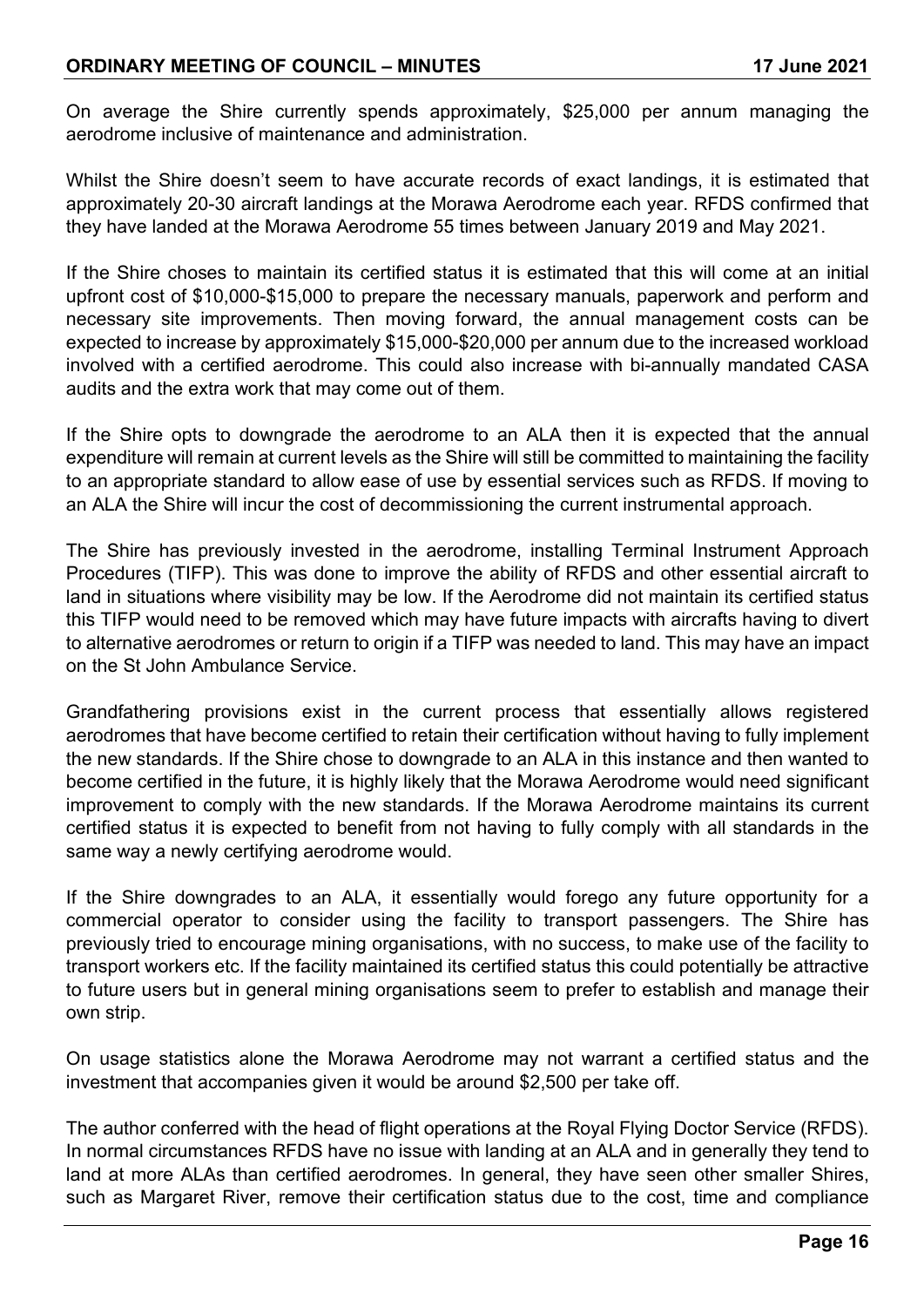## **ORDINARY MEETING OF COUNCIL – MINUTES 17 June 2021**

requirements associated with maintaining the status. RFDS understand that for most places obtaining and maintaining CASA Certification is expensive and resource intensive. On discussing the Morawa Aerodrome specifically, the main area of concern for the RFDS representative was that the landing strip was unsealed so if there were heavy rains this would impact on the ability to land and take off. If Morawa gave up its certified status this would only impact RFDS operations in extreme bad weather where an instrumental approach would be needed to land. They could not say how often they have utilised the instrumental approach in the last couple of years as this wasn't recorded in the landing statistics.

Whilst cost-benefit analysis is useful the decision around whether to maintain the Morawa Aerodrome's certified status is probably more of an argument of principle. In principle does Council:

- 1. Still believe the previously installed TIFP is still needed.
- 2. Want to offer a facility that is of a better specification than its usage requires.
- 3. See any future need or opportunities that may benefit from a Certified Aerodrome being in Morawa.

It is the Author's opinion that at this stage given previous work on the Aerodrome (instrumental approach, master planning etc.) the Shire should undertake the work necessary to ensure the Morawa Aerodrome retains its certified status but commit to reviewing the situation on a bi-annual basis. Specifically, the Shire will undertake to monitor how often the TIFP has been used and will actively try and identify a regular user for the facility.

Council need to be cognisant that if maintaining a certified status becomes too much of an imposition on Shire staff and begins to increase in cost each year then it must seriously consider becoming an ALA and removing the operational burden.

## **LEVEL OF SIGNIFICANCE**

Medium

## **CONSULTATION**

Royal Flying Doctor Service

## **LEGISLATION AND POLICY CONSIDERATIONS**

*CASA Regulation*

## **FINANCIAL AND RESOURCES IMPLICATIONS**

If the Shire is to undertake the necessary work to retain the Aerodrome's certified status, the 2021/2022 Annual Budget must have an allocation that is at least \$20,000 greater than the 2020/2021 financial year to allow for any necessary works.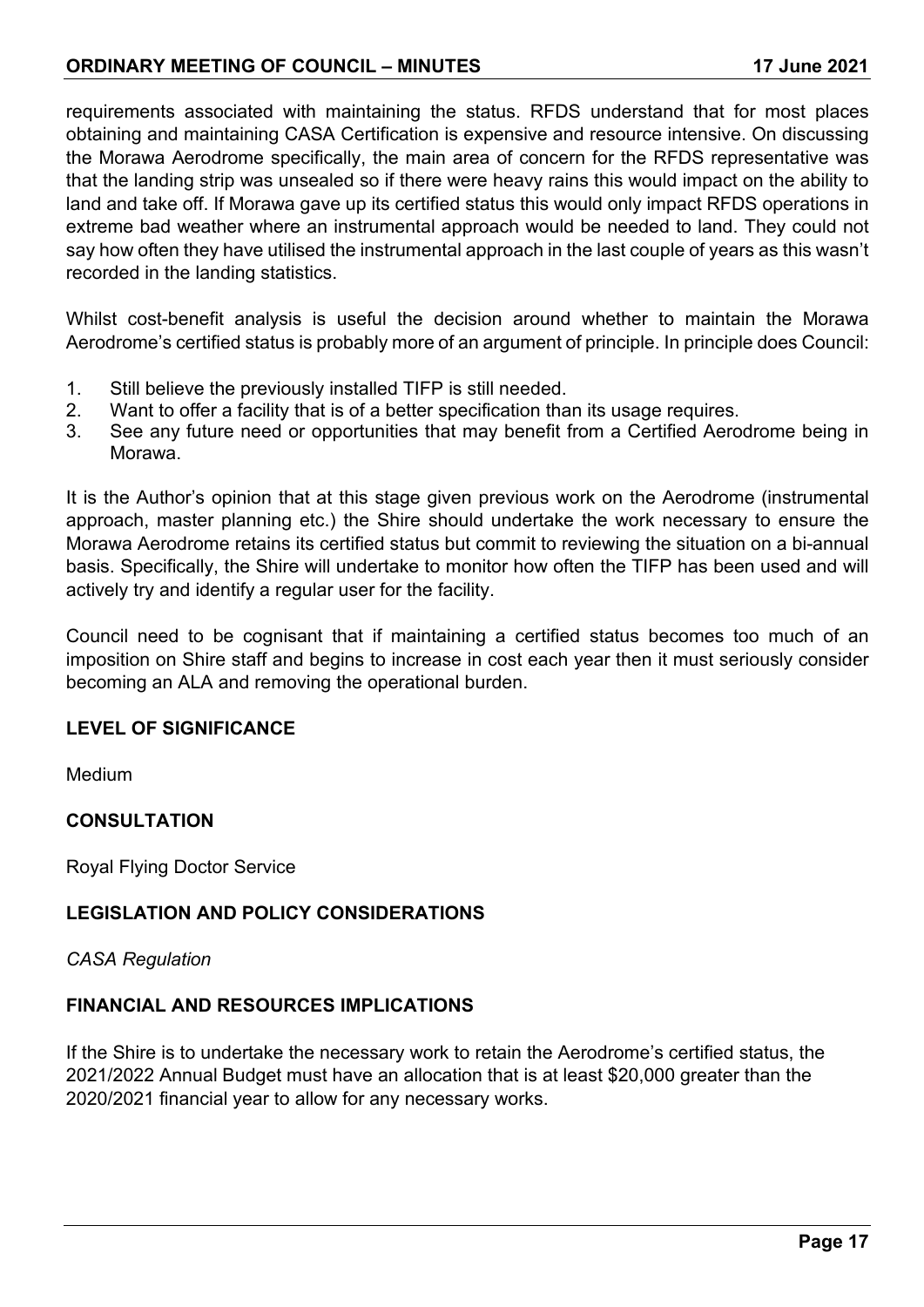## **RISK MANAGEMENT CONSIDERATIONS**

If maintaining a certified status, it will reduce the landing risk to aerodrome users but it will increase the compliance and management risks upon the Shire.

## **CONCLUSION**

Whilst the Morawa Aerodrome is not heavily used, the nearest certified aerodrome with an instrumental approach is Geraldton and given previous work on the site it may be of benefit to the Shire to retain the certified status of the Morawa Aerodrome at this stage.

## **ATTACHMENTS**

*Attachment 1 – AMS Report – Morawa Aerodrome*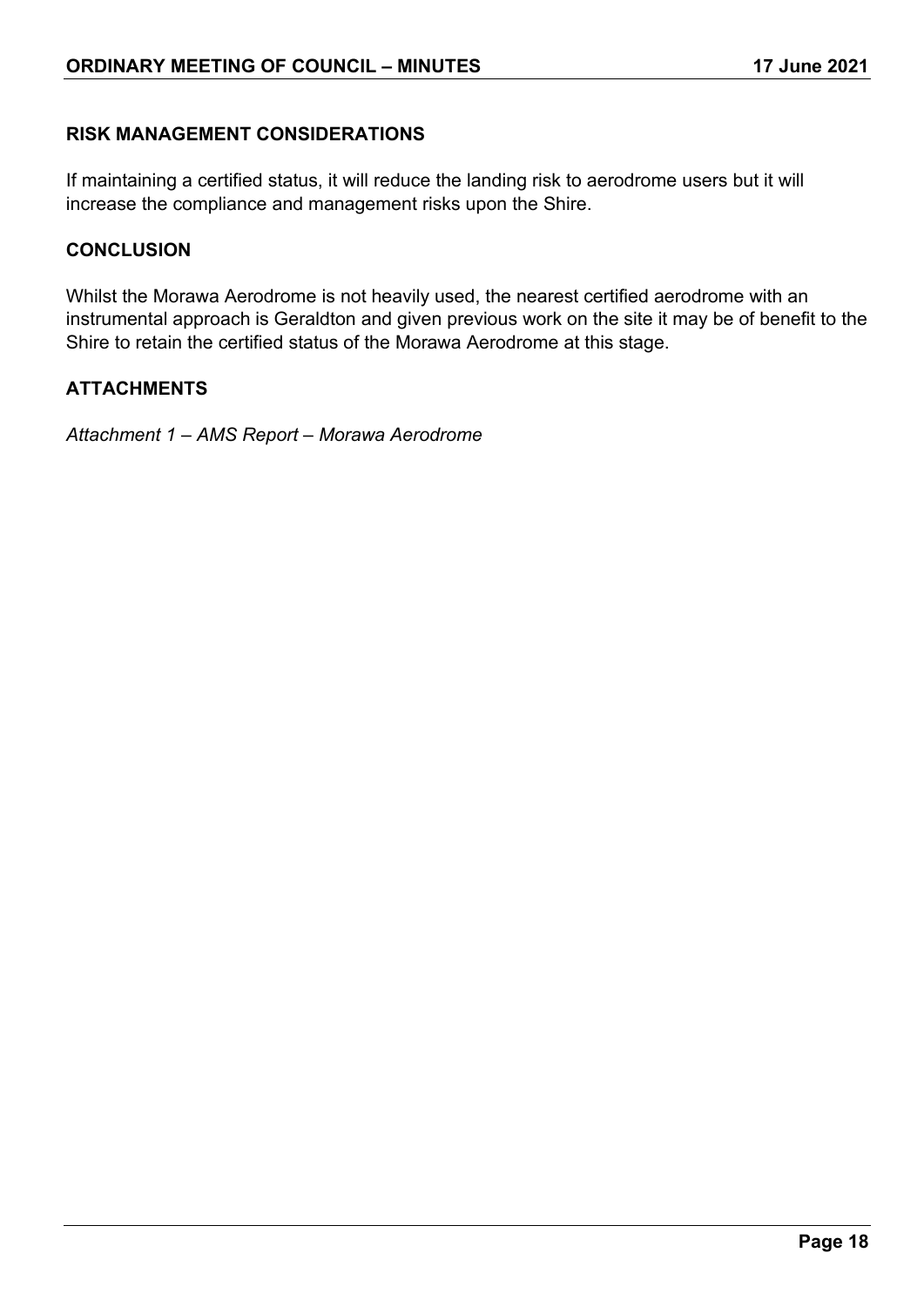## **11.2 Executive Manager Corporate & Community Services**

| 11.2.1<br><b>Banks Reconciliations - May 2021</b> |                                                                                                                         |
|---------------------------------------------------|-------------------------------------------------------------------------------------------------------------------------|
| Author:                                           | Senior Finance Officer                                                                                                  |
| <b>Authorising Officer:</b>                       | <b>Executive Manager Corporate &amp; Community Services</b>                                                             |
| Disclosure of Interest:                           | The Author and Authorising Officer declare that they do not have any<br>conflicts of interest in relation to this item. |

## **OFFICER'S RECOMMENDATION**

**1. That Council receive the bank reconciliations report for 31 May 2021.**

#### **COUNCIL RESOLUTION**

**170606 Moved: Cr Harris Seconded: Cr Stokes**

**That items 11.2.1, 11.2.2 and 11.2.3 are moved en bloc.**

*CARRIED BY SIMPLE MAJORITY 6/0*

*Reason for change:*

*For expediency, Council considered Items 11.2.1, 11.2.2 and 11.2.3 could be moved en bloc.*

## **PURPOSE**

Local Government (Financial Management) Regulation 34 (1) (a) states that a Local Government must prepare financial statements monthly.

## **DETAIL**

The information provided is obtained from the bank reconciliations carried out for Municipal, Reserves and Bonds & Deposits Bank accounts to ensure all transactions have been accounted for.

## **LEVEL OF SIGNIFICANCE**

Low significance - report is presented to Council for information purposes.

## **CONSULTATION**

Chief Executive Officer Executive Manager Corporate & Community Services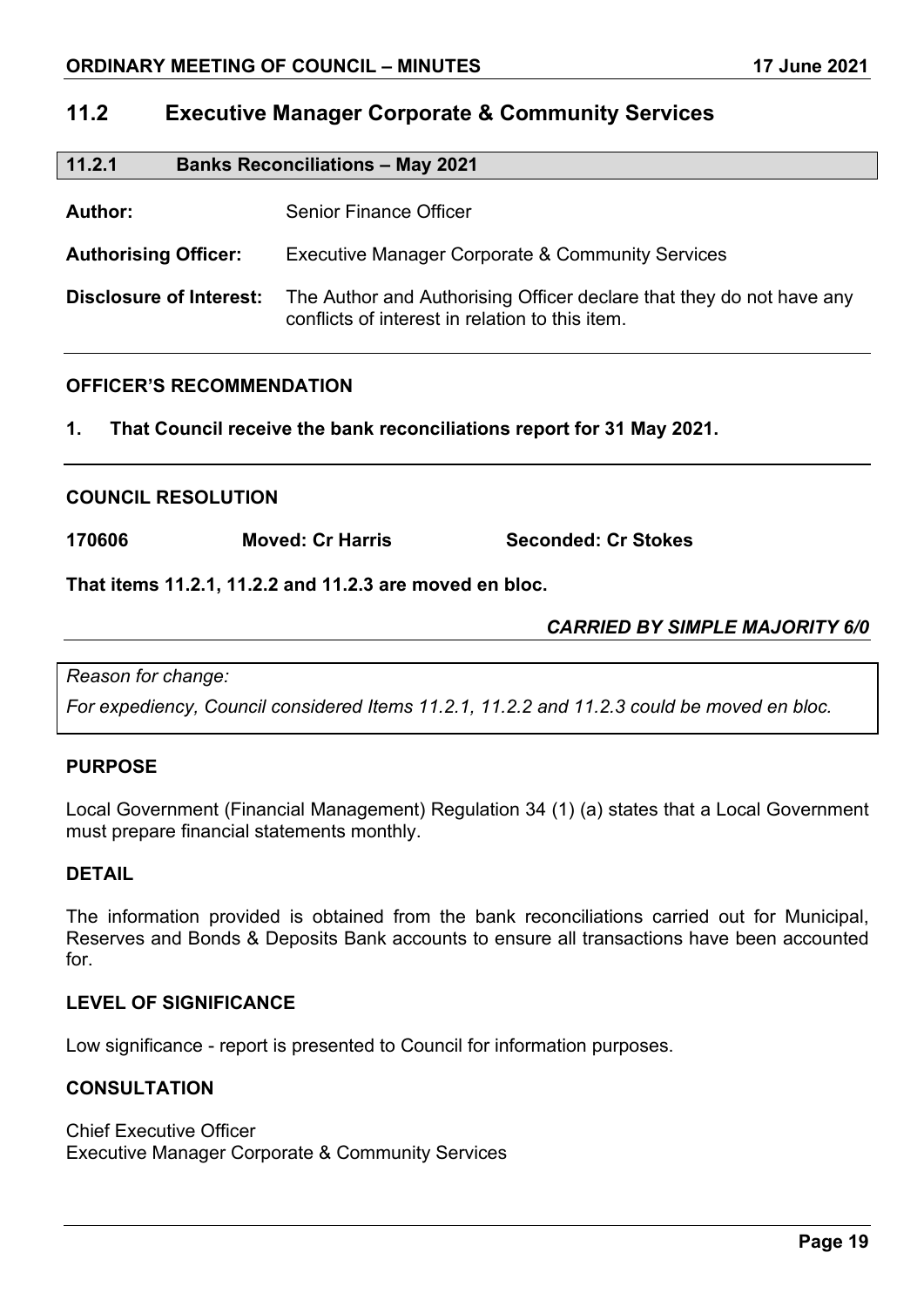## **LEGISLATION AND POLICY CONSIDERATIONS**

*Local Government Act 1995* and *Local Government (Financial Management) Regulations 1996*.

- *Section 3 – Finance 3.3 Risk Management Controls*
- *Section 3 – Finance 3.5 Investment Policy – Delegated Authority*

### **Strategic Community Plan 2018-2028**

**Outcome 4.3** A local government that is respected, professional and accountable

**Outcome 4.5** Long Term Financial Viability

## **FINANCIAL AND RESOURCES IMPLICATIONS**

As presented to Council.

## **RISK MANAGEMENT CONSIDERATIONS**

As per Policy *Finance 3.3 Risk Management*

#### **CONCLUSION**

The Shire of Morawa's financial position is as follows:

## **Bank Balances As At 31 May 2021**

| <b>Account</b>                                      | 2021           |
|-----------------------------------------------------|----------------|
| <b>Municipal Account</b>                            | \$2,194,095.96 |
| <b>Bonds &amp; Deposits Account</b>                 | \$20,281.04    |
| <b>Reserve Account</b>                              | \$3,118,476.25 |
| <b>Reserve Term Deposit (Community Development)</b> | \$500,000.00   |
| Reserve Term Deposit (Future Funds 1)               | \$800,000.00   |
| Reserve Term Deposit (Future Funds 2)               | \$800,000.00   |

## **Bank Reconciliation Balances**

The Bank Reconciliation Balances for 31 May 2021 with a comparison for 31 May 2020 is as follows:

| <b>Account</b>                      | 31 May 2020    | 31 May 2021    |
|-------------------------------------|----------------|----------------|
| <b>Municipal Account</b>            | \$1,525,545.09 | \$2,194,095.96 |
| <b>Bonds &amp; Deposits Account</b> | \$22,629.38    | \$20,281.04    |
| <b>Total Reserve Accounts</b>       | \$5,588,981.28 | \$5,218,476.25 |

#### **Reserve Accounts**

The Reserve Funds of \$5,218,476.25 as at 31 May 2021 were invested in:

■ Bank of Western Australia \$3,118,476.25 in the Reserve Account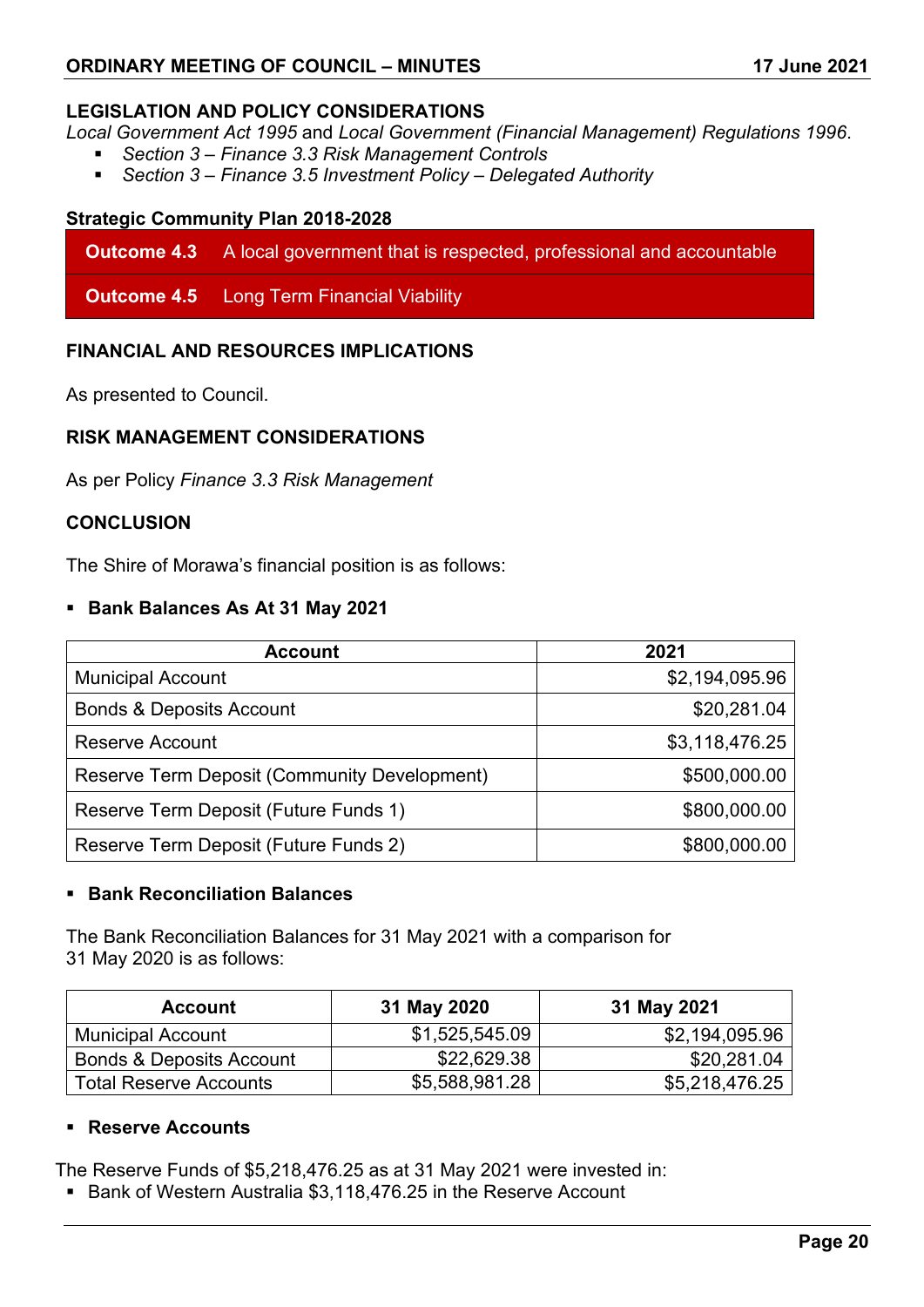- Term Deposit (Future Funds 1) \$800,000.00
- Term Deposit (Future Funds 2) \$800,000.00
- Term Deposit (Community Development Fund) \$500,000.00

Breakdown for May 2021 with a comparison for May 2020 is as follows:

|                                                 | <b>May 2020</b> | <b>May 2021</b> |
|-------------------------------------------------|-----------------|-----------------|
| Leave Reserve                                   | \$219,957.61    | \$225,475.68    |
| <b>Swimming Pool Reserve</b>                    | \$40,664.53     | \$60,800.27     |
| <b>Plant Reserve</b>                            | \$808,793.56    | \$468,270.47    |
| <b>Building Reserve</b>                         | \$94,175.59     | \$114,434.83    |
| <b>Economic Development Reserve</b>             | \$3,512.58      | \$3,520.66      |
| <b>Sewerage Reserve</b>                         | \$247,567.98    | \$223,086.89    |
| <b>Unspent Grants and Contributions Reserve</b> | \$0.00          | \$0.00          |
| <b>Community Development Reserve</b>            | \$1,253,425.68  | \$1,258,866.90  |
| Morawa Future Funds Reserve                     | \$2,020,863.19  | \$2,041,997.02  |
| Morawa Future Funds Interest Reserve            | \$274,337.48    | \$224,959.47    |
| <b>Refuse Transfer Station Reserve</b>          | \$0.00          | \$0.00          |
| Aged Care Units Reserve Units 1 - 4             | \$70,578.09     | \$70,740.95     |
| Aged Care Units Reserve Unit 5                  | \$56,656.88     | \$56,787.64     |
| Aged Care Units Reserve Units 6 - 9             | \$9,482.62      | \$9,504.51      |
| <b>Business Units Reserve</b>                   | \$125,779.10    | \$146,111.26    |
| <b>Legal Fees Reserve</b>                       | \$26,088.00     | \$26,148.19     |
| <b>Road Reserve</b>                             | \$147,098.39    | \$147,437.84    |
| Covid-19 Reserve                                | 190,000.00      | \$140,333.67    |
| <b>TOTAL</b>                                    | \$5,588,981.28  | \$5,218,476.25  |

## **Transfer Of Funds**

Nil

## **Investment Transfers**

Nil

## **ATTACHMENTS**

Nil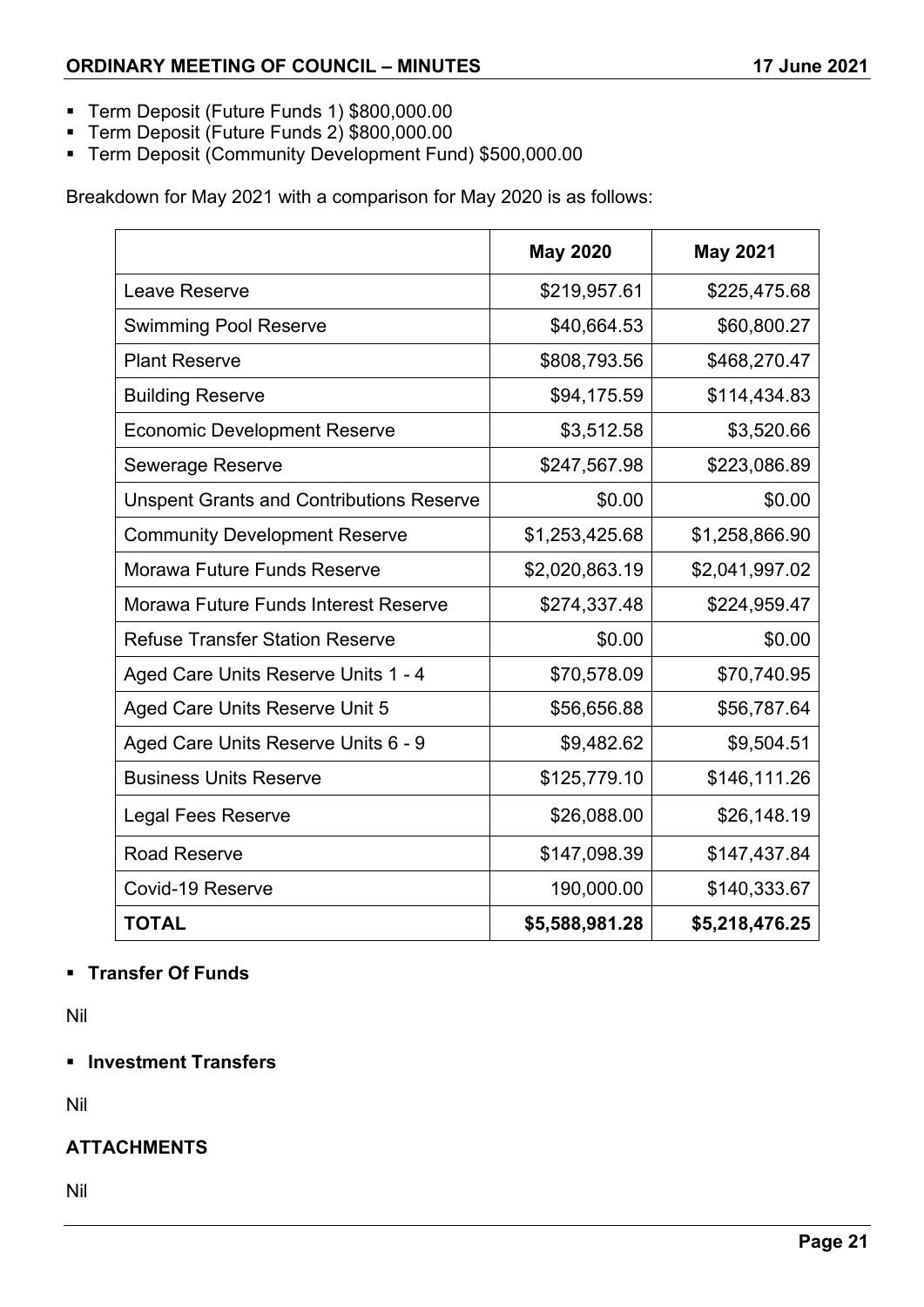#### **11.2.2 Accounts Due for Payment – May 2021**

**Author:** Senior Finance Officer

**Authorising Officer:** Executive Manager Corporate & Community Services

**Disclosure of Interest:** The Author and Authorising Officer declare that they do not have any conflicts of interest in relation to this item.

#### **OFFICER'S RECOMMENDATION**

**That Council endorse the list of accounts paid by the Chief Executive Officer under delegated authority, represented by:**

- **Municipal EFT Payment Numbers EFT14214 to EFT14307 amounting to \$236,103.84.**
- **Municipal Cheque Payment Numbers 12018 and 12020 amounting to \$34,620.65.**
- **Municipal Direct Debit Payment Numbers DD7785.1 to DD7834.1 amounting to \$66,818.89.**
- **Total Payroll in May 2021: \$118,178.95.**
	- **12/05/2021 - \$62,432.07**
	- **26/05/2021 - \$55,746.88**
- **Total Credit Card payment in May 2021: \$2,451.13**

#### **COUNCIL RESOLUTION**

#### **170606 – CARRIED EN BLOC**

#### **PURPOSE**

A list of accounts is attached for Council's consideration in relation to all Shire payments made for the month of May 2021.

#### **DETAIL**

*Local Government (Financial Management) Regulations 1996* – Reg 13.

On 20 June 2019, Council delegated the Chief Executive Officer (CEO) to make payments from the municipal fund or the trust fund as required. A list of all accounts paid by the CEO is to be prepared each month showing all accounts paid since the last list was prepared.

#### **LEVEL OF SIGNIFICANCE**

Low significance - report is presented to Council for information purposes only.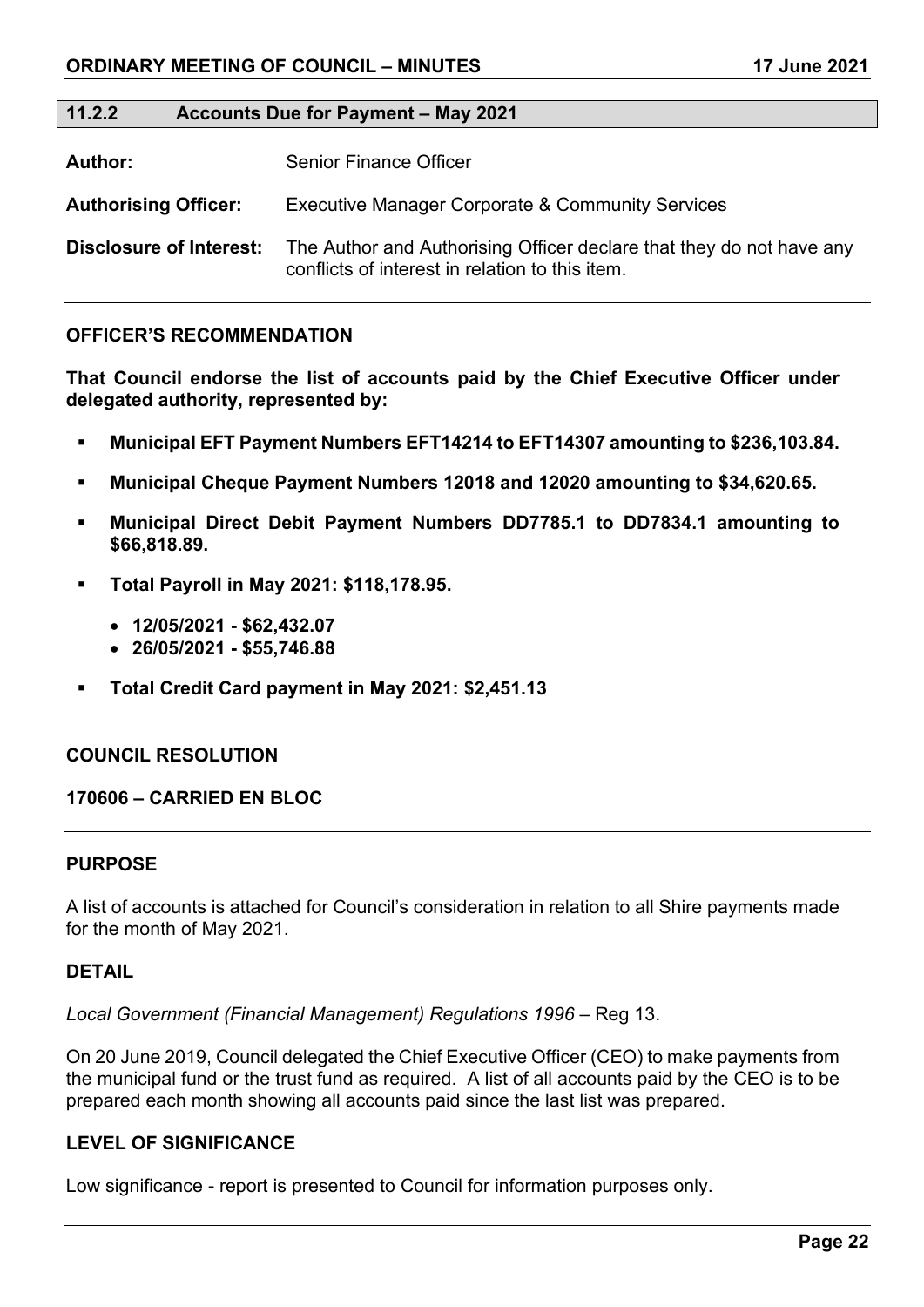## **CONSULTATION**

Chief Executive Officer Executive Manager Corporate & Community Services

## **LEGISLATION AND POLICY CONSIDERATIONS**

*Local Government (Financial Management) Regulations 1996* – Reg 13

Strategic Community Plan 2018-2028

**Outcome 4.3** A local government that is respected, professional and accountable.

**Outcome 4.5** Long Term Financial Viability

Use of Corporate Credit Cards Policy 3.7

## **FINANCIAL AND RESOURCES IMPLICATIONS**

As per *Attachment 1.*

## **RISK MANAGEMENT CONSIDERATIONS**

As per Policy Section 3 – Finance 3.3 Risk Management.

#### **CONCLUSION**

Council is requested to endorse the list of accounts paid by the Chief Executive Officer as provided in **Attachment 1**.

## **ATTACHMENTS**

*Attachment 1 - 11.2.2 List of accounts due and submitted.*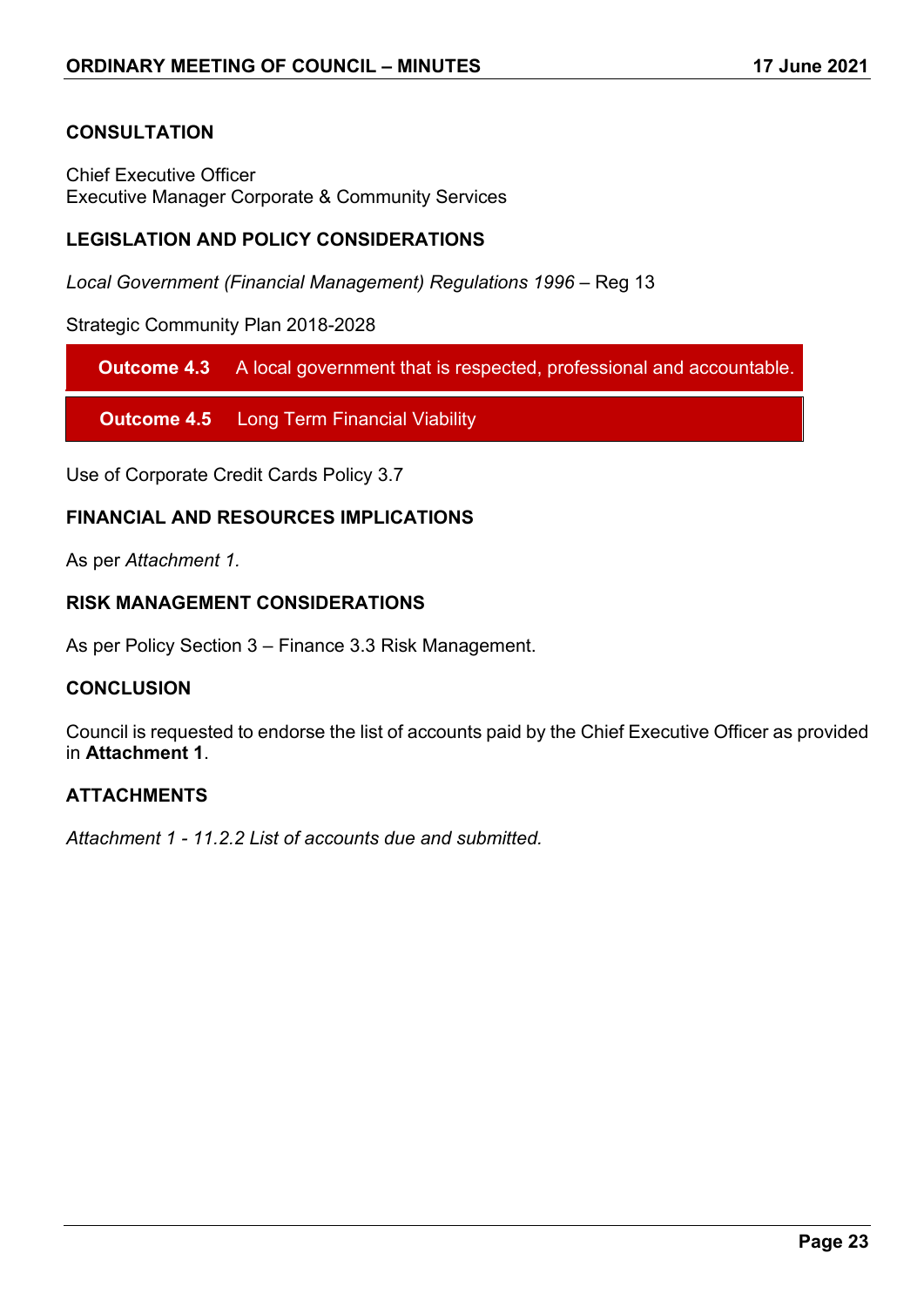#### **11.2.3 Monthly Financial Statements – May 2021**

Author: Senior Finance Officer

**Authorising Officer:** Executive Manager Corporate & Community Services

**Disclosure of Interest:** The Author and Authorising Officer declare that they do not have any conflicts of interest in relation to this item.

#### **OFFICER'S RECOMMENDATION**

**That Council receive the Statement of Financial Activity for the period ending 31 May 2021.**

#### **COUNCIL RESOLUTION**

#### **170606 – CARRIED EN BLOC**

#### **PURPOSE**

Regulation 34(1) (a) of the *Local Government (Financial Management) Regulations 1996* states that a local government must prepare monthly financial statements for Council. The Monthly Financial Activity Report and Schedules are provided for Council's consideration.

#### **DETAIL**

As per the *Local Government (Financial Management) Regulations 1996*, a monthly statement of financial activity report on the sources and application of funds, as set out in the annual budget has the following details:

- Annual budget estimates.
- Operating revenue, operating income and all other income and expenses.
- Any significant variations between year-to-date income and expenditure and the relevant budget provisions to the end of the reporting period.
- **IDENTIFY IDENTIFY IS A THE IDENTIFY IS A THE IDENTIFY OF A THE IDENTIFY IS A THE IDENTIFY IS A THE IDENTIFY IS** estimates for the relevant reporting period.
- **Provision of likely financial projections for those highlighted significant variations and their** effect on the end of year result.
- Inclusion of an operating statement.
- Any other supporting notes as required.

## **LEVEL OF SIGNIFICANCE**

Low significance - report is presented to Council for information purposes only.

## **CONSULTATION**

Chief Executive Officer Executive Manager Corporate & Community Services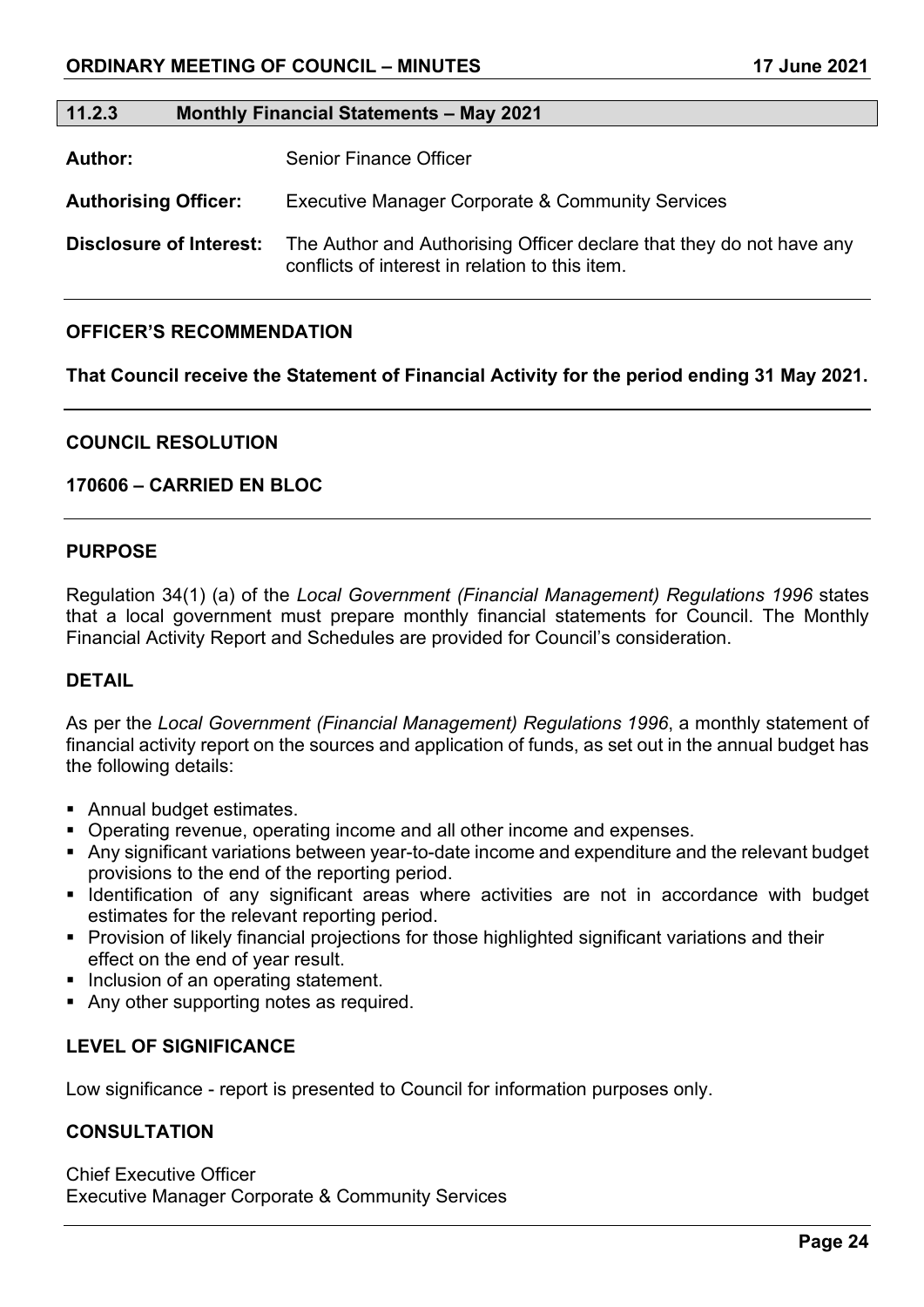## **OFFICER'S COMMENTS**

Nil

## **LEGISLATION AND POLICY CONSIDERATIONS**

*Local Government (Financial Management) Regulations 1996*

Strategic Community Plan 2018-2028

**Outcome 4.3** A local government that is respected, professional and accountable.

**Outcome 4.5** Long Term Financial Viability

#### **FINANCIAL AND RESOURCES IMPLICATIONS**

As presented.

### **RISK MANAGEMENT CONSIDERATIONS**

There are no perceived risks associated with the report.

#### **CONCLUSION**

This report is based on the 2020/21 Annual Budget adopted by Council on 30 July 2020 and the Annual Budget Review adopted by Council on 18 March 2021.

This report contains the budget amounts, actual amounts of expenditure and income to the end of the month for the purpose of keeping Council abreast of the current financial position and the variances are explained under Note 2 of the report.

### **ATTACHMENTS**

*Attachment 1 – May 2021 Monthly Financial Activity Report Attachment 2 – May 2021 Schedules 2 - 14*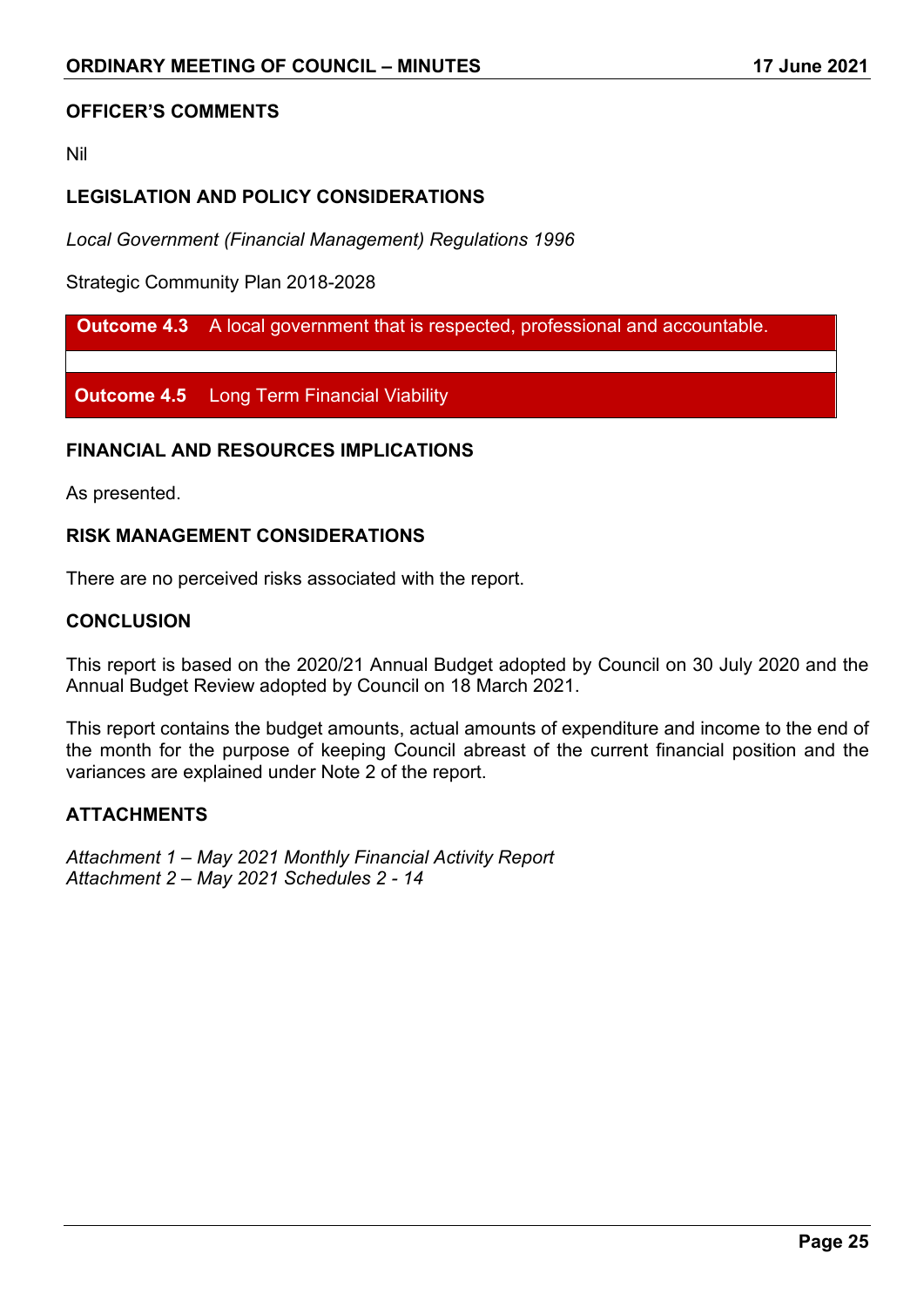#### **11.2.4 Chief Executive Officer Authorisations and Reporting to Council**

**Author:** Senior Finance Officer

**Authorising Officer:** Executive Manager Corporate and Community Services

**Disclosure of Interest:** The Author and Authorising Officer declare that they do not have any conflicts of interest in relation to this item.

#### **OFFICER'S RECOMMENDATION / COUNCIL RESOLUTION**

| 170607 | <b>Moved: Cr Carslake</b> | <b>Seconded: Cr Stokes</b> |
|--------|---------------------------|----------------------------|
|        |                           |                            |

**That with respect to the Chief Executive Officer Authorisations and Reporting to Council:** 

- **1. Council receive the information presented to this meeting that the Chief Executive Officer took no leave since the last Ordinary Council Meeting held on 20 May 2021.**
- **2. Council receive the information presented to this meeting that the credit card transactions made by the Chief Executive Officer using his corporate credit card in April 2021 and acknowledges that payments have been made in accordance with the Shire's procurement policy and Credit Card Agreement.**
- **3. Council receive the information presented to this meeting of no reimbursements application made by the Chief Executive Officer in May 2021.**

## *CARRIED BY SIMPLE MAJORITY 6/10*

## **PURPOSE**

The purpose of this agenda item is to report to Council on Chief Executive Officer (CEO) leave applications, use of corporate credit card and any reimbursement(s) of CEO expense applications.

#### **DETAIL**

Due to the position held by the CEO, there is no other individual person authorised under the *Local Government Act 1995* (the Act) to approve or authorise the CEO's leave applications, use of the corporate credit card and the reimbursement of CEO expense applications.

These functions can only be approved by Council resolution.

## **Leave Taken**

This report covers leave taken by the CEO for the month of May 2021. No leave was taken for this period.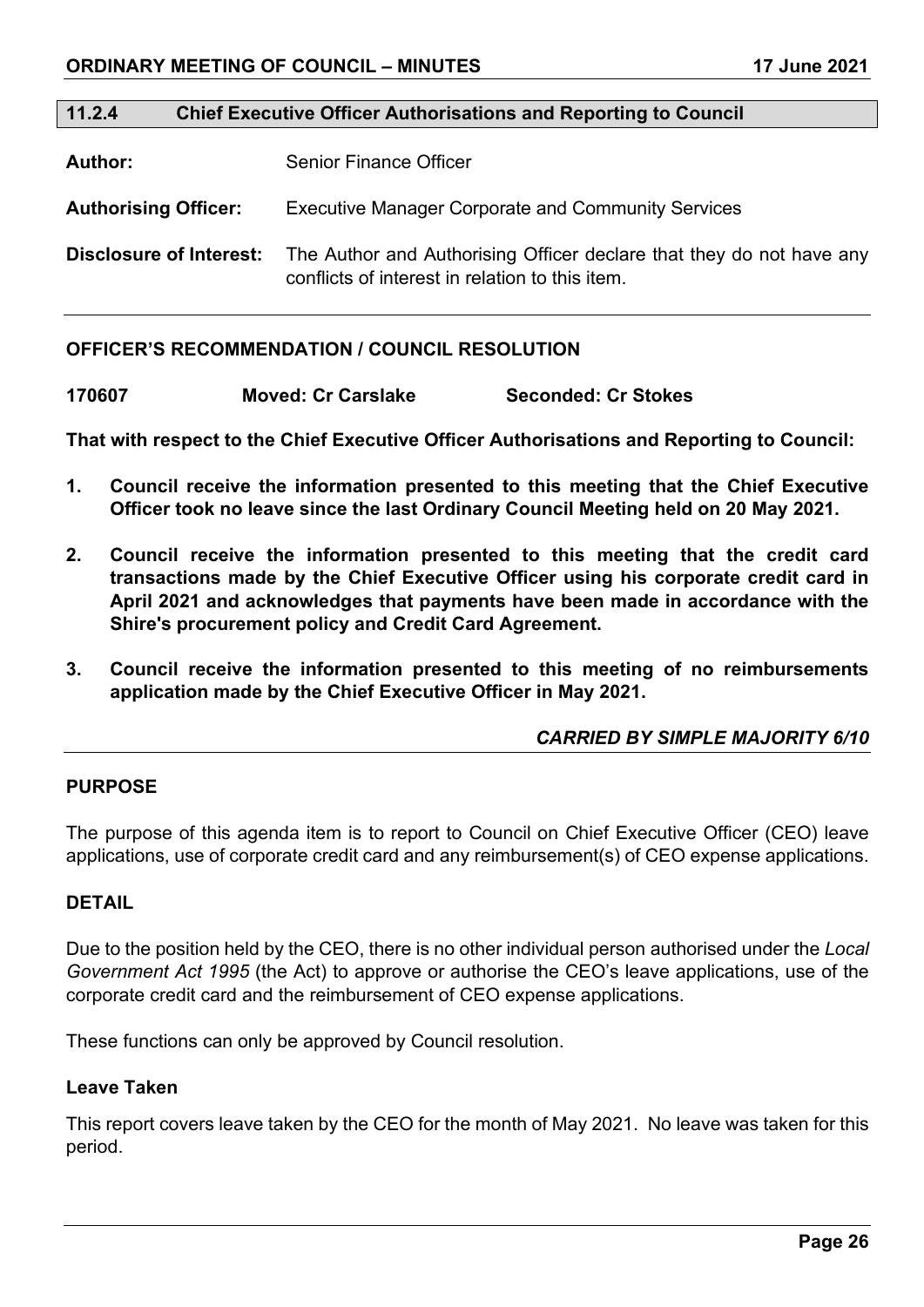## **Corporate Credit Card**

This report covers April 2021 credit card statement (**Attachment 1**).

## **Reimbursement Application**

This report covers the month of May 2021. No reimbursements were claimed during this period.

## **LEVEL OF SIGNIFICANCE**

Low significance - report is presented to Council for information purposes.

## **CONSULTATION**

Senior Management Team

## **LEGISLATION AND POLICY CONSIDERATIONS**

Section 2.7 of the *Local Government Act 1995* states:

*"Role of council* 

- *(1) The council —*
	- *(a) governs the local government's affairs; and*
	- *(b) is responsible for the performance of the local government's functions.*
- *(2) Without limiting subsection (1), the council is to* 
	- *(a) oversee the allocation of the local government's finances and resources; and*
	- *(b) determine the local government's policies."*

## **Shire of Morawa Policies**

*CEO Leave Authorisations and Other Approvals Policy Use of Corporate Credit Cards Policy*

Strategic Community Plan 2018 to 2028 (desktop Review June 2020)

**Outcome 4.3** A local government that is respected, professional and accountable

## **FINANCIAL AND RESOURCES IMPLICATIONS**

There are no known financial or resource implications in relation to this item.

## **RISK MANAGEMENT CONSIDERATIONS**

There are no known risk management implications in relation to this item.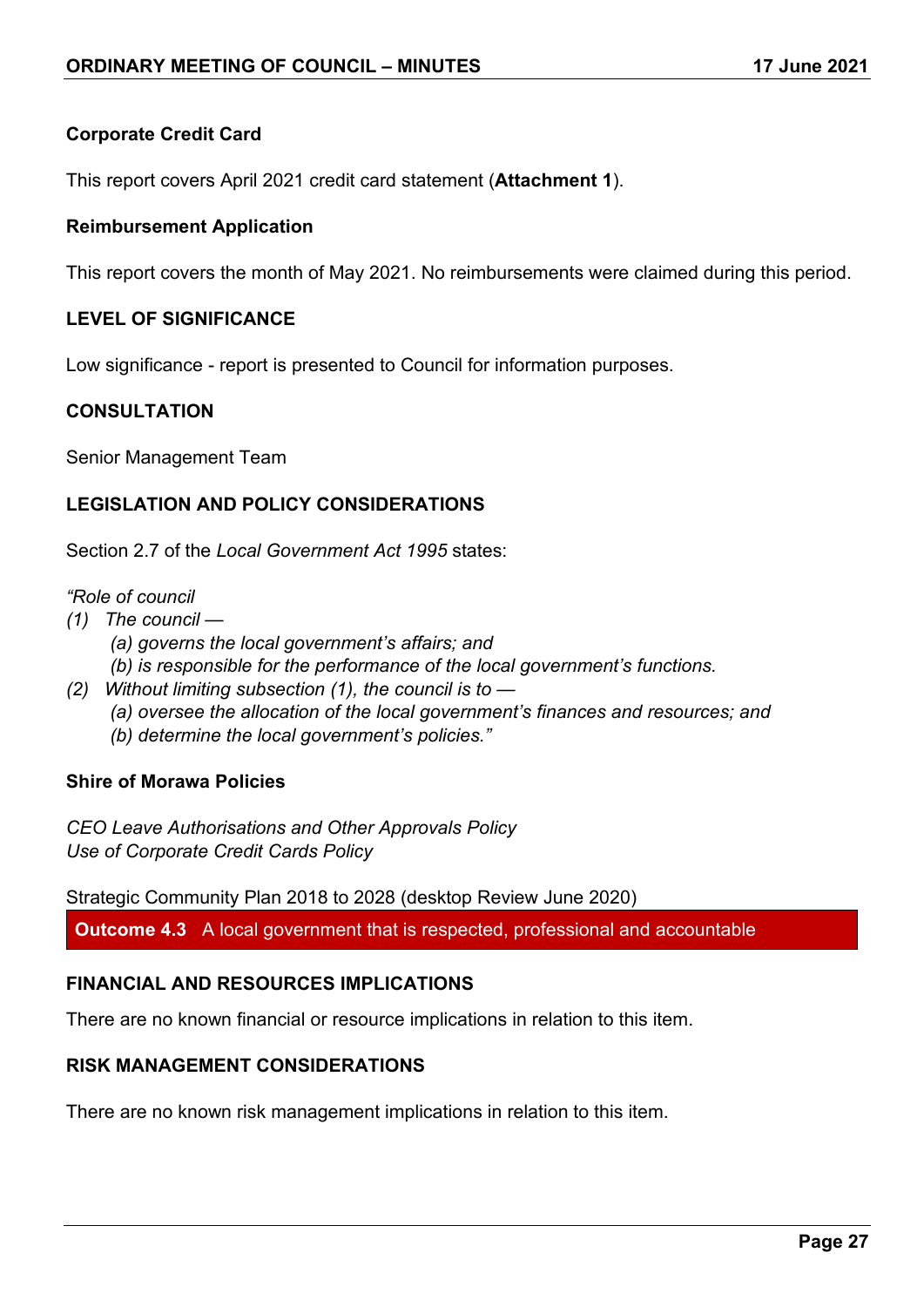## **CONCLUSION**

That Council receive the information contained in this report addressing the CEO's:

- leave of any type;
- **additional hours worked and claimed;**
- corporate credit card expenses; and
- **•** work related expenses/reimbursements.

## **ATTACHMENTS**

*Attachment 1 – 11.2.4 CEO Credit Card Statement.*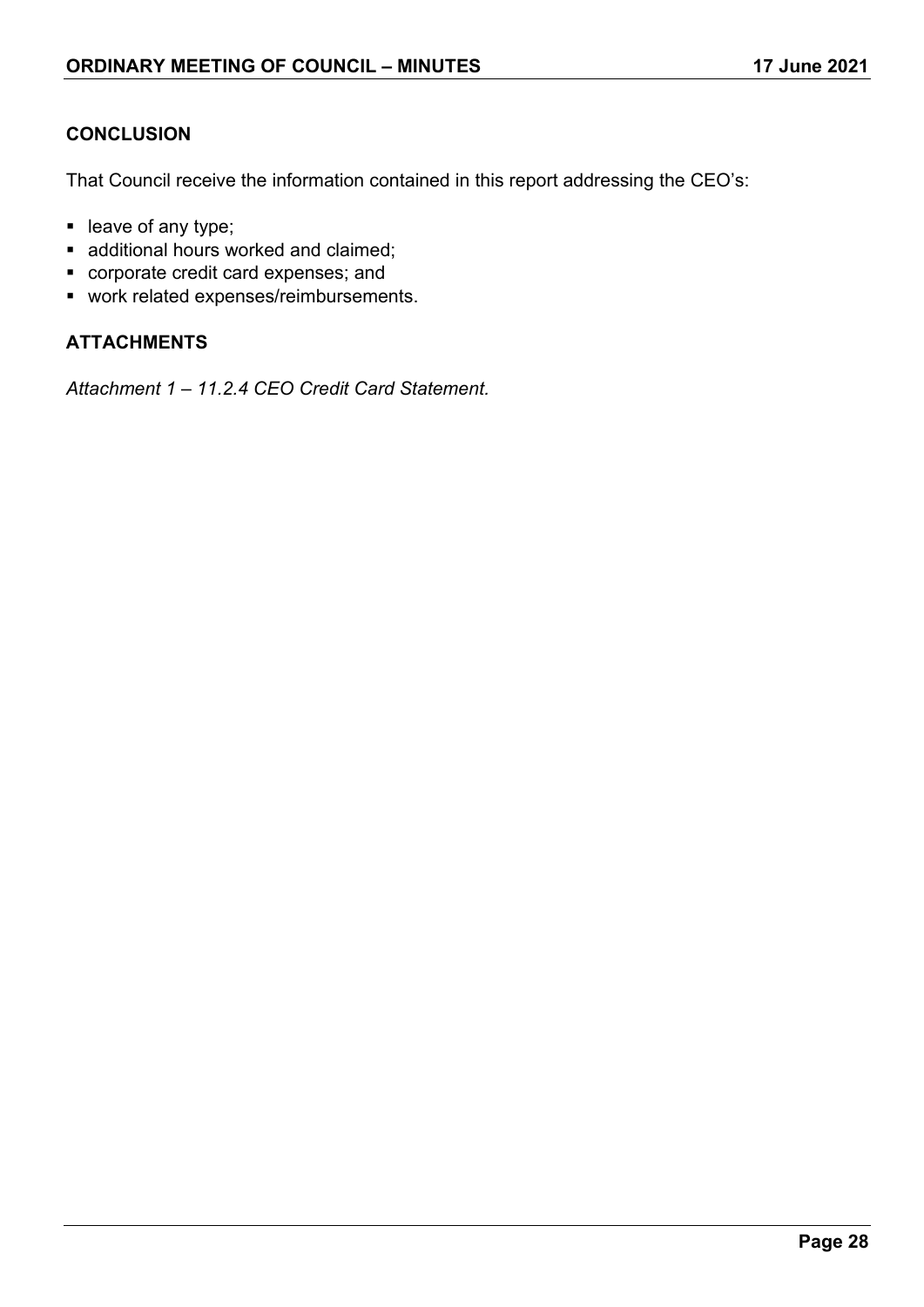#### **PROCEDURAL MOTION**

**170608 Moved: Cr Chappel Seconded: Cr Collins**

**That Council adjourn the debate on Item 11.2.5 - Memorial Plaque for Mr Robert Plozza, due to the Morawa Football Club requesting to provide updated information and alter the wording on the plaque.**

*CARRIED BY SIMPLE MAJORITY 6/0*

#### **11.2.5 Memorial Plaque for Mr Robert Plozza**

**RESOLUTION Adjourned as per Procedural Motion 170608**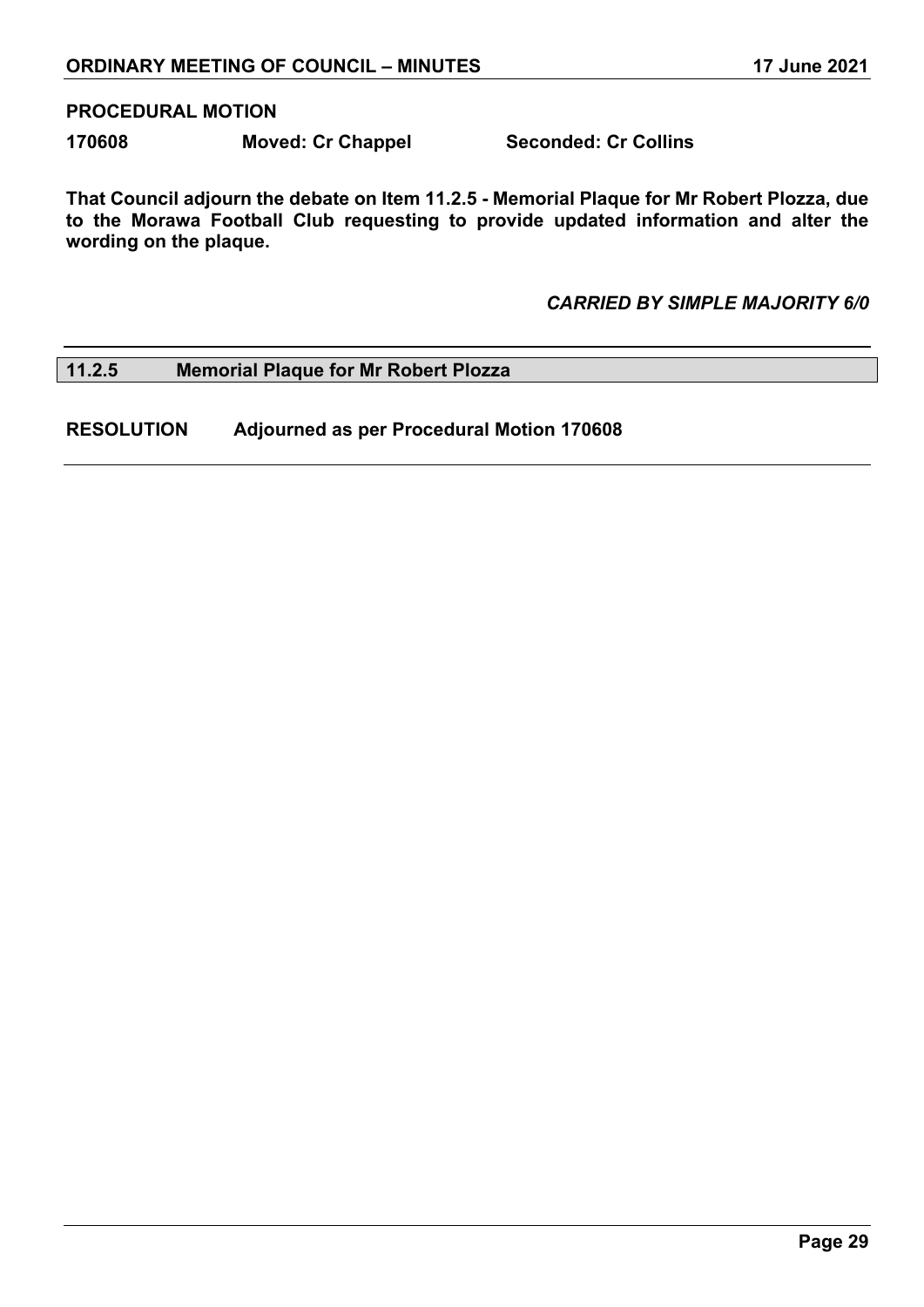#### **11.2.6 Request to erect signage at Morawa Netball Courts**

**Author:** Community Development Officer

**Authorising Officer:** Executive Manager Corporate and Community Services

**Disclosure of Interest:** The Author declares a conflict of interest in relation to this item, as a financial member of the Morawa Netball Club.

> The Authorising Officer declare that they do not have any conflicts of interest in relation to this item.

#### **OFFICER'S RECOMMENDATION / COUNCIL RESOLUTION**

**170609 Moved: Cr Collins Seconded: Cr Stokes**

- **1. That Council acknowledge that the Morawa Netball Club have decided to name the Courts the "Glenda Milloy Netball Courts" and approve the club to erect a sign at the facility demarking this decision, as per the text contained in this report.**
- **2. That the Chief Executive is to review and have final approval on the design of the sign and the plan for installation prior to its erection.**
- **3. The Chief Executive Officer is to inform the Club that the Shire take's no responsibility for the ongoing maintenance of the signage and the Shire reserves the right to remove the sign from public display if it is not maintained and deteriorates beyond a suitable standard for public display.**

*CARRIED BY SIMPLE MAJORITY 6/0*

#### **PURPOSE**

The purpose of this item is to refer to Council a request from the Morawa Netball Club to erect a sign at the recently refurbished Morawa Netball Courts, denoting their decision as a club to name the courts after a life member – Glenda Milloy.

### **DETAIL**

The naming signage does not constitute a memorial, as the life member is still alive.

The Morawa Netball Club corresponded with the Acting CEO Gavin Treasure in March 2021 around the naming of the netball courts and the Acting CEO raised it with Council. At the time, the name was not confirmed and so Council referred the decision back to a later date.

The Morawa Netball Club sent a letter to the Shire of Morawa on Wednesday 9 June 2021 requesting Council support for the erection of a sign confirming the club's naming of the netball courts. The letter is included in the attachments.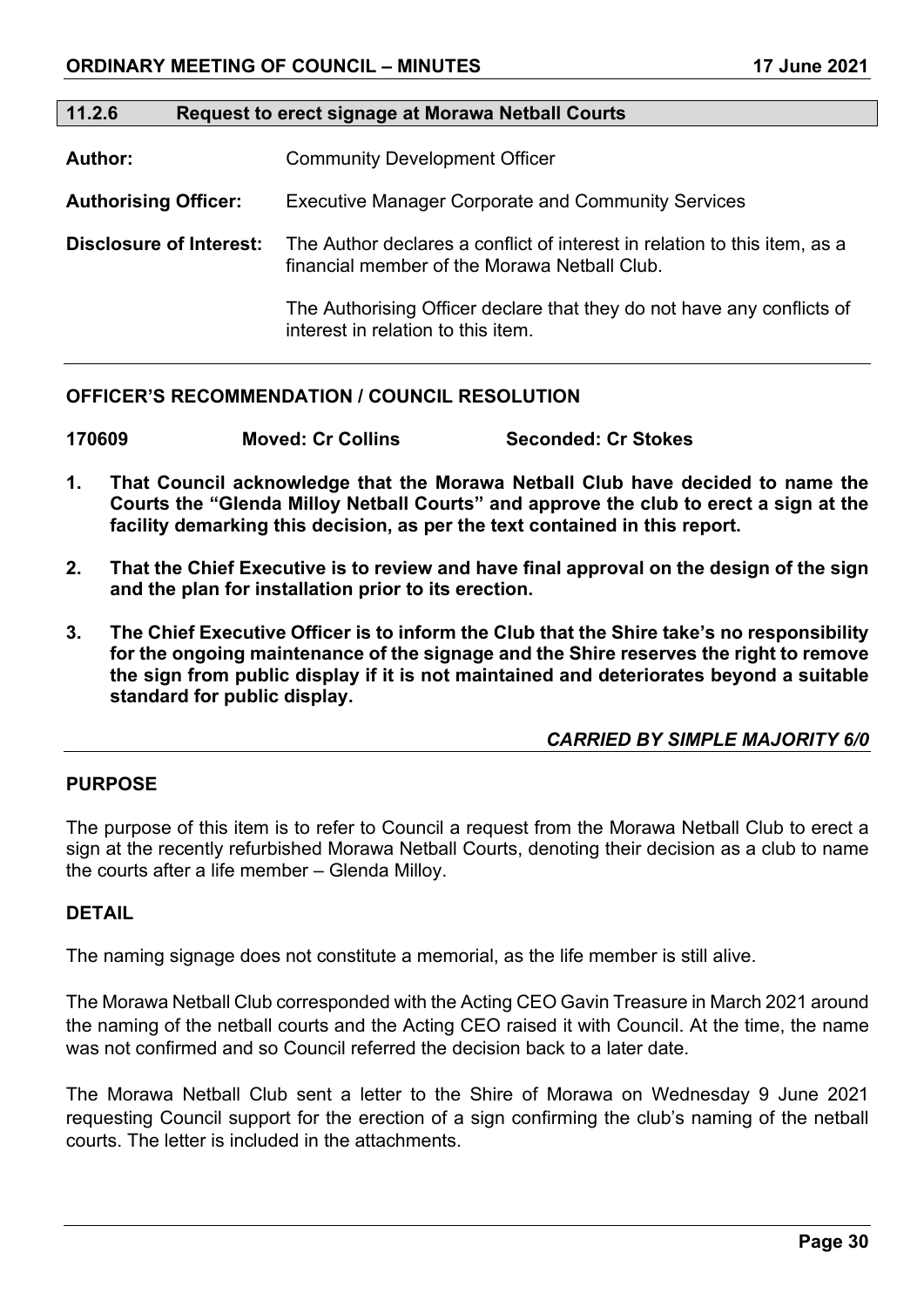The Morawa Netball Club is paying for the sign design, manufacture, and installation at the Netball **Courts** 

The sign would be approximately 1.5m by 1m with the following text:

"Glenda Milloy Netball Courts" – in large text "Home of the Morawa Tigers" – in medium text "Constructed and opened in 2021" – in small text

The final design for the sign has not been completed.

On review of the Policy Manual, there is no policy around the naming of Shire-owned facilities, and this is something that has not taken place historically. The Morawa Netball Club took steps to invite the whole community of Morawa to submit nominations towards the naming of the courts, and only one name was proposed from multiple nominations.

Considerations around whether Councillors and the Shire of Morawa should have been involved in the process to select the name of the courts may be warranted. Councillors may consider a future policy around the naming of Shire-owned facilities.

## **LEVEL OF SIGNIFICANCE**

Low significance – report is presented for Council to advise decision.

## **CONSULTATION**

Chief Executive Officer Former Acting Chief Executive Officer Executive Manager of Works & Assets

## **OFFICER'S COMMENTS**

Nil

## **LEGISLATION AND POLICY CONSIDERATIONS**

Strategic Community Plan 2018-2028

| <b>Outcome 3.2</b> Respect our cultural, indigenous and heritage assets                          |                                             |
|--------------------------------------------------------------------------------------------------|---------------------------------------------|
| 3.2.1                                                                                            | Support to community activities and events. |
| <b>Outcome 3.5</b> Improved and well maintained community, recreational and civic infrastructure |                                             |

## **FINANCIAL AND RESOURCES IMPLICATIONS**

Nil – the Netball Club has expressed its desire to pay for the design, manufacture, and installation of the naming signage. Council staff may be required to install the sign at the location, and the Netball Club would be invoiced for this expense.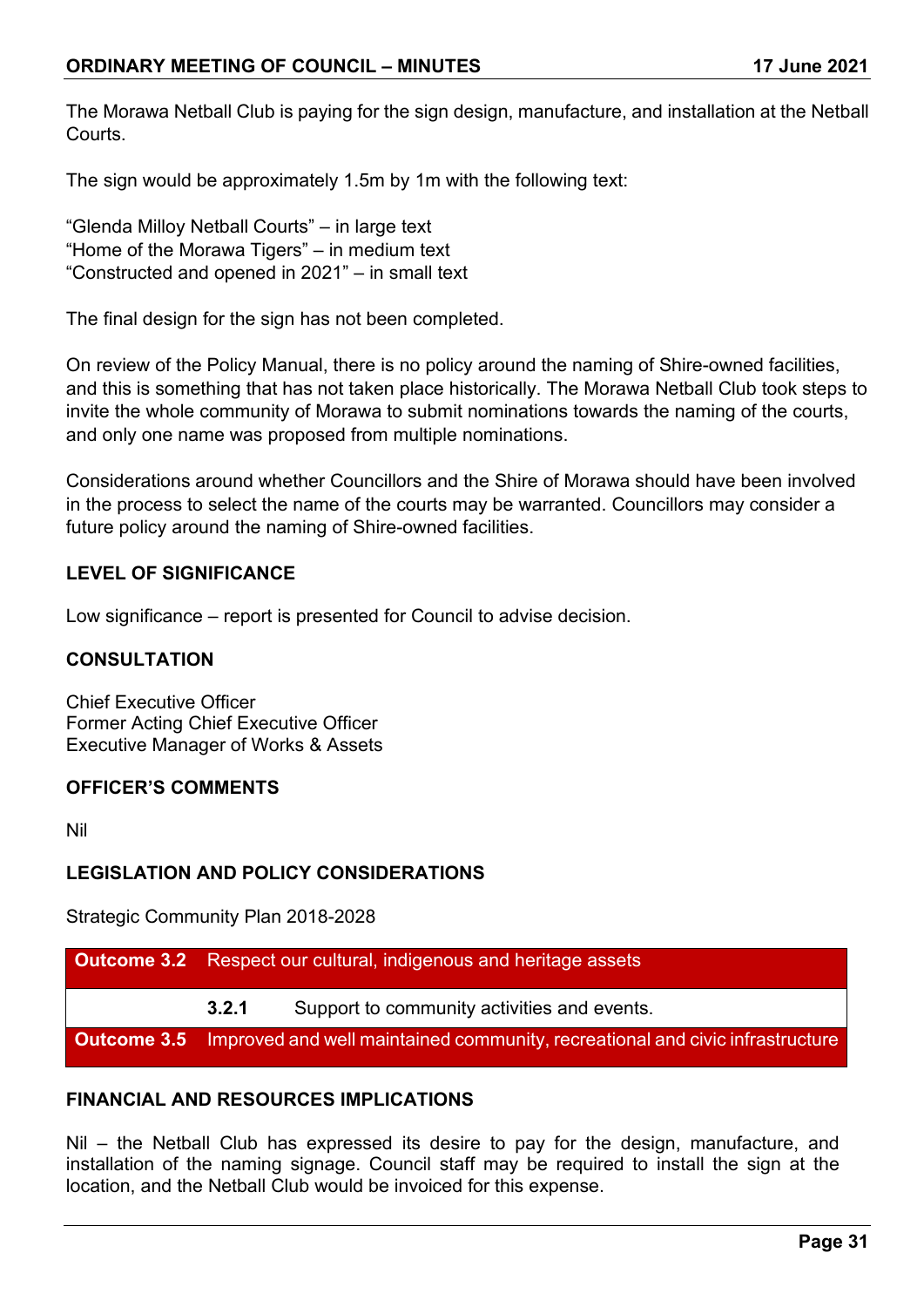## **RISK MANAGEMENT CONSIDERATIONS**

There are no perceived risks associated with the naming of the netball courts. The risks of signage installation are minimal.

## **CONCLUSION**

That Council approve the Morawa Netball Club to erect the proposed sign with the courts name at the Netball Courts at the Greater Sporting Grounds.

## **ATTACHMENTS**

*Attachment 1 – Letter from Morawa Netball Club*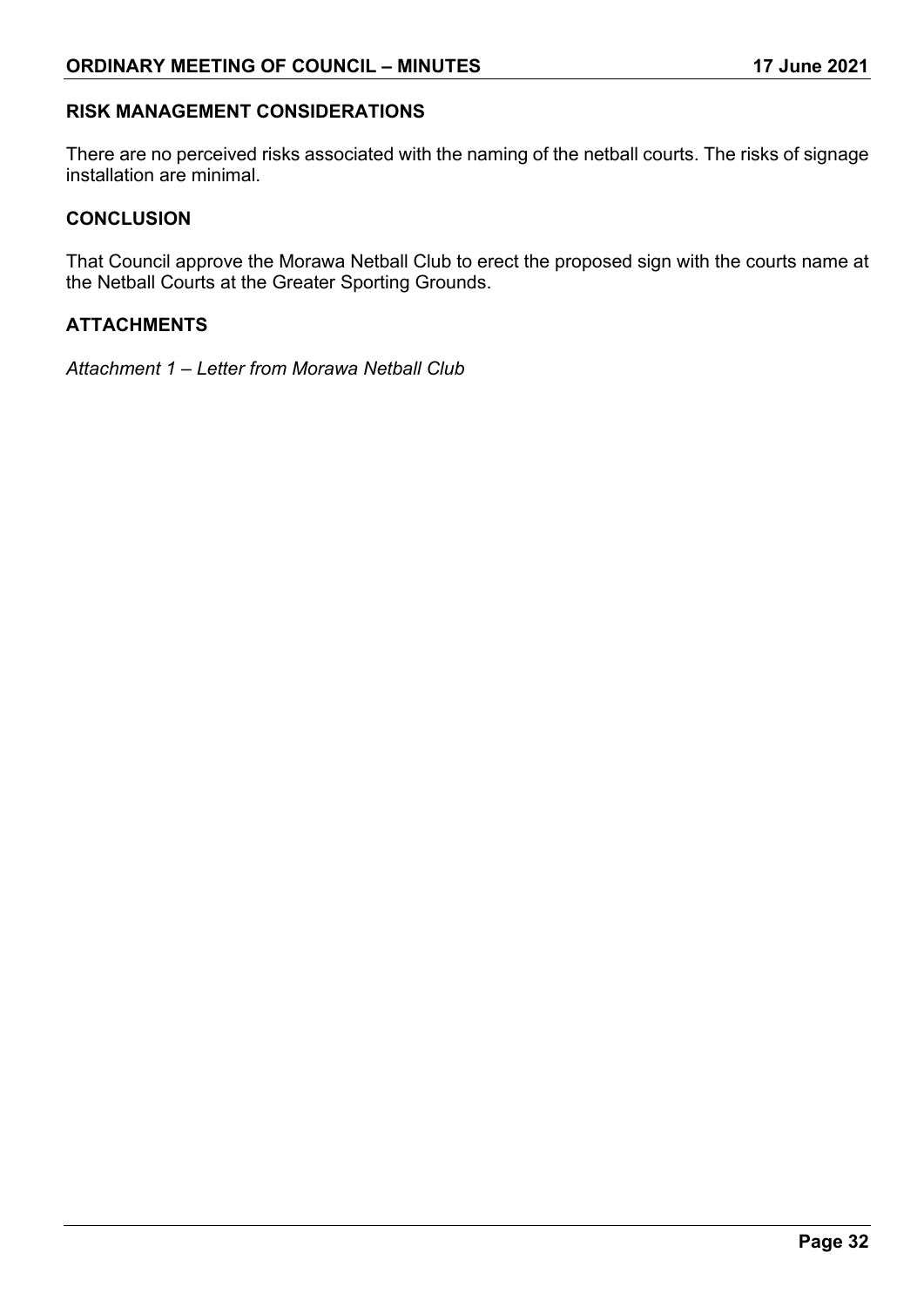## **11.3 Executive Manager Works and Assets**

| 11.3.1                         | Mac's Bulk Haulage - Restricted Access Vehicle (RAV) 7 Networks Class 2/3<br><b>Permit</b> |                                                                                                                         |
|--------------------------------|--------------------------------------------------------------------------------------------|-------------------------------------------------------------------------------------------------------------------------|
| <b>Author:</b>                 |                                                                                            | Executive Manager Works & Assets                                                                                        |
| <b>Authorising Officer:</b>    |                                                                                            | <b>Chief Executive Officer</b>                                                                                          |
| <b>Disclosure of Interest:</b> |                                                                                            | The Author and Authorising Officer declare that they do not have any<br>conflicts of interest in relation to this item. |

## **OFFICER'S RECOMMENDATION / COUNCIL RESOLUTION**

**170610 Moved: Cr Carslake Seconded: Cr Collins**

- **1. That with respect to RAV Permit – Mac's Bulk Haulage, as the local road asset owner, Council approve a Restricted Access Vehicle (RAV) 7 Networks Class 2/3 Permit to Mac's Bulk Haulage to operate combinations up to 36.5 metres to operate in the Shire of Morawa on the following roads, subject to the following conditions (as determined by Main Roads WA):**
	- **a. 5110002 - Morawa South Road**

**Conditions:**

- **i. All operators must carry current written approval from the road asset owner permitting use of the road.**
- **ii. 10km/h below posted speed limit.**
- **b. 5110053 - Koolanooka South Road**

**Conditions:**

- **i. Max Speed - 40 km/h**
- **ii. All operators must carry current written approval from the road asset owner permitting use of the road.**
- **iii. Direct radio contact must be maintained with other restricted access vehicles to establish their position on or near the road (suggested UHF channel 40).**
- **iv. Headlights to be switched on at all times**
- **v. No operation on unsealed road segment when visibly wet, without road owner's approval.**
- **vi. When travelling at night, the RAV must travel at a maximum speed of 40km/h and display an amber flashing warning light on the prime mover.**
- **c. 5110056 - Malcolm Road**

**Conditions:**

- **i. Max Speed - 40 km/h**
- **ii. All operators must carry current written approval from the road asset owner permitting use of the road.**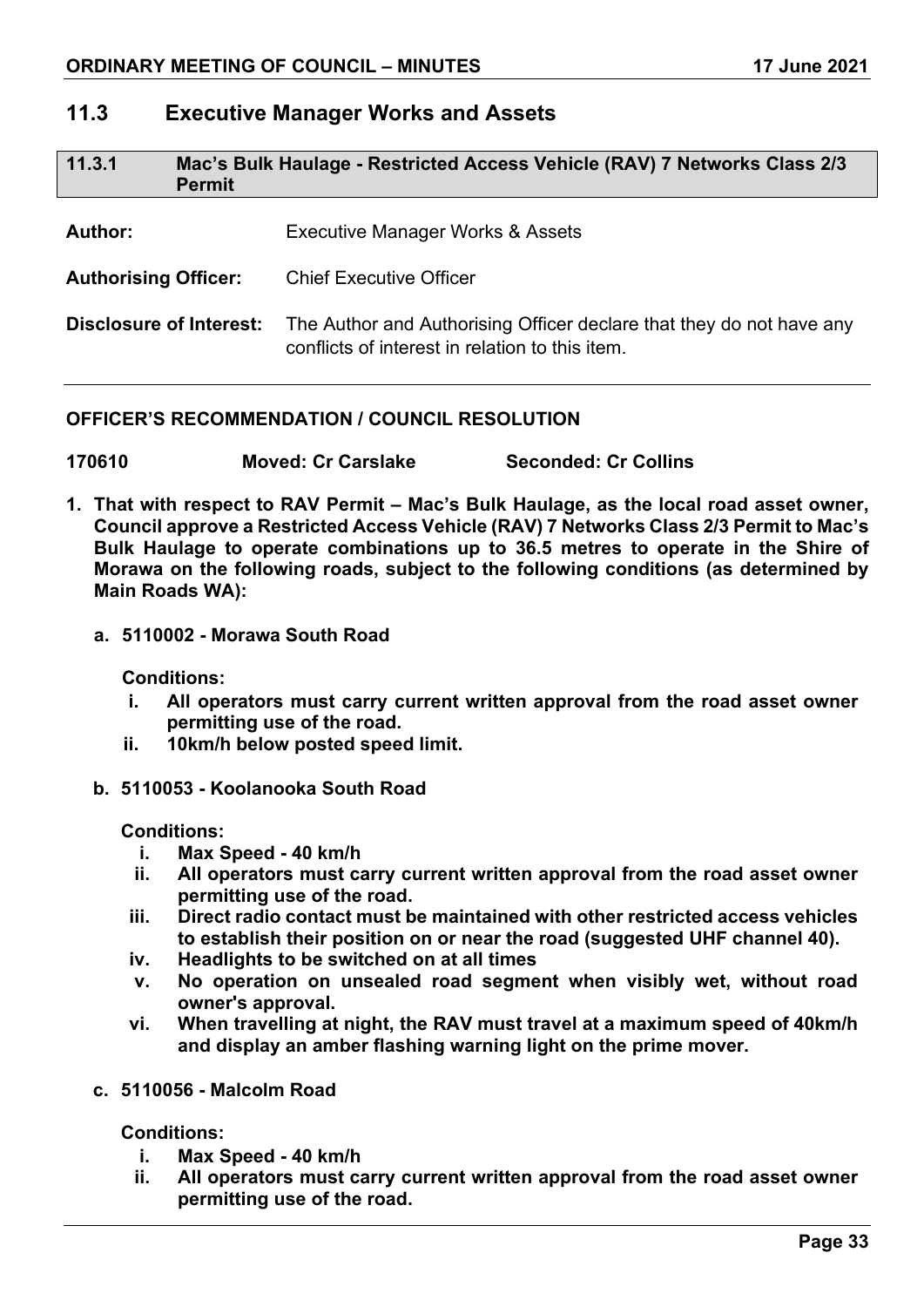- **iii. Direct radio contact must be maintained with other restricted access vehicles to establish their position on or near the road (suggested UHF channel 40).**
- **iv. Headlights to be switched on at all times.**
- **v. No operation on unsealed road segment when visibly wet, without road owner's approval.**
- **vi. When travelling at night, the RAV must travel at a maximum speed of 40km/h and display an amber flashing warning light on the prime mover.**
- **2. Please note that at this point in time, neither Koolanooka South Road nor Malcolm Road are school bus routes. These routes can change without notice to the Shire. Should the roads establish a bus route, the following conditions will apply:**
	- **a. No operation during school bus hours.**
	- **b. Transport operators are to contact the relevant schools and obtain school bus timetables; or where direct contact can be made with the school bus driver, operation is permitted once the school bus driver confirms all school drop-offs a/pick-ups have been completed on the road.**
- **3. The approval will be for the period 1 July 2021 to 30 June 2022:**
	- **a. With Shire of Morawa staff reviewing operations and road conditions on a regular basis (minimum of 6 monthly review); and**
	- **b. Subject to the review of operations and road conditions, this approval may be withdrawn by the Shire of Morawa at any time.**
	- **d. That should the applicant seek to continue operations beyond 30 June 2022 is recommended to reapply for new approval/s prior to the expiry of this permit.**
	- **e. The applicant must seek Main Roads approval for all RAV network permits.**

## *CARRIED BY SIMPLE MAJORITY 6/0*

## **PURPOSE**

Mac's Bulk Haulage is seeking approval for a Road Access Vehicle (RAV) Permit for the period 1 July 2021 to 31 June 2022 to operate heavy vehicle combinations of up to 36.5 metres on the Morawa South Road, Koolanooka South Road and Malcolm Road. Under Main Roads Western Australia (WA) RAV networks conditions, there is a need to seek approval by users to travel on roads controlled by the Shire of Morawa.

## **DETAIL**

The Morawa South Road, Koolanooka South Road and Malcolm Roads have been designated conditional RAV 7, requiring Council consent to operate heavy vehicle combinations on the section of road.

Mac's Bulk Haulage have requested to operate a number of heavy vehicles on the Morawa South Road, Koolanooka South Road and Malcolm Road, operating with towing semitrailers between 27.5 and 36.5 metres in length.

Main Roads WA conditions established for Morawa South Road, Koolanooka South Road and Malcolm Road are as follows: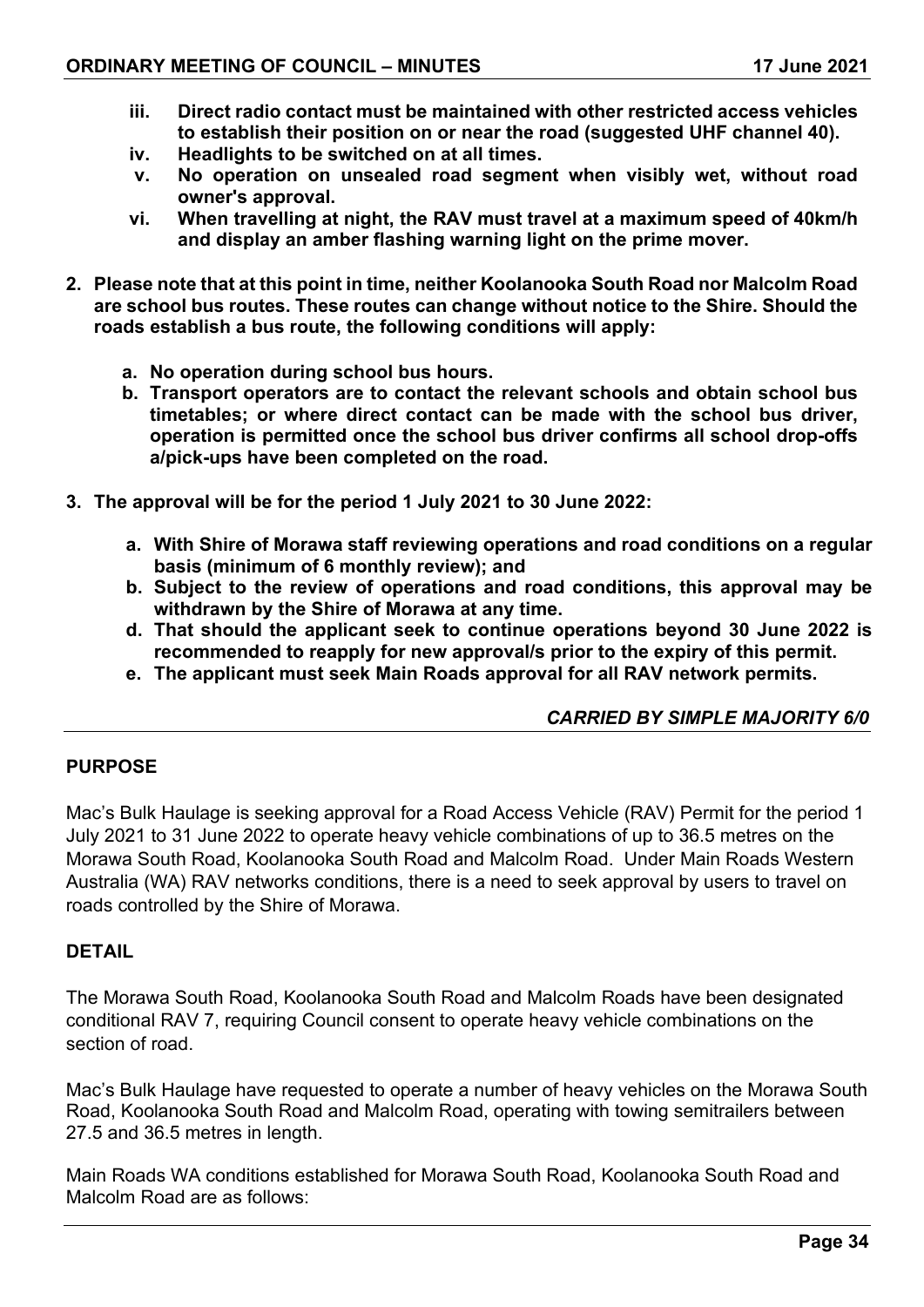- A current written approval from Local Government, permitting use of the road must be carried and produced on demand.
- Speed conditions 10km/h below posted speed limit.
- Not to operate during school bus run times.

The Shire has viewed the Review of the condition of the Morawa South Road, Koolanooka South Road and Malcolm Road with the condition report attached to this report.

## **LEVEL OF SIGNIFICANCE**

Low

## **CONSULTATION**

Senior Management Team

## **LEGISLATION AND POLICY CONSIDERATIONS**

*Local Government Act 1995 Road Traffic Act 1972 Road Traffic (Vehicles) Act 2012 Road Traffic (Vehicle Standards) Regulations 2002 Main Roads Act 1930*

## **FINANCIAL AND RESOURCES IMPLICATIONS**

The are no known financial and resource implications associated with this Report, although the increased heavy vehicle usage may increase road maintenance costs on these roads.

## **RISK MANAGEMENT CONSIDERATIONS**

Low to Medium. The proposed roads have been deemed safe for the type of vehicles requested.

## **CONCLUSION**

As with previous Council approvals, subject to travel being restricted on the Morawa South Road, Koolanooka South Road and Malcolm Road between the hours of 7:00am to 8:30am and 3:00pm to 5:00pm Monday to Friday during school bus route runs, further approval is considered acceptable.

## **ATTACHMENTS**

*Attachment 1 - Condition Road Report.*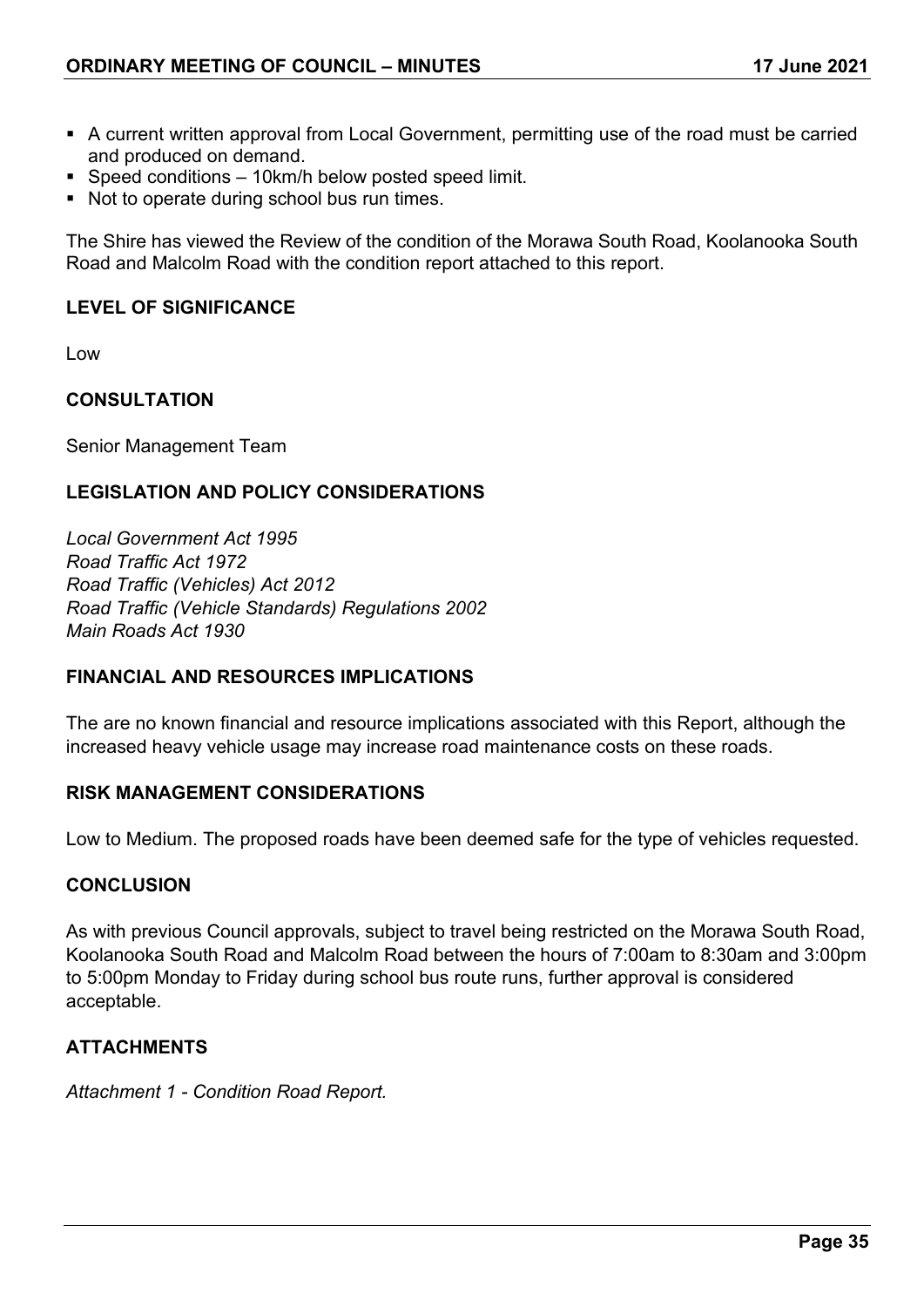| 11.3.2                         | Goldstar Transport - Restricted Access Vehicle (RAV) 7 Networks Class 2/3<br><b>Permit</b> |                                                                                                                         |  |
|--------------------------------|--------------------------------------------------------------------------------------------|-------------------------------------------------------------------------------------------------------------------------|--|
| <b>Author:</b>                 |                                                                                            | Executive Manager Works & Assets                                                                                        |  |
| <b>Authorising Officer:</b>    |                                                                                            | <b>Chief Executive Officer</b>                                                                                          |  |
| <b>Disclosure of Interest:</b> |                                                                                            | The Author and Authorising Officer declare that they do not have any<br>conflicts of interest in relation to this item. |  |

## **OFFICER'S RECOMMENDATION / COUNCIL RESOLUTION**

**170611 Moved: Cr Carslake Seconded: Cr Stokes**

**1. That with respect to RAV Permit – Goldstar Transport, as the local road asset owner, Council approve a Restricted Access Vehicle (RAV) 7 Networks Class AMMS Concessional Level 3 Permit to Goldstar Transport to operate combinations up to 27.5 metres in the Shire of Morawa on the Morawa Yalgoo Road from Mullewa Wubin Road to the Shire of Yalgoo Boundary.**

#### **Conditions:**

- **a. Maximum speed unsealed roads 60km/h or 10km/h less than designates signage.**
- **b. Maximum speed sealed roads 90km/h or 10km/h less than designated signage.**
- **c. Maximum speed of 40km/h in built up areas including the Morawa Town site.**
- **d. Only approved routes will be permitted in the Morawa Town site.**
- **e. Reduce speed to 60km/h and moving over to give way to oncoming traffic.**
- **f. Headlights on at all times.**
- **g. Removing dust from tyre rims when entering sealed roads.**
- **h. Compliance with maximum gross weight limits.**
- **i. Vehicle length not to exceed 27.5 metres.**
- **j. No operation after a heavy rain fall event.**
- **h. No operation during school bus routes pick up and drop off times (7:00am to 8:30am and 3:00pm and 5:00pm school days)**
- **i. All operators must carry written approval from the Local Government authority permitting use of the road.**
- **2. The approval will be for the period 1 July 2021 to 30 June 2022**

*CARRIED BY SIMPLE MAJORITY 6/0*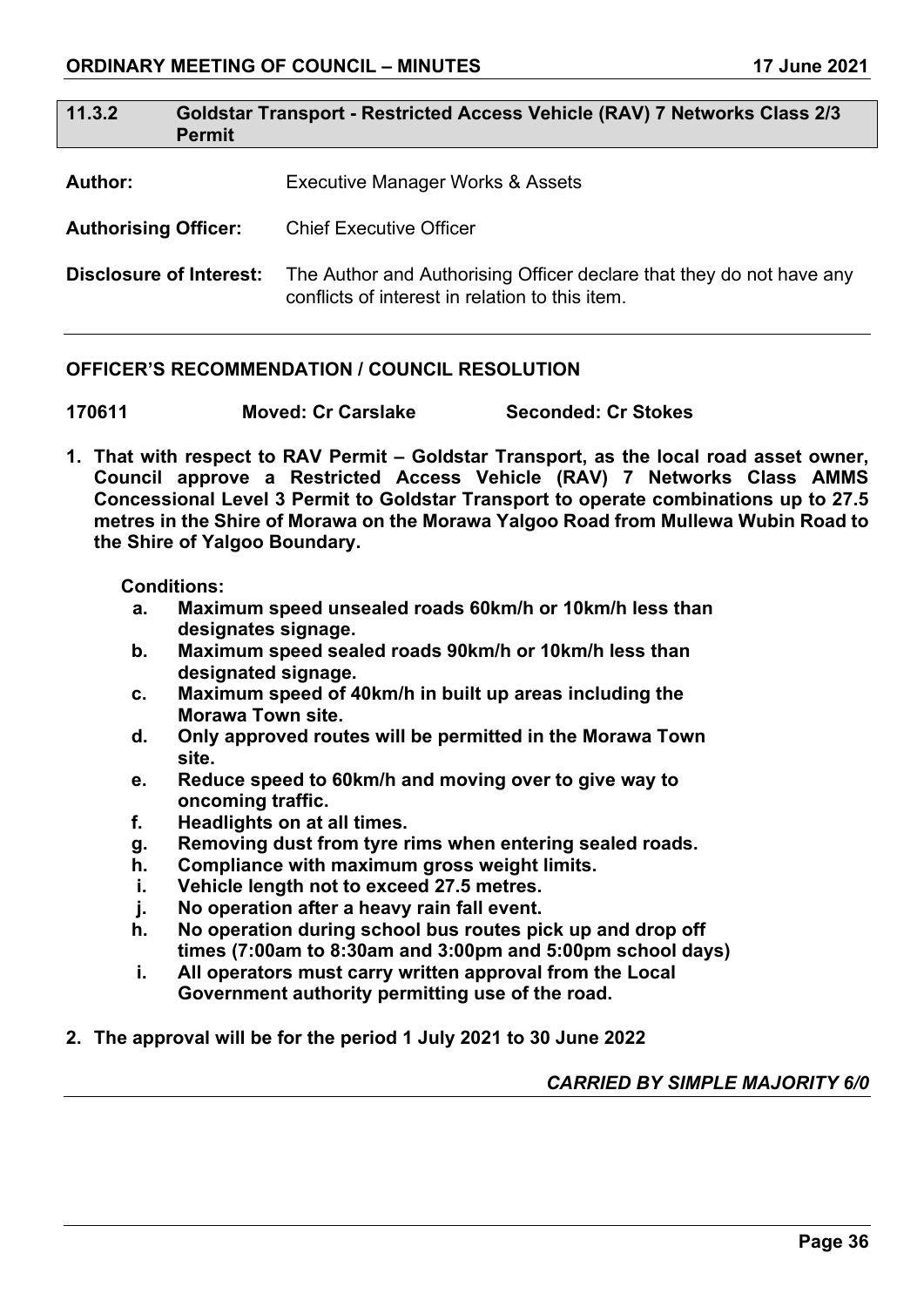## **PURPOSE**

Goldstar Transport is seeking approval for a Road Access Vehicle (RAV) Permit, AMMS Concessional Level 3 Permit for the cartage of liquid oxygen, 20 loads per annum to operate heavy vehicle combinations of up to 27.5 metres maximum weight of 82 tonne for the cartage of liquid oxygen on the Morawa Yalgoo Road from 1 July 2021 to 30 June 2022. Under Main Roads Western Australia (WA) RAV networks conditions, there is a need to seek approval by users to travel on roads controlled by the Shire of Morawa.

#### **DETAIL**

The Morawa Yalgoo Road has been designated conditional RAV 7, requiring Council consent to operate heavy vehicle combinations on the section of road.

Goldstar Transport have requested to operate a pocket road train with 5 axle dog trailers on the Morawa Yalgoo Road approximately 20 trips per annum.

Main Roads WA conditions established for Morawa Yalgoo Road as follows:

- A current written approval from Local Government, permitting use of the road must be carried and produced on demand.
- Speed conditions 10km/h below posted speed limit.
- Not to operate during school bus run times.

## **LEVEL OF SIGNIFICANCE**

Low

## **CONSULTATION**

Senior Management Team

## **LEGISLATION AND POLICY CONSIDERATIONS**

*Local Government Act 1995 Road Traffic Act 1972 Road Traffic (Vehicles) Act 2012 Road Traffic (Vehicle Standards) Regulations 2002 Main Roads Act 1930*

## **FINANCIAL AND RESOURCES IMPLICATIONS**

The are no known financial and resource implications associated with this Report, other than potential increased road maintenance costs.

## **RISK MANAGEMENT CONSIDERATIONS**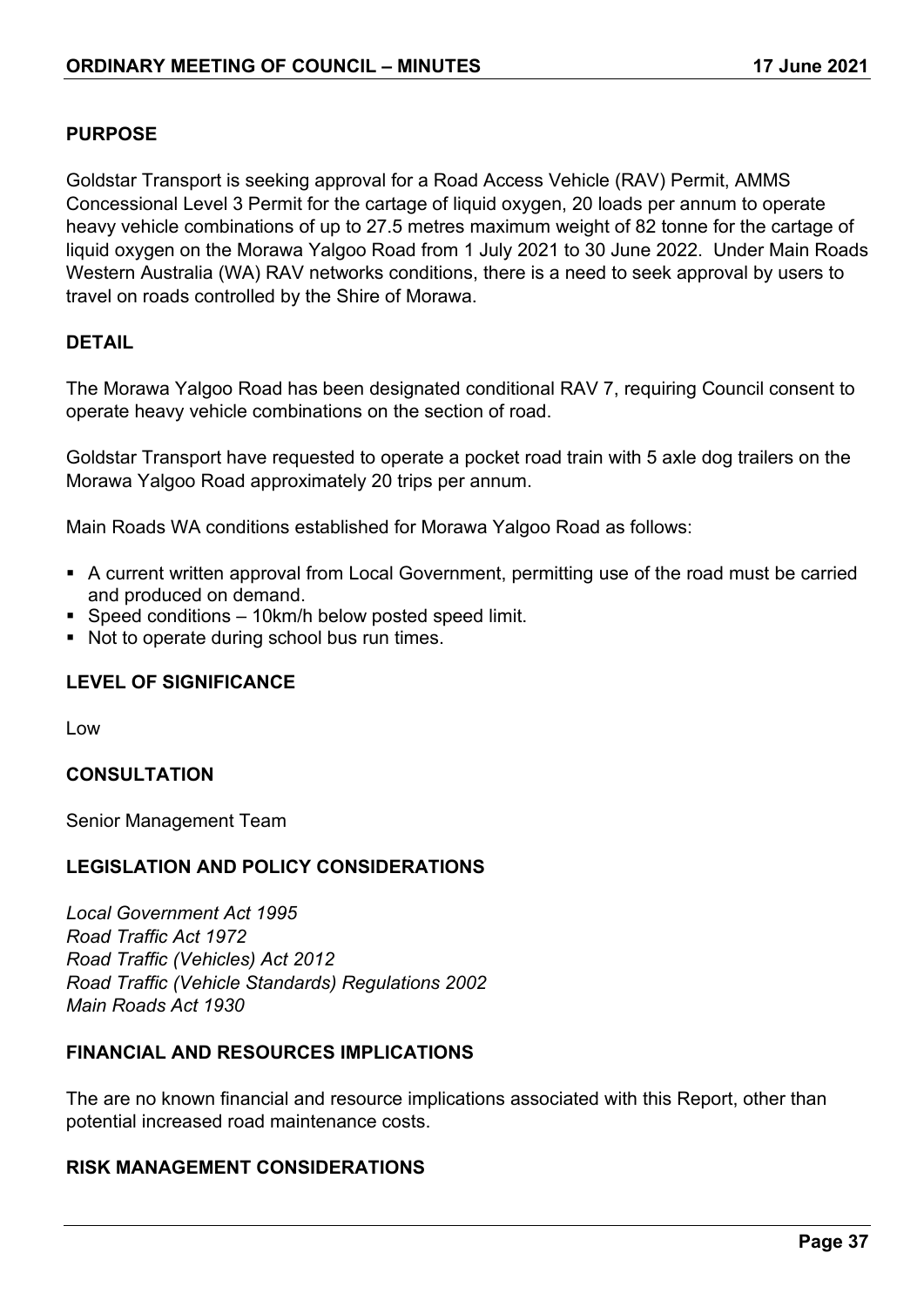Low to Medium. Main Roads Heavy Vehicle Services have designated that the road is safe for the vehicle type requested.

## **CONCLUSION**

With consultation with Mr Sam Iversen from Goldstar Transport, it is my recommendation that a condition of the RAV permit approval be that travel is restricted on the Morawa Yalgoo Road between the hours of 7:00am to 8:30am and 3:00pm to 5:00pm during school bus route runs.

## **ATTACHMENTS**

*Attachment 1 – Condition Road Report.*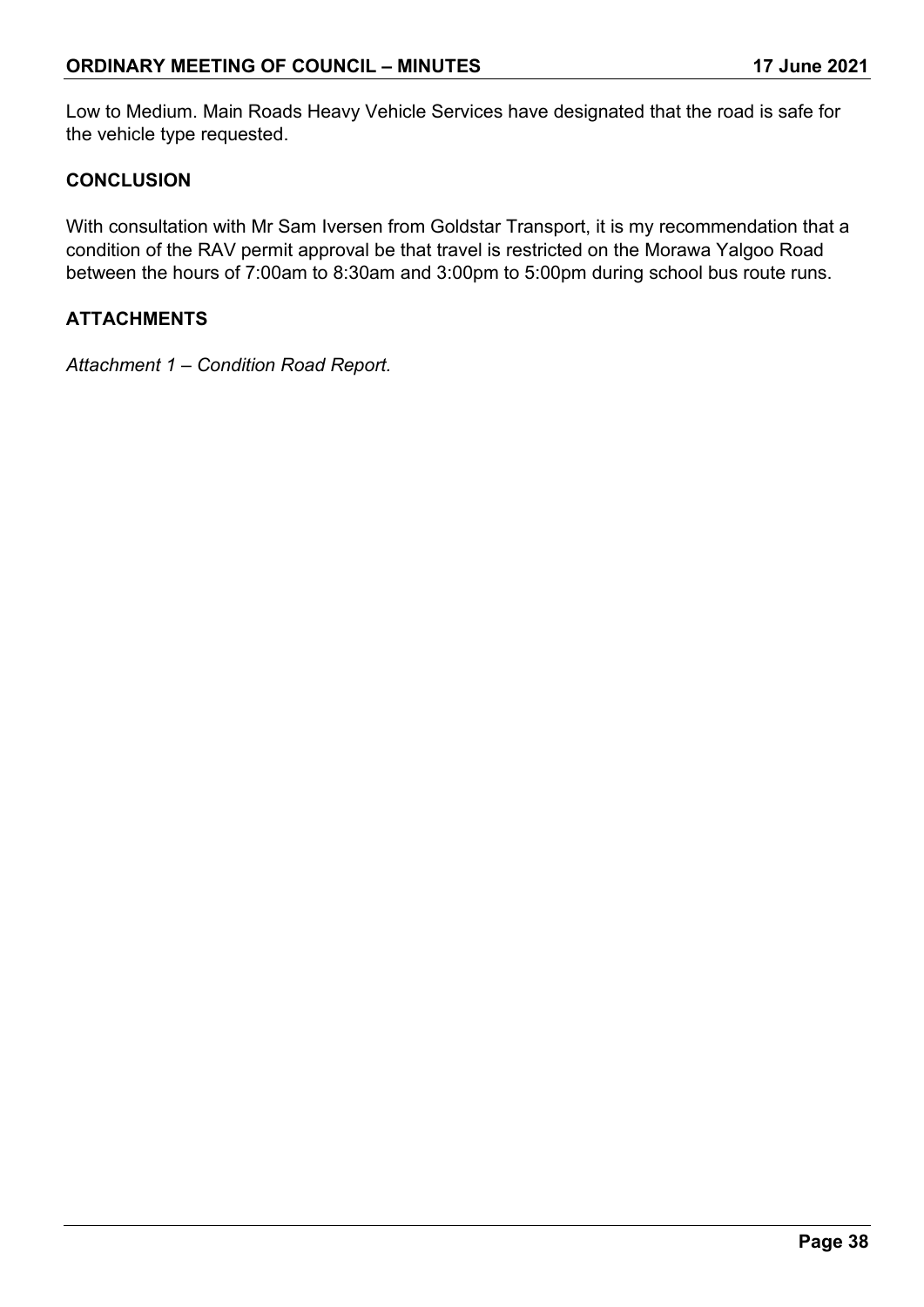| 11.3.3                      | Pilbara Cement Supplies - Restricted Access Vehicle (RAV) 7 Networks Class<br>2/3 Permit |                                  |
|-----------------------------|------------------------------------------------------------------------------------------|----------------------------------|
| <b>Author:</b>              |                                                                                          | Executive Manager Works & Assets |
| <b>Authorising Officer:</b> |                                                                                          | <b>Chief Executive Officer</b>   |

**Disclosure of Interest:** The Author and Authorising Officer declare that they do not have any conflicts of interest in relation to this item.

## **OFFICER'S RECOMMENDATION / COUNCIL RESOLUTION**

| 170612 | <b>Moved: Cr Carslake</b> | <b>Seconded: Cr Stokes</b> |
|--------|---------------------------|----------------------------|
|        |                           |                            |

**1. That with respect to RAV Permit – Pilbara Cement Supplies, as the local road asset owner, Council approve a Restricted Access Vehicle (RAV) 7 Networks Class Tandem Drive 7 Permit to Pilbara Cement Supplies to operate combinations up to 36.5 metres in the Shire of Morawa on the Morawa Yalgoo Road from Mullewa Wubin Road to the Shire of Yalgoo Boundary.**

#### **Conditions:**

- **a. Maximum speed unsealed roads 60km/h or 10km/h less than designates signage.**
- **b. Maximum speed sealed roads 90km/h or 10km/h less than designated signage.**
- **c. Maximum speed of 40km/h in built up areas including the Morawa Town site.**
- **d. Only approved routes will be permitted in the Morawa Town site.**
- **e. Reduce speed to 60km/h and moving over to give way to oncoming traffic.**
- **f. Headlights on at all times.**
- **g. Removing dust from tyre rims when entering sealed roads.**
- **h. Compliance with maximum gross weight limits.**
- **i. Vehicle length not to exceed 36.5 metres.**
- **j. No operation after a heavy rain fall event.**
- **h. No operation during school bus routes pick up and drop off times (7:00am to 8:30am and 3:00pm and 5:00pm school days)**
- **i. All operators must carry written approval from the Local Government authority permitting use of the road.**
- **2. The approval will be for the period 1 July 2021 to 30 June 2022**

*CARRIED BY SIMPLE MAJORITY 6/0*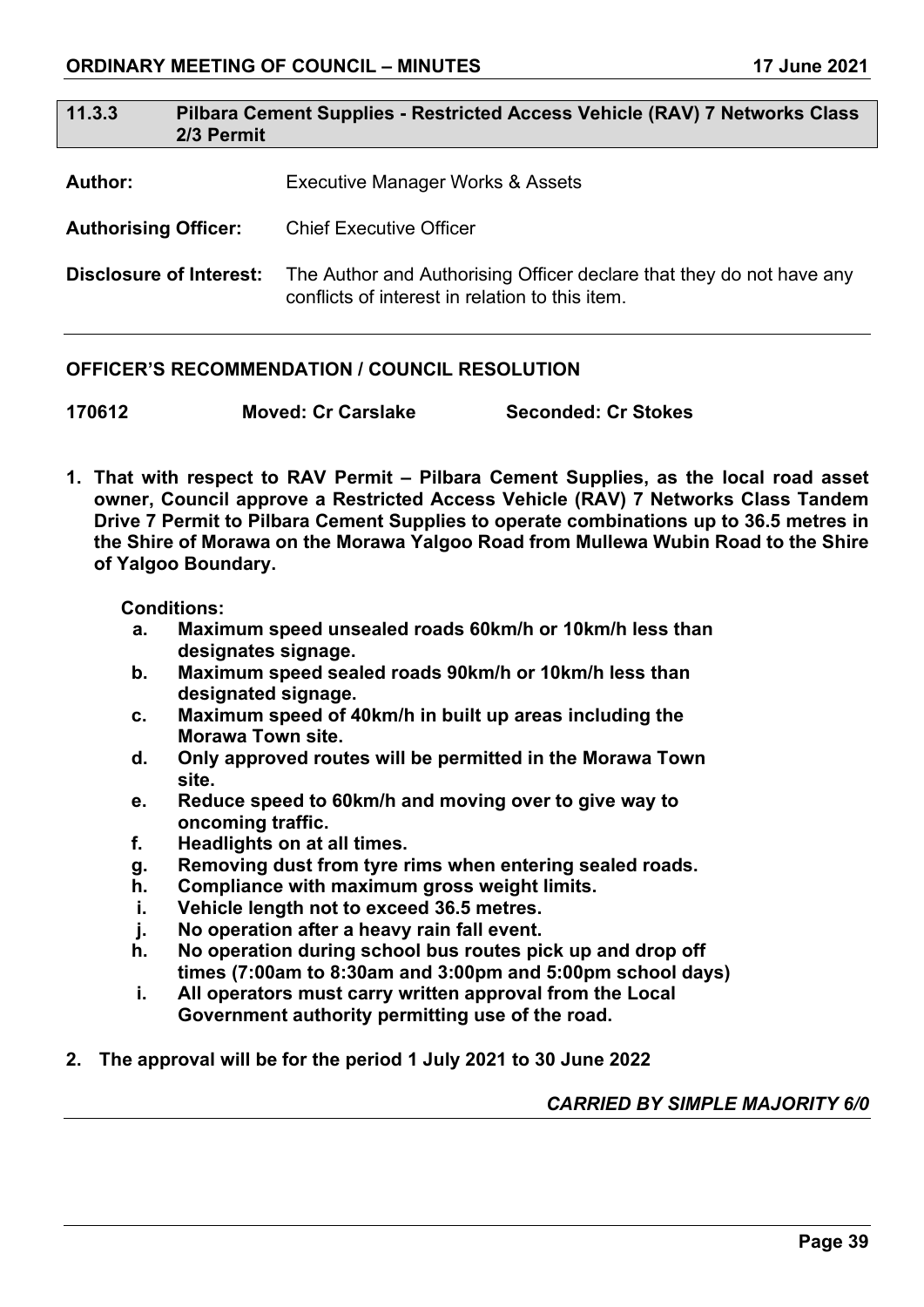## **PURPOSE**

Pilbara Cement Supplies are seeking approval for a Road Access Vehicle (RAV) Tandem Drive 7 Permit to operate a heavy vehicle combination of up to 36.5 metres, maximum weight of 108 tonne with one truck movement per week for the cartage of lime on the Morawa Yalgoo Road from 1 July 2021 to 30 June 2022. Under Main Roads Western Australia (WA) RAV networks conditions, there is a need to seek approval by users to travel on roads controlled by the Shire of Morawa.

## **DETAIL**

The Morawa Yalgoo Road has been designated conditional RAV 7, requiring Council consent to operate heavy vehicle combinations on the section of road.

Pilbara Cement Supples have requested to operate a B-Double Dog combination with one truck movement per week on the Morawa Yalgoo Road.

Main Roads WA conditions established for Morawa Yalgoo Road as follows:

- A current written approval from Local Government, permitting use of the road must be carried and produced on demand.
- Speed conditions 10km/h below posted speed limit.
- Not to operate during school bus run times.

## **LEVEL OF SIGNIFICANCE**

Low

## **CONSULTATION**

Senior Management Team

## **LEGISLATION AND POLICY CONSIDERATIONS**

*Local Government Act 1995 Road Traffic Act 1972 Road Traffic (Vehicles) Act 2012 Road Traffic (Vehicle Standards) Regulations 2002 Main Roads Act 1930*

## **FINANCIAL AND RESOURCES IMPLICATIONS**

The are no known financial and resource implications associated with this Report.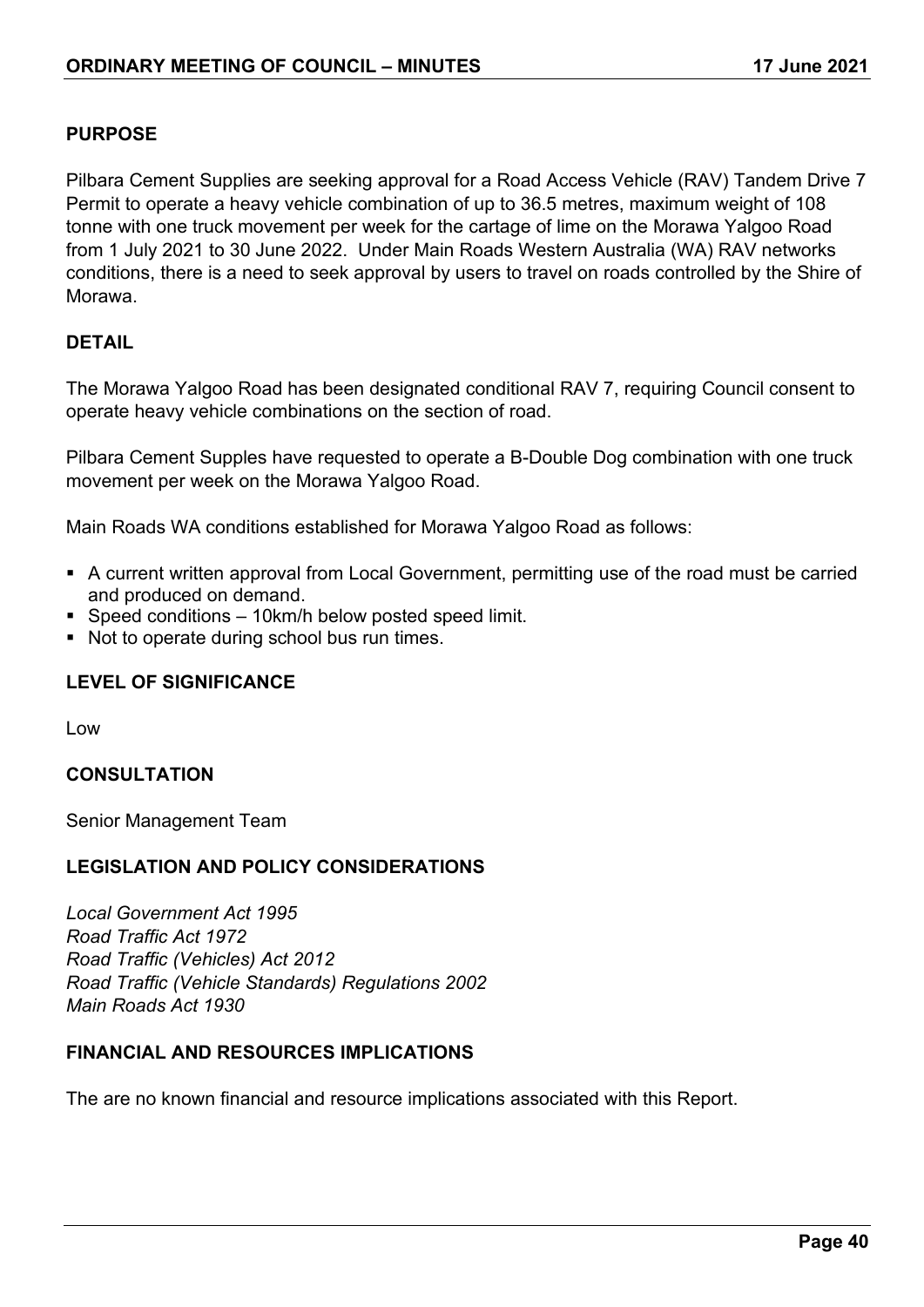## **RISK MANAGEMENT CONSIDERATIONS**

Low to Medium. The main risk relates to increase road maintenance costs, as more heavy vehicles request to use the road.

## **CONCLUSION**

With consultation with Mr Ben Pilatti from Pilbara Cement Supplies, it is my recommendation that a condition of the RAV permit approval be that travel is restricted on the Morawa Yalgoo Road between the hours of 7:00am to 8:30am and 3:00pm to 5:00pm during school bus route runs.

## **ATTACHMENTS**

*Attachment 1 - Condition Road Report Attachment 2 – Email Pilbara Cement*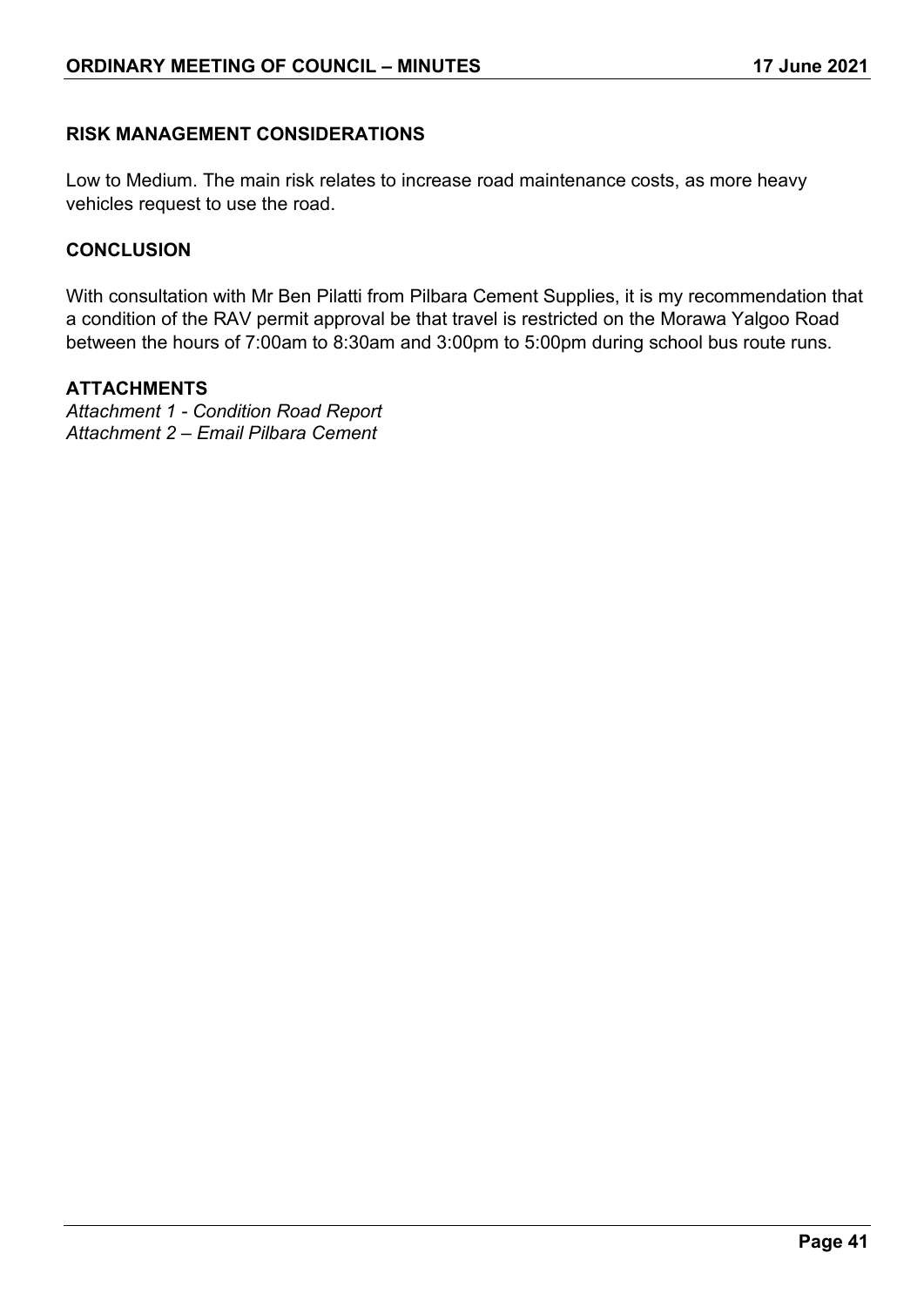## **Item 12 Reports of Committees**

Nil.

## **Item 13 Motions of Which Previous Notice Has Been Given**

Nil

## **Item 14 New Business of an Urgent Nature**

Nil

## **Item 15 Matters for Which the Meeting May Be Closed (Confidential Items)**

| 15.1 | <b>Closing of Meeting to the Public</b> |
|------|-----------------------------------------|
|      |                                         |

**Author:** Chief Executive Officer

**Authorising Officer:** Chief Executive Officer

**Disclosure of Interest:** The Author/Authorising Officer declares that he does not have any conflicts of interest in relation to this item.

## **RESOLUTION**

**170613 Moved: Cr Collins Seconded: Cr Carslake**

**That Council closes the meeting to the public under section 5.23 (2)(d) and (e)(iii) of the**  *Local Government Act 1995* **and the** *Shire of Morawa Meeting Procedures Local Law 2012* **s 6.2 so that it can consider the following Items:**

**15.2 Confidential Item – Commercial Lease of an Industrial Business Unit.**

## *CARRIED BY SIMPLE MAJORITY 6/0*

## **PURPOSE**

This item seeks Council's approval under s5.23 (2) of the *Local Government Act 1995* to move into a closed session to consider confidential matters:

## **DETAIL**

Under s5.23 (2) of the *Local Government Act 1995,* Council must resolve to move into a closed session. The following Items are considered to be 'confidential matters' as addressed below:

• 15.2 Confidential Item – Commercial Lease of an Industrial Business Unit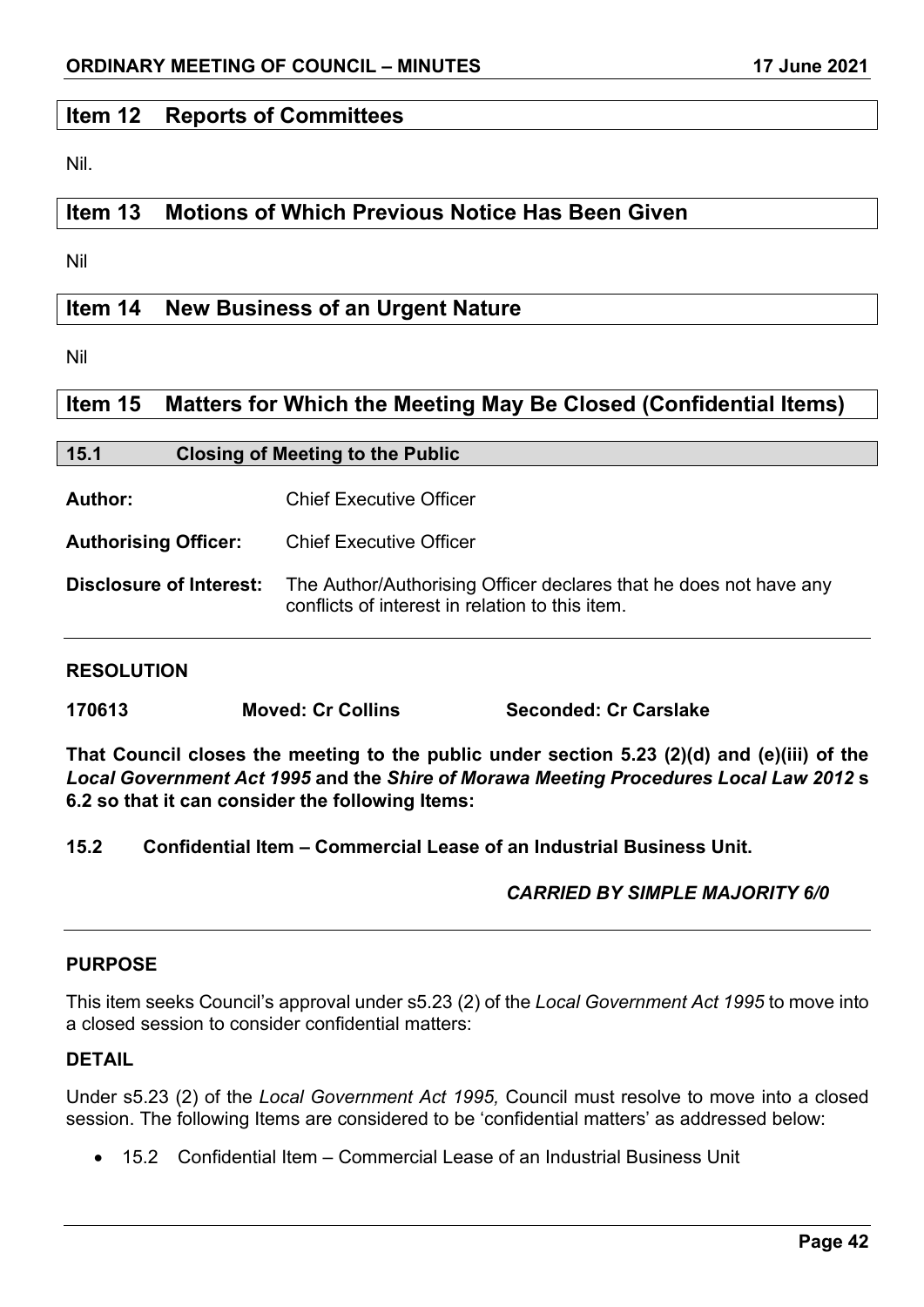As it deals with a potential contract/lease that may be entered into and the report provides details relating to another entities business.

## **LEVEL OF SIGNIFICANCE**

High – Confidential Items

### **CONSULTATION**

Senior Management Team

## **LEGISLATION AND POLICY CONSIDERATIONS**

#### *Local Government Act 1995*

Under section 5.23 (2) of the *Local Government Act 1995*, part of a council meeting may be closed, if the meeting deals with any of the following:

- *(a) a matter affecting an employee or employees;*
- *(b) the personal affairs of any person;*
- *(c) a contract entered into, or which may be entered into, by the local government and which relates to a matter to be discussed at the meeting;*
- *(d) legal advice obtained, or which may be obtained, by the local government and which relates to a matter to be discussed at the meeting;*
- *(e) a matter that if disclosed, would reveal —*
	- *(i) a trade secret;*
	- *(ii) information that has a commercial value to a person;*
	- *(iii) information about the business, professional, commercial or financial affairs of a person, where the trade secret or information is held by, or is about, a person other than the local government;*
- *(f) a matter that if disclosed, could be reasonably expected to —*
	- *(i) impair the effectiveness of any lawful method or procedure for preventing, detecting, investigating or dealing with any contravention or possible contravention of the law;*
	- *(ii) endanger the security of the local government's property;*
	- *(iii) prejudice the maintenance or enforcement of a lawful measure for protecting public safety;*
- *(g) information which is the subject of a direction given under section 23(1a) of the Parliamentary Commissioner Act 1971; and*
- *(h) such other matters as may be prescribed.*

## **Shire of Morawa Meeting Procedures Local Law 2012**

The key parts include:

- 6.2 Meetings not open to the public
- (1) The CEO may, at any time, recommend that a meeting or part of a meeting be closed to members of the public.
- (2) The Council or a committee, in one or more of the circumstances dealt with in the Act, may at any time, by resolution, decide to close a meeting or part of a meeting.
- (3) If a resolution under subclause (2) is carried— (a) the presiding member is to direct everyone to leave the meeting except—  $\overrightarrow{(i)}$  the members;  $\overrightarrow{(ii)}$  the CEO; and  $\overrightarrow{(iii)}$  any officer specified by the presiding member; and (b) the meeting is to be closed to the public until, at the conclusion of the matter justifying the closure of the meeting to the public, the Council or the committee, by resolution, decides otherwise.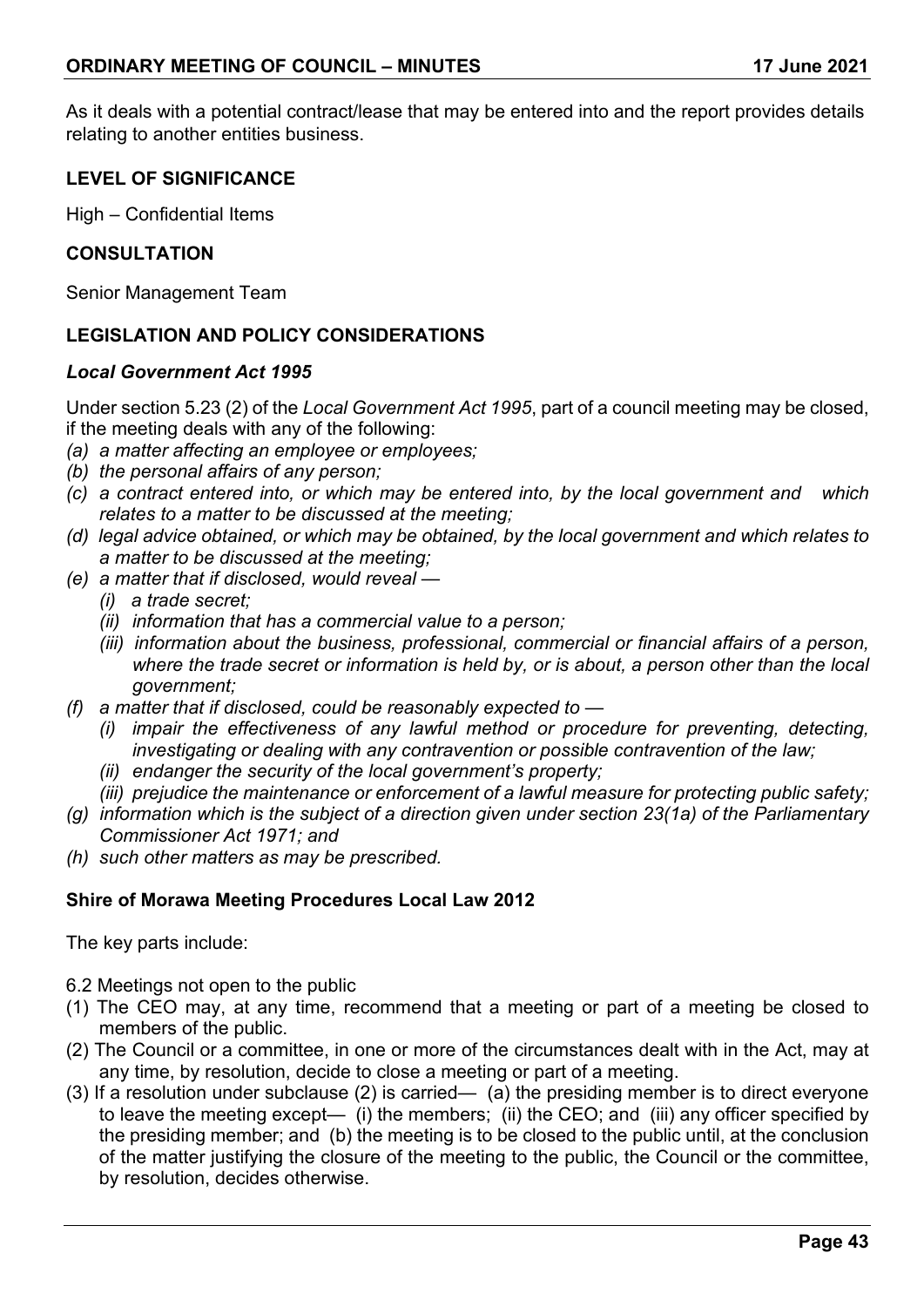- (4) A person who fails to comply with a direction under subclause (3)(a) may, by order of the presiding member, be removed from the meeting.
- (5) While the resolution under subclause (2) remains in force, the operation of clause 8.9 is to be suspended until the Council or the committee, by resolution, decides otherwise.
- (6) A resolution under this clause may be made without notice.
- (7) Unless the Council resolves otherwise, once the meeting is reopened to members of the public, the presiding member is to ensure that any resolution of the Council made while the meeting was closed is to be read out including a vote of a member to be included in the minutes.

Strategic Community Plan 2018 to 2028 (desktop Review June 2020)

**Outcome 4.3** A local government that is respected, professional and accountable.

## **FINANCIAL AND RESOURCES IMPLICATIONS**

Any known financial implications are addressed in the respective reports.

## **RISK MANAGEMENT CONSIDERATIONS**

There are no known risk management considerations.

#### **CONCLUSION**

That Council closes the meeting to the public under section 5.23 (2) of the *Local Government Act 1995* and the *Shire of Morawa Standing Orders Local Law 2011* s 6.2 (2) so that it can consider the reports as addressed.

## **ATTACHMENT**

Nil